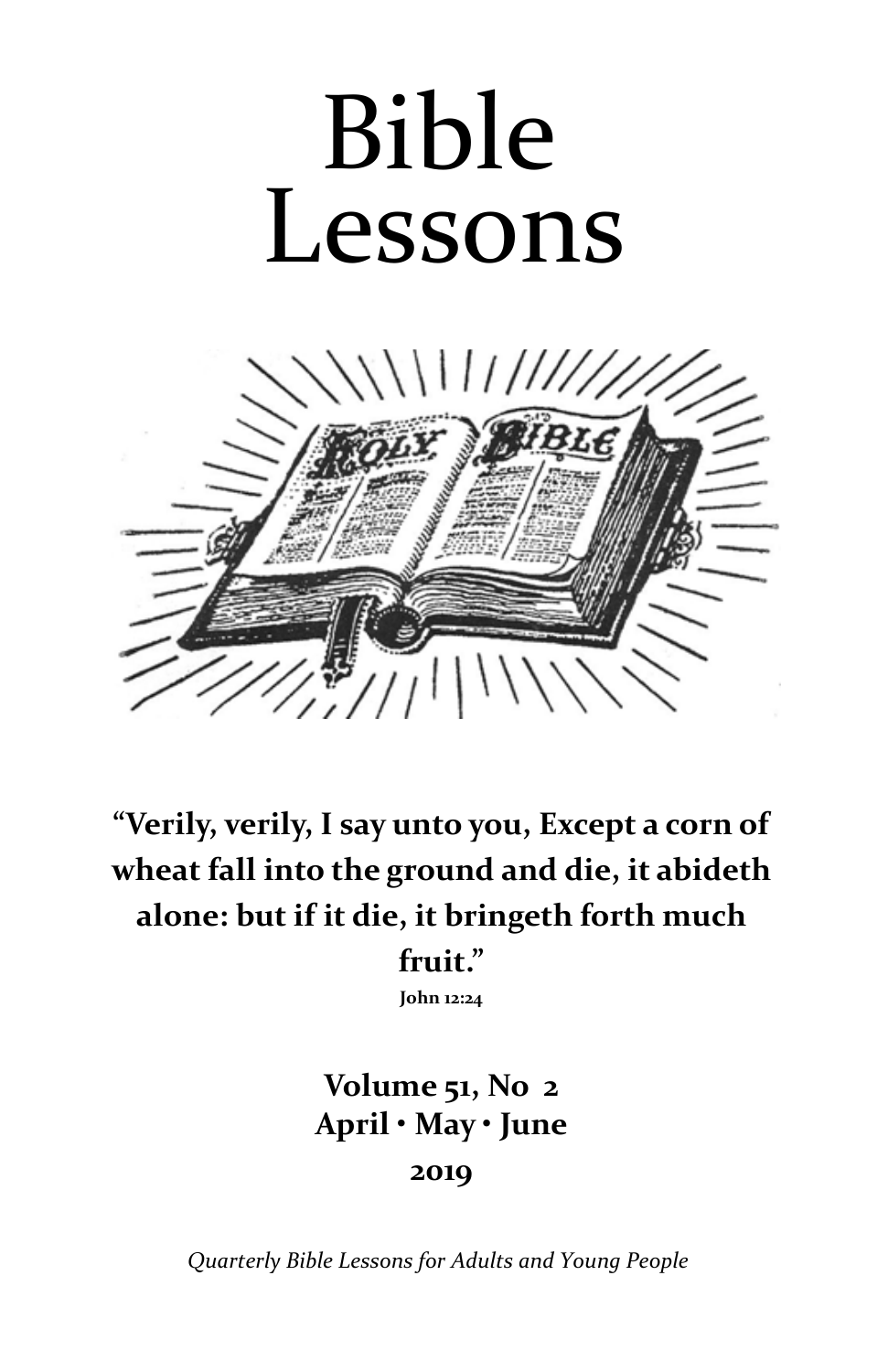# **Bible Lessons for Adults and Young People**

| Volume 51                |               | April • May • June  | No 2        |  |  |  |
|--------------------------|---------------|---------------------|-------------|--|--|--|
| <b>Table of Contents</b> |               |                     |             |  |  |  |
| <b>DATE</b>              |               | <b>LESSON TITLE</b> | <b>PAGE</b> |  |  |  |
| Apr                      | 7             |                     | 1           |  |  |  |
|                          | 14            |                     | 5           |  |  |  |
|                          | 21            |                     | 10          |  |  |  |
|                          | 28            |                     | 14          |  |  |  |
| May                      | -5            |                     | 19          |  |  |  |
|                          | 12            |                     | 23          |  |  |  |
|                          | 19            |                     | 28          |  |  |  |
|                          | 26            |                     | 33          |  |  |  |
| June                     | $\mathcal{P}$ |                     | 40          |  |  |  |
|                          | q             |                     | 45          |  |  |  |
|                          | 16            |                     | 50          |  |  |  |
|                          | 23            |                     | 54          |  |  |  |
|                          | 30            |                     | 60          |  |  |  |
|                          |               |                     | 64          |  |  |  |
|                          |               |                     |             |  |  |  |

Publishing the Bible truths in the interest of Jesus Christ and His Church Bible Lessons written by Sis. Angela Gellenbeck In this issue: *Reflections* contributed by Bro. Fari Matthews, Sis. Charlotte Huskey, Bro. James Bell, Sis. LaDawna Adams, Bro. Darrell Johnson, and Bro. Bob Wilson

# **NOTICE**

The Bible Lessons are published by CHURCH OF GOD TODAY **Phone: (859) 319-9721. (Please leave text or voice message.)** Lessons are available free of charge online at <churchofgodtoday.com> and can be downloaded for printing in booklet or other format. Website editor: Angela Gellenbeck

If you would like printed copies mailed to you, please contact Bro. Edgar Martens, 2200 Edwards Avenue, Muscle Shoals, AL 35661 **Phone (318) 402-9592**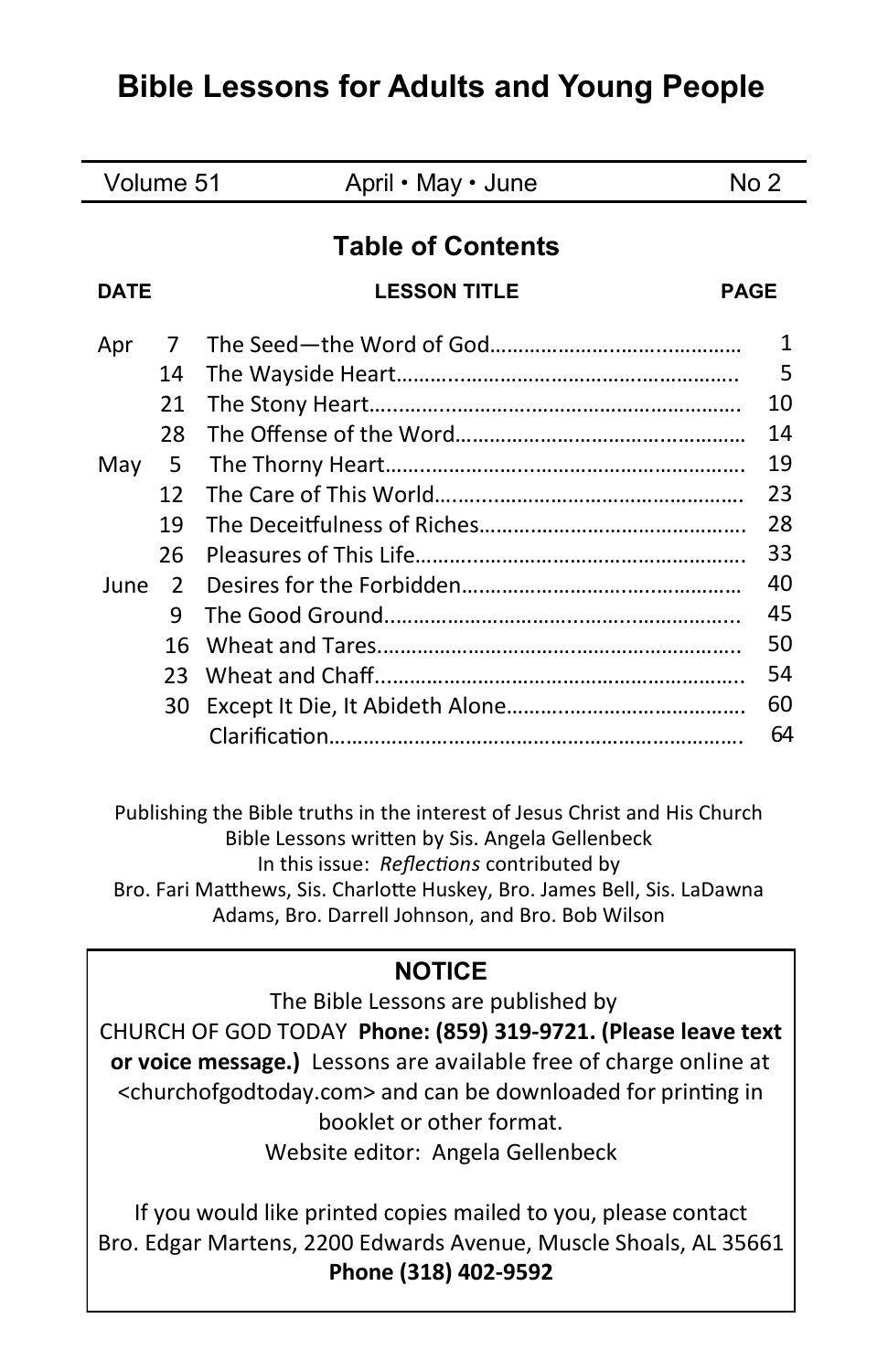#### **THEME FOR BIBLE LESSONS FOR 2ND QUARTER 2019**

# *LESSONS FROM THE WHEAT FIELD*

Our theme this quarter comes from Jesus' teachings concerning the Word of God and the effect it has upon the hearts of mankind. Using many examples from agriculture, He described four basic conditions of the heart by comparing them to different types of ground, compared the stages of growth in the life cycle of grain to spiritual growth, and likened the judgment day to the harvest of crops. There are other grain analogies in Scripture, such as the difference between wheat and chaff and the concept of resurrection illustrated by the process of germination.

Through the spiritual lessons which may be learned from God's creation and the many ways Jesus applied these concepts to daily life, we can gain much understanding of God and His Kingdom. May God deepen our comprehension of His ways as we study *Lessons from the Wheat Field.*

—Sis. Angela Gellenbeck

#### **APRIL 7, 2019**

#### **THE SEED—THE WORD OF GOD**

Matthew 13:3 And he spake many things unto them in parables, saying, Behold, a sower went forth to sow.

Luke 8:11 Now the parable is this: The seed is the word of God. (Also Mark 4:14.)

Psalm 126:5 They that sow in tears shall reap in joy.

6 He that goeth forth and weepeth, bearing precious seed, shall doubtless come again with rejoicing, bringing his sheaves with him.

Isaiah 55:10 For as the rain cometh down, and the snow from heaven, and returneth not thither, but watereth the earth, and maketh it bring forth and bud, that it may give seed to the sower, and bread to the eater:

11 So shall my word be that goeth forth out of my mouth: it shall not return unto me void, but it shall accomplish that which I please, and it shall prosper in the thing whereto I sent it.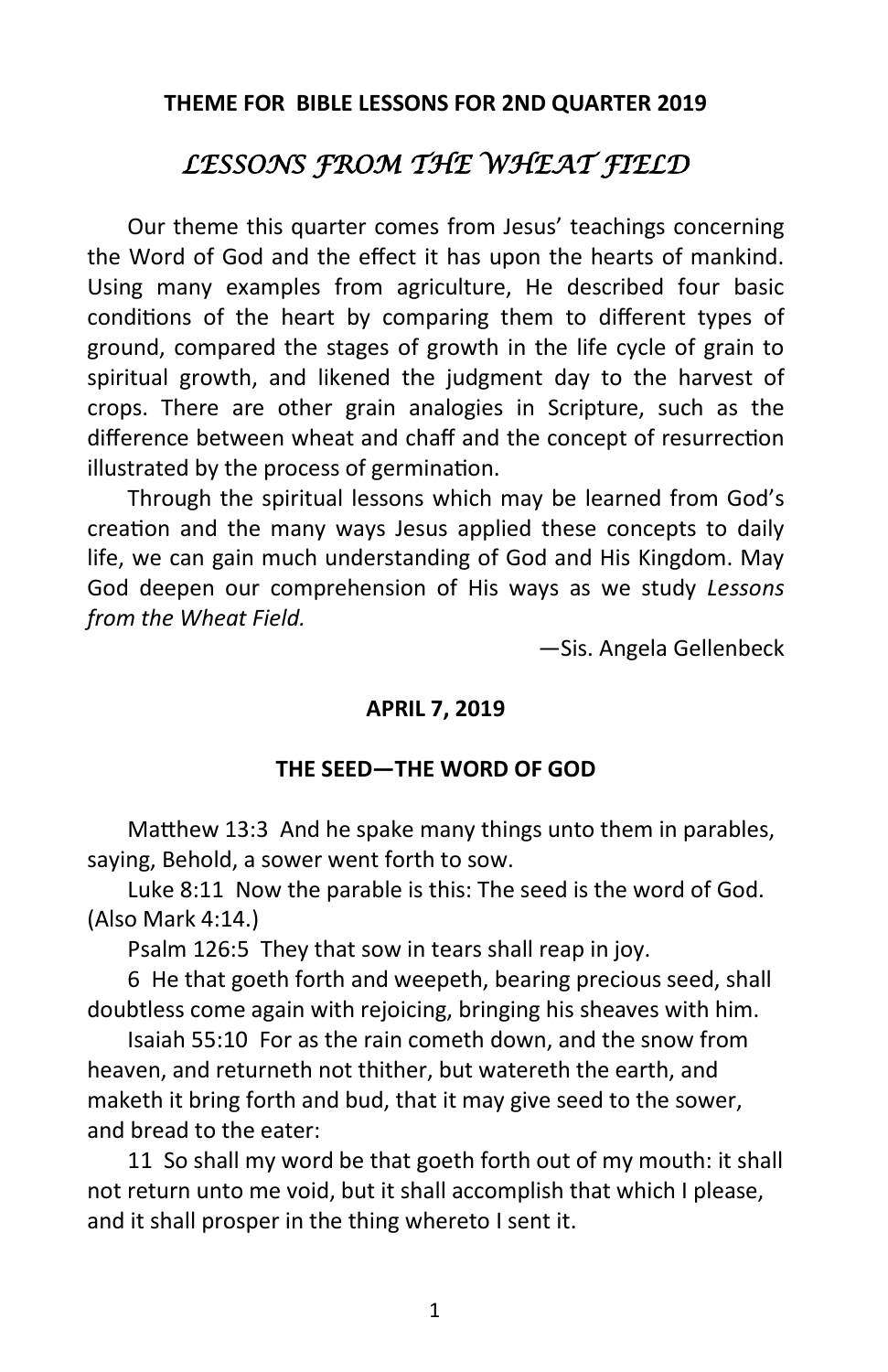Mark 4:26 And he said, So is the kingdom of God, as if a man should cast seed into the ground;

27 And should sleep, and rise night and day, and the seed should spring and grow up, he knoweth not how.

28 For the earth bringeth forth fruit of herself; first the blade, then the ear, after that the full corn in the ear.

29 But when the fruit is brought forth, immediately he putteth in the sickle, because the harvest is come.

I Peter 1:23 Being born again, not of corruptible seed, but of incorruptible, by the word of God, which liveth and abideth for ever.

24 For all flesh is as grass, and all the glory of man as the flower of grass. The grass withereth, and the flower thereof falleth away:

25 But the word of the Lord endureth for ever. And this is the word which by the gospel is preached unto you.

**MEMORY VERSE:** Now he that ministereth seed to the sower both minister bread for your food, and multiply your seed sown, and increase the fruits of your righteousness. —II Corinthians 9:10

**CENTRAL THOUGHT:** The scriptures compare God's Word to an incorruptible and powerful seed, which germinates and grows inside the heart of man, producing the "new birth" and generating spiritual life which grows and develops into a mature plant, bearing fruit unto eternal life.

# **WORD DEFINITIONS**

Matthew 13:3 "Parables": from *pará*, (close beside; with; near) and *bállō* (to cast or put); a comparison of two objects for the purpose of teaching.

#### **LESSON BACKGROUND**

Matthew, Mark and Luke each record the parable of the sower which Jesus told while sitting in a ship pushed out a little way into the water as the multitude of people stood on the shore. Evidently, this was the first time He introduced this method of teaching, because the disciples questioned why he did this. His answer shows how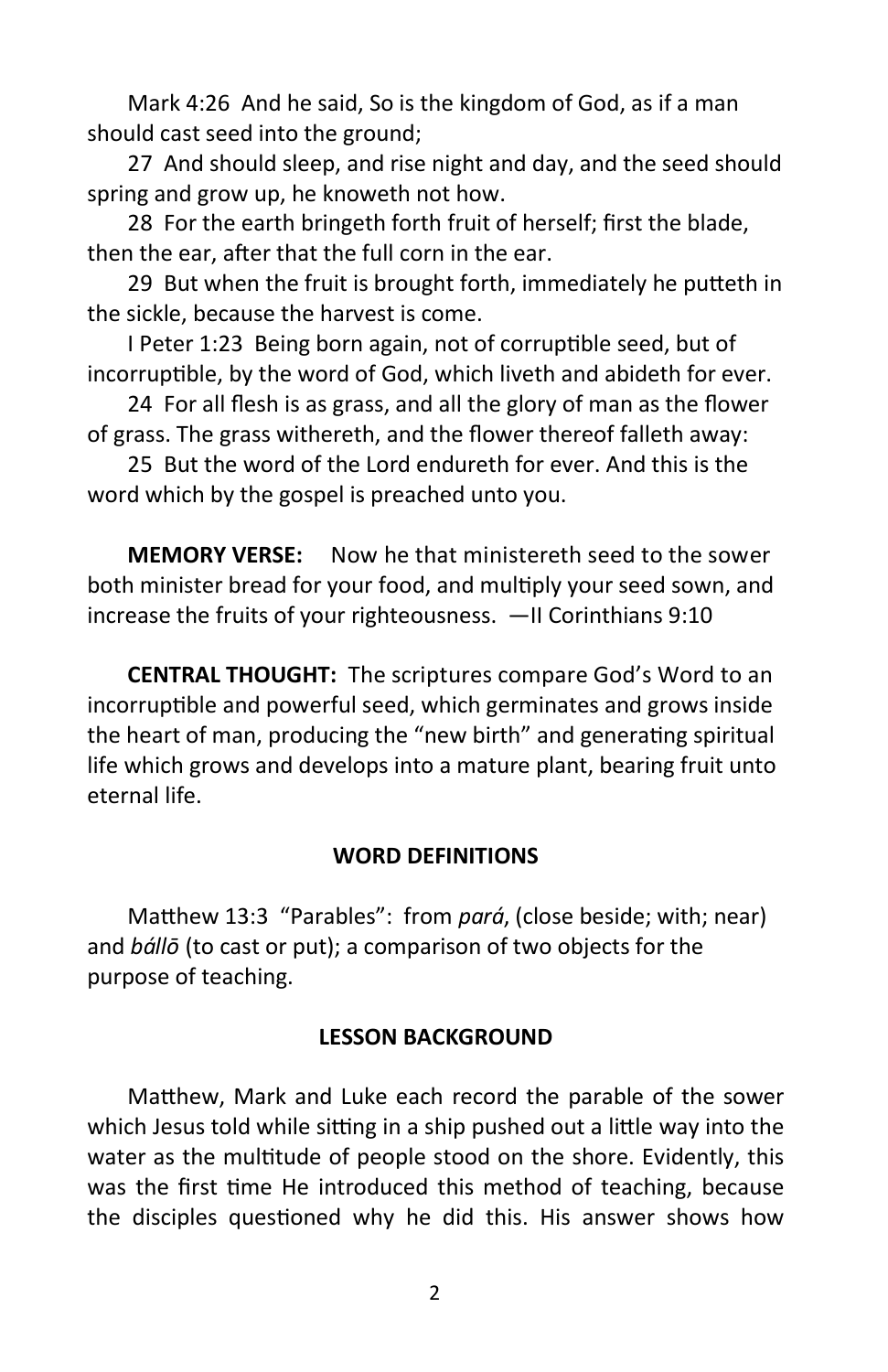effective it was since it revealed truth to the spiritually receptive mind while concealing the "mysteries" of the kingdom of heaven from those who had rejected Him. Later, when the disciples came to ask what the comparisons meant, he clearly told them what each part of the story represented.

In today's lesson our focus is on the Word of God, which Jesus clearly stated was represented by the seed which the sower threw on the ground. We see that in the Psalms and Isaiah the analogy had also been used, pointing forward in prophecy to the spread of the kingdom of God in the earth by the publishing of God's Word. In Isaiah the Word is also compared to rain from heaven which waters the earth causing germination of the seed and a bountiful harvest of food.

Another parable, which was given following the parable of the sower, also compares the seed to God's Word. It describes the growth process of God's kingdom, both in an individual or in whole groups of people who receive God's Word into their lives.

Peter declares how it is the seed, the Word of God, which brings about the new birth.

In our memory verse Paul pronounces a threefold benediction upon those who labor by preaching the word of the gospel and ministering deeds of compassion to precious souls.

—Sis. Angela Gellenbeck

# **DISCUSSION:**

- 1. In Jesus' parables, the seed is the discussed of the set of the set of the set of  $\sim$
- 2. According to Psalm 126:5-6, successful reaping—a harvest of souls—happens when the sowing of the seed is accompanied by tears or weeping. What does this mean?
- 3. In the parable in Mark's gospel, what are the stages of growth described?
- 4. In Peter's epistle, what word is used to describe the spiritual seed, which is the word of God? Which verse describes the process of deterioration of physical seed or plants?
- **5.** In Paul's epistle, God has promised both to the seed to the sower and to **Example 20** it. What else will He do, according to this verse?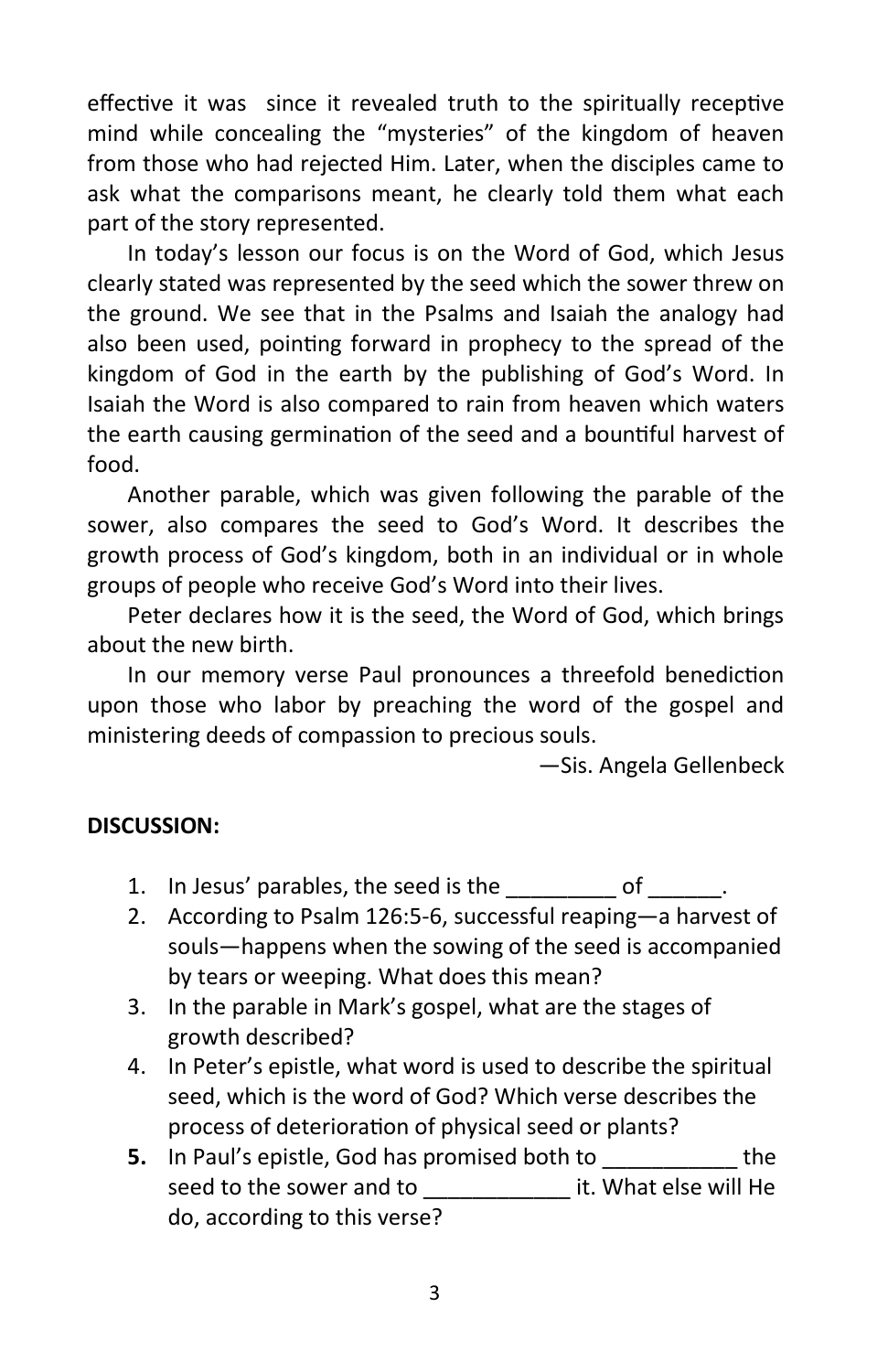God's gift to man from the beginning was seed-bearing plants and trees. The entire concept of *seed*—of plants, animals and humans, that great miracle of reproduction—was to introduce to man the majestic truth of how His Word germinates new and eternal life within that soul which receives it.

A germinating seed displays powerful force. A tiny bean sprout, shooting up out of the soil, can push up a rock or a penny weighing several times its weight. The truths of resurrection are presented here—Jesus' resurrection from the grave, spiritual resurrection from sin, and the coming physical resurrection at Jesus' second coming.

So God's word has tremendous, life-giving, life-changing power. By believing, receiving and obeying His Word, your soul will be saved from sin in a moment and the growing process begins, the end of which is a beautiful plant, bearing fruit, which will be gathered by the Lord of the Harvest into eternal life.

The point made by the Psalmist is significant: the sowing of the Word must be accompanied by a burden for lost souls which expresses itself in weeping and praying earnestly before the Lord. There will be no harvest of souls, no "bringing in the sheaves," no rejoicing, without it.

"How can they preach except they be sent?" was a question Paul asked the Romans. Our lesson reveals that *God* ministers the seed to the sower. When we sow the precious seed, let us make sure that it is God who is inspiring the Word that we share *and* that we are watering it with our tears and prayers. He waters too, as in Isaiah 55:10; the Word as both seed and water accomplishes that whereto God sends it in the hearts of men.

—Sis. Angela Gellenbeck

#### **REFLECTIONS**

 The mystery and miracle of life is encapsulated within the seed. It initiates, sustains and perpetuates all life. The reproduction of a single seed is enough to populate the world. A grain of corn is enough to feed the world; and the seed of the gospel is enough to save the world. Each must germinate and grow within the confines of its "tomb" before breaking forth into new life.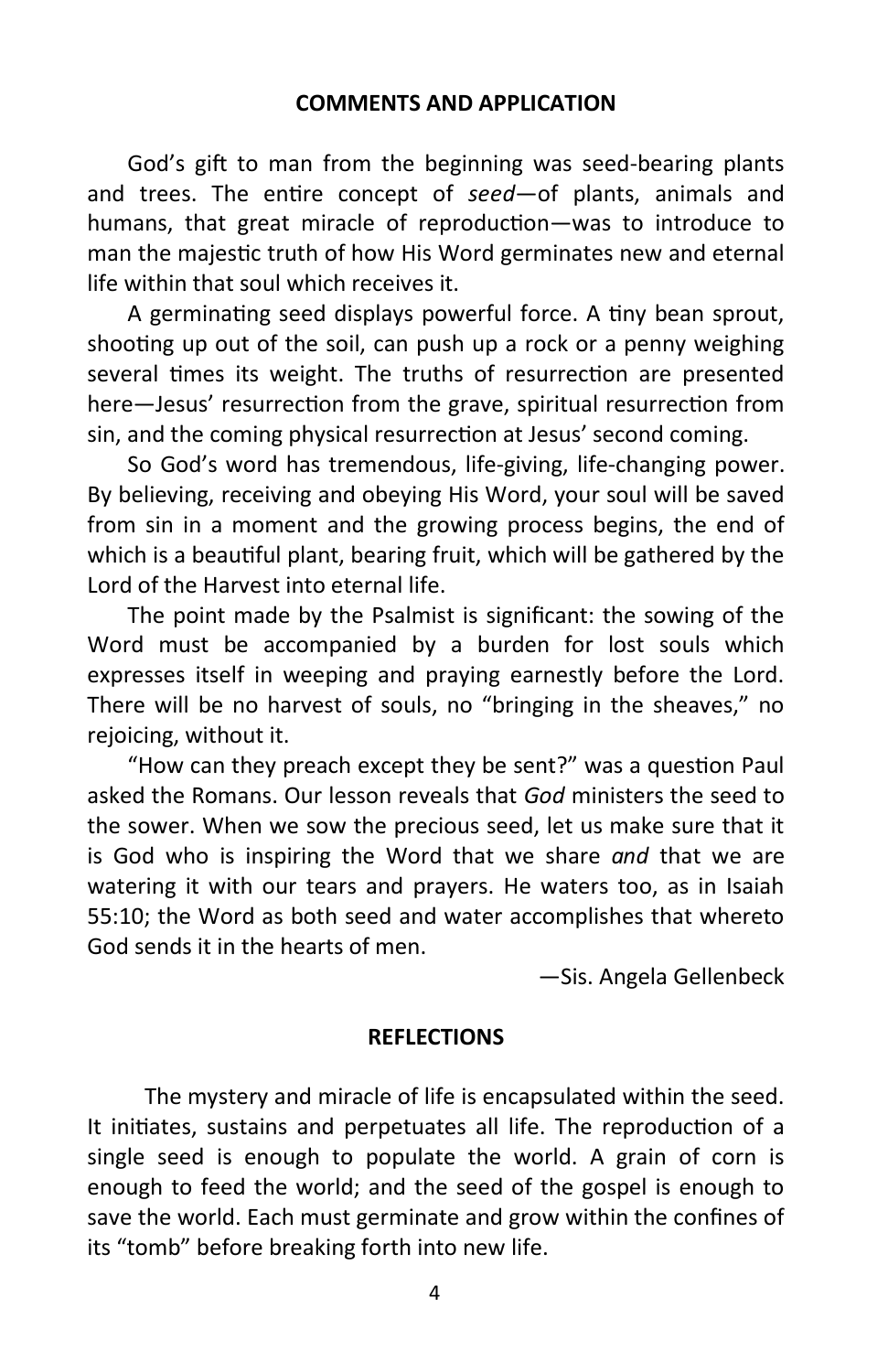The power contained in the seed shows forth the power of the resurrected life. Christ likens his body to a grain of wheat; except it fall into the ground and die it abides alone but *if it dies it brings forth much fruit.* In this analogy he points to his death, burial and resurrection—the essence of the gospel message. His body represents the type of a seed that is planted, then multiplies to become the sustaining Bread of Life.

The seed is our symbol of hope. We plant it with the expectation that it will produce fruit. The Word of God is the most precious seed known to man. It produces the fruit of love, joy, peace, longsuffering, gentleness, goodness, faith, meekness and temperance. It is a seed compatible to every individual. It is designed to grow in every part of the world and will flourish under any circumstance or condition, as long as the heart is right.

We have all been commissioned to share the Word with the world—our world. We may not have the privilege of travelling abroad to spread the gospel, but we all have the privilege *and*  obligation to spread it within the world around us. Every person we meet needs this gospel message and the results that it produces, whether they realize it or not. It is our duty to share it.

We are the sowers. The seed is the Word. The Word is Christ. Christ is Life.

—Bro. Darrell Johnson

#### **APRIL 14**

#### **THE WAYSIDE HEART**

Matthew 13:4 And when he sowed, some seeds fell by the way side, and the fowls came and devoured them up.

Luke 8:5b And it was trodden down, and the fowls of the air devoured it.

Matthew 13:19 When any one heareth the word of the kingdom, and understandeth it not, then cometh the wicked one, and catcheth away that which was sown in his heart. This is he which received seed by the wayside.

Mark 4:15 And these are they by the way side, where the word is sown; but when they have heard, Satan cometh immediately, and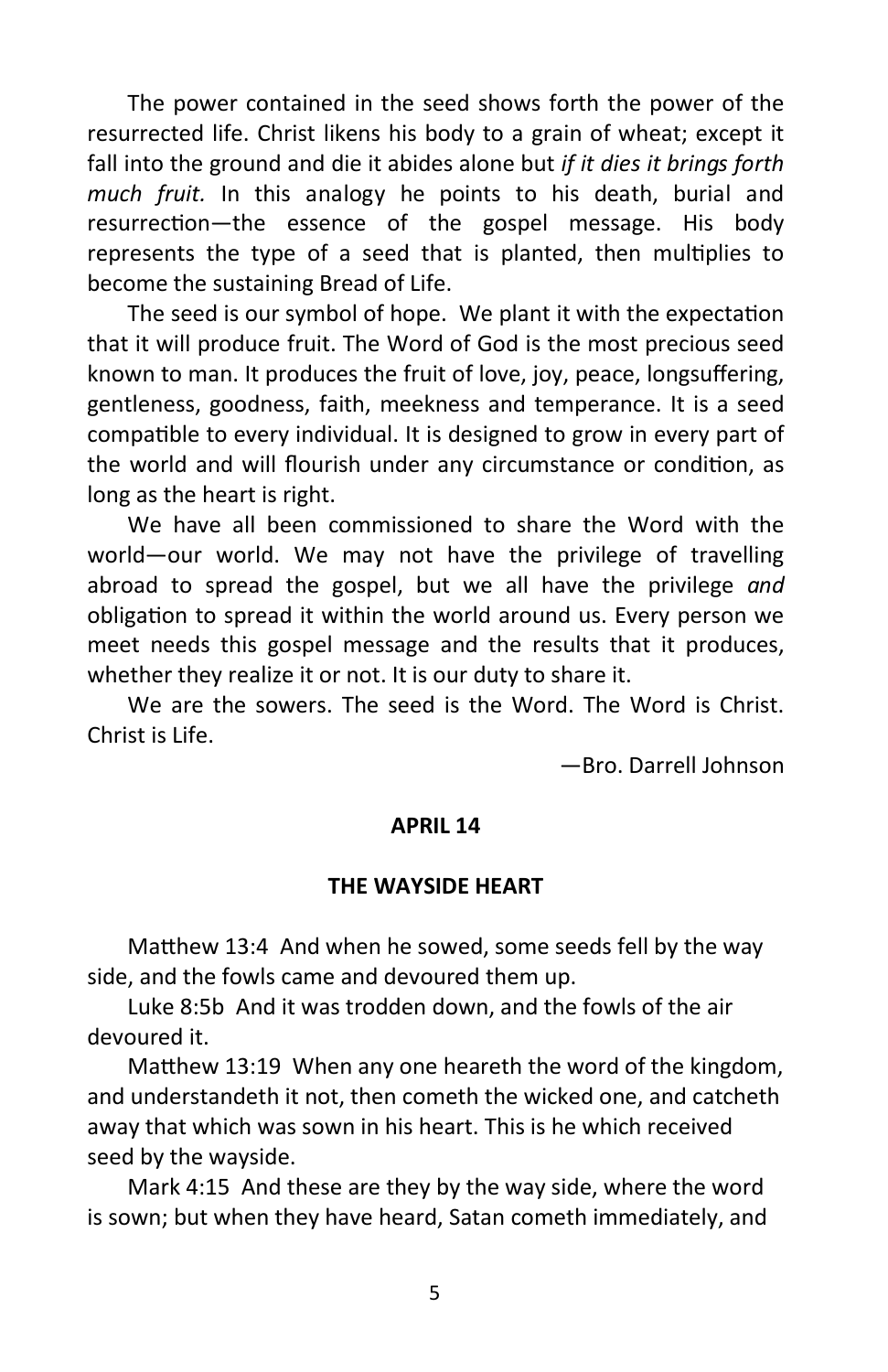taketh away the word that was sown in their hearts.

Luke 8:12 Those by the way side are they that hear; then cometh the devil, and taketh away the word out of their hearts, lest they should believe and be saved.

II Corinthians 4:3 But if our gospel be hid, it is hid to them that are lost:

4 In whom the god of this world hath blinded the minds of them which believe not, lest the light of the glorious gospel of Christ, who is the image of God, should shine unto them.

II Thessalonians 3:1 Finally, brethren, pray for us, that the word of the Lord may have free course, and be glorified, even as it is with you.

Hebrews 3:13 But exhort one another daily, while it is called To day; lest any of you be hardened through the deceitfulness of sin.

14 For we are made partakers of Christ, if we hold the beginning of our confidence stedfast unto the end;

15 While it is said, To day if ye will hear his voice, harden not your hearts, as in the provocation.

**MEMORY VERSE:** Receive with meekness the engrafted word, which is able to save your souls. —James 1:21b

**CENTRAL THOUGHT:** The hardened ground of a thoroughfare, over which many feet have pounded, is unlikely for germinating seed; so it is with a hardened human heart which is calloused by the many deeds, ideas and voices of sinful man and is blinded by satan, who catches away every bit of God's word before it can be understood, received, and believed; and accomplish the work of salvation.

# **WORD DEFINITIONS**

Matthew 13:19 "Catcheth away": seize, snatch; take by force or robbery. "Careless, trifling hearers, are an easy prey to Satan; who, as he is the great murderer of souls, so he is the great thief of sermons, and will be sure to rob us of the word, if we take not care to keep it" (*Matthew Henry Commentary*).

II Corinthians 4:4 "The god of this world": called by Jesus the "prince of this world" (John 12:31) and "rulers of the darkness of this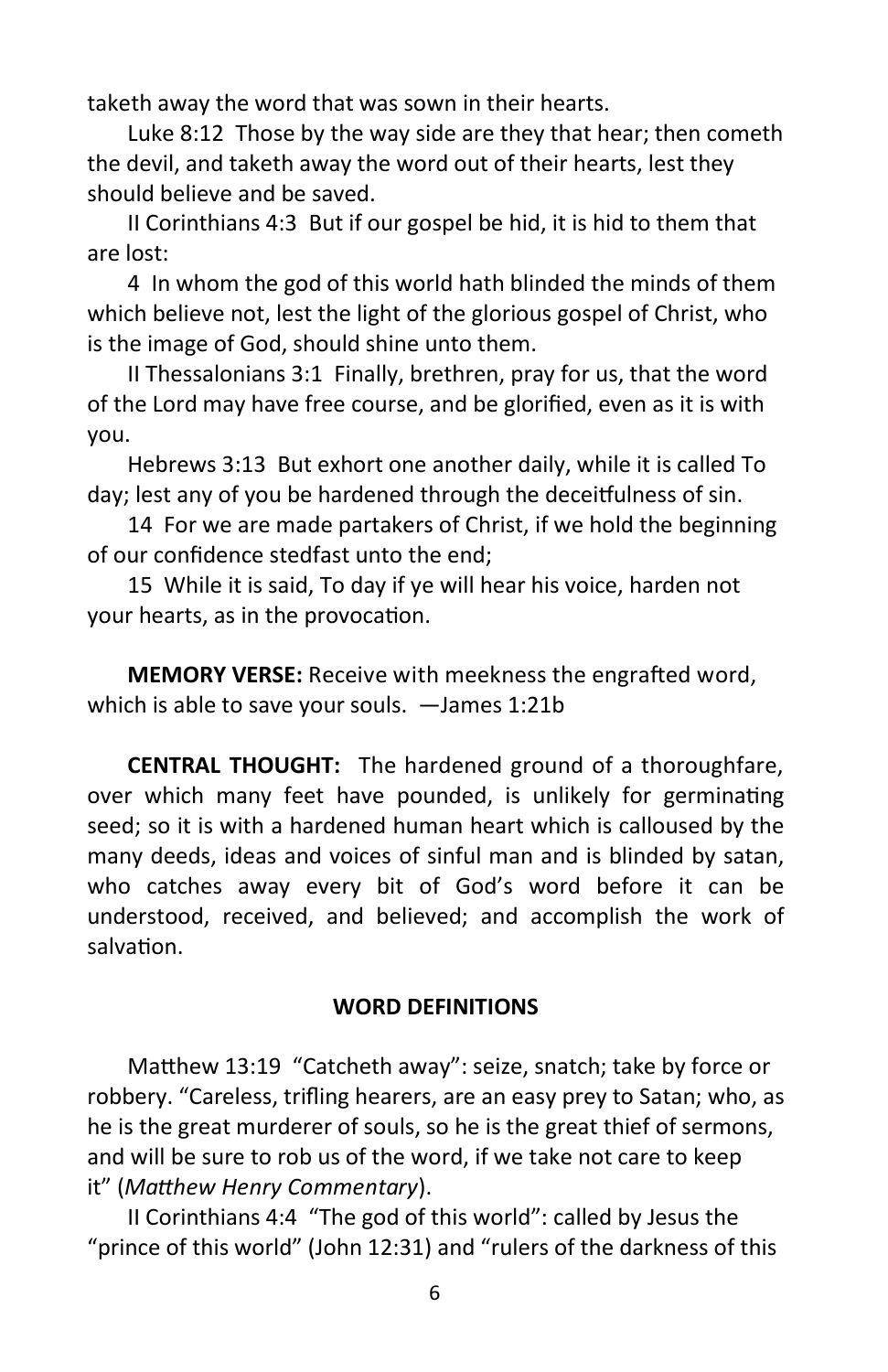world" (Ephesians 6:12). This refers to satan, who has dominion over the hearts of this evil world and is worshiped by them.

Hebrews 3:15 "To day if ye will hear his voice…": a quote from Psalm 95:7-8.

James 1:21 "Engrafted": implanted.

#### **LESSON BACKGROUND**

In our last lesson we discovered how God's Word is the seed which is sown in the heart. Today we compare what the three Gospel writers recorded about the effect the Word has on the hardened, calloused heart.

Through the three accounts, we learn that when the word is preached to hard hearts, immediately, before the person can understand or believe, satan *takes the word away*.

This condition of hardness is also described as being *blinded* by the Apostle Paul in II Corinthians (*blindness* in Ephesians 4:18), and describes the heathen nations who were under the dominion of idolatry and devil worship.

In the Old Testament, the Israelites, through unbelief, hardened their hearts to the point where, when it was time for them to walk into what God had promised them from the beginning, they refused, not believing that God could defeat the giant foes, break down the mighty city walls and eradicate the idol-worshipping nations. We as believers are warned about that kind of hardness in the book of Hebrews. So it is not only hardened sinners who are being described in our lesson as not being able to received the Word being planted, but God's own people who profess to know Him can also be blinded and hardened through "the deceitfulness of sin" so that they will not be partakers of Christ —His will, His way, and His inheritance —but will be cast away in the end.

We are entreated in the Thessalonian letter to pray that God's Word will have free course when it is preached. Since we know that satan is on hand when the gospel message is going forth, we as believers should have a constant prayer on our hearts that hearts will be softened to receive it and that satan would be rebuked and not able to accomplish his robbery.

—Sis. Angela Gellenbeck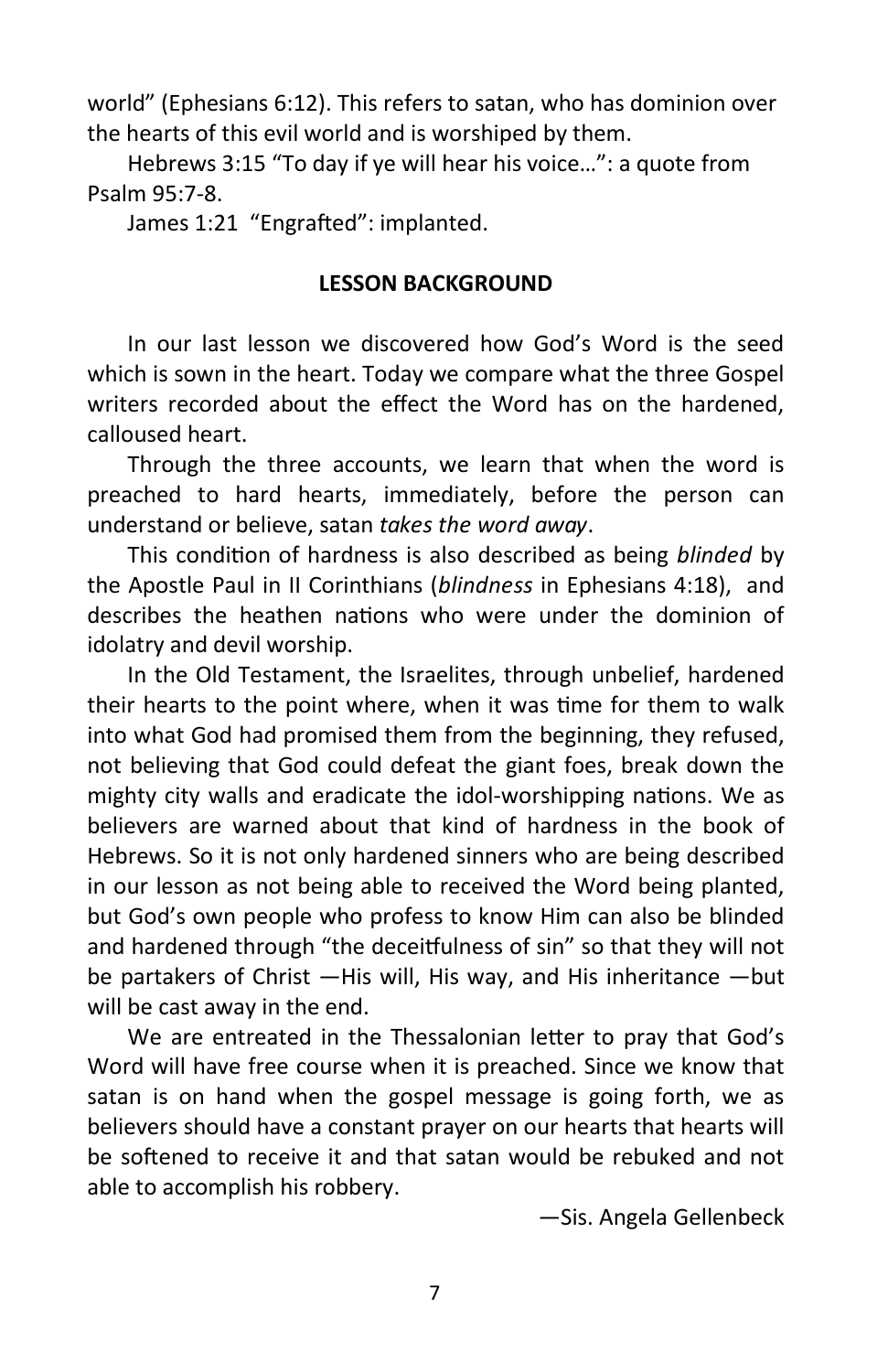#### **DISCUSSION:**

- 1. Review what happens when the seed (Word of God) is received into the heart.
- 2. What does satan do to prevent this?
- 3. Satan snatches the Word before a person can \_\_\_\_\_\_\_\_\_\_\_\_\_\_\_\_\_\_ it and be saved.
- 4. What can we do to prevent this?
- 5. Share some ways by which we can work to soften the hearts of people before we ever invite them to hear God's Word.
- 6. Explain the importance of preaching the Word in such a way that it has "free course" and that people can clearly understand it.
- 7. What did the writer say we need to do as believers to keep hardness from developing in our hearts? What are ways to do this?

#### **COMMENTS AND APPLICATION**

As powerful as God's Word is, it must have a receptive, softened heart in which to germinate, grow and bear fruit. Consider seed being cast along a busy roadway that has been pounded by many feet, vehicles, animals, or machinery. A plow or cultivator hasn't touched it in years. Torrential rain may at times turn it into gooey muck, which is then baked rock-hard by the hot sun.

The human heart today also has much traffic—everywhere you go you hear pounding music, flashing advertisements, non-stop radio and movies. There are constant voices—parents, teachers, professors, business associates and friends; the news media and social media. People stay plugged into their headsets for hours a day. The television runs day and night in many homes. We are subject to its relentless spewing of worldly propaganda in places of business, restaurants where we eat, hospitals, and nursing homes. False prophets fill the air with deceptive doctrines and commandments of men.

This is the noise-polluted environment into which the precious seed, the Word of God, is sown. No wonder so many people rarely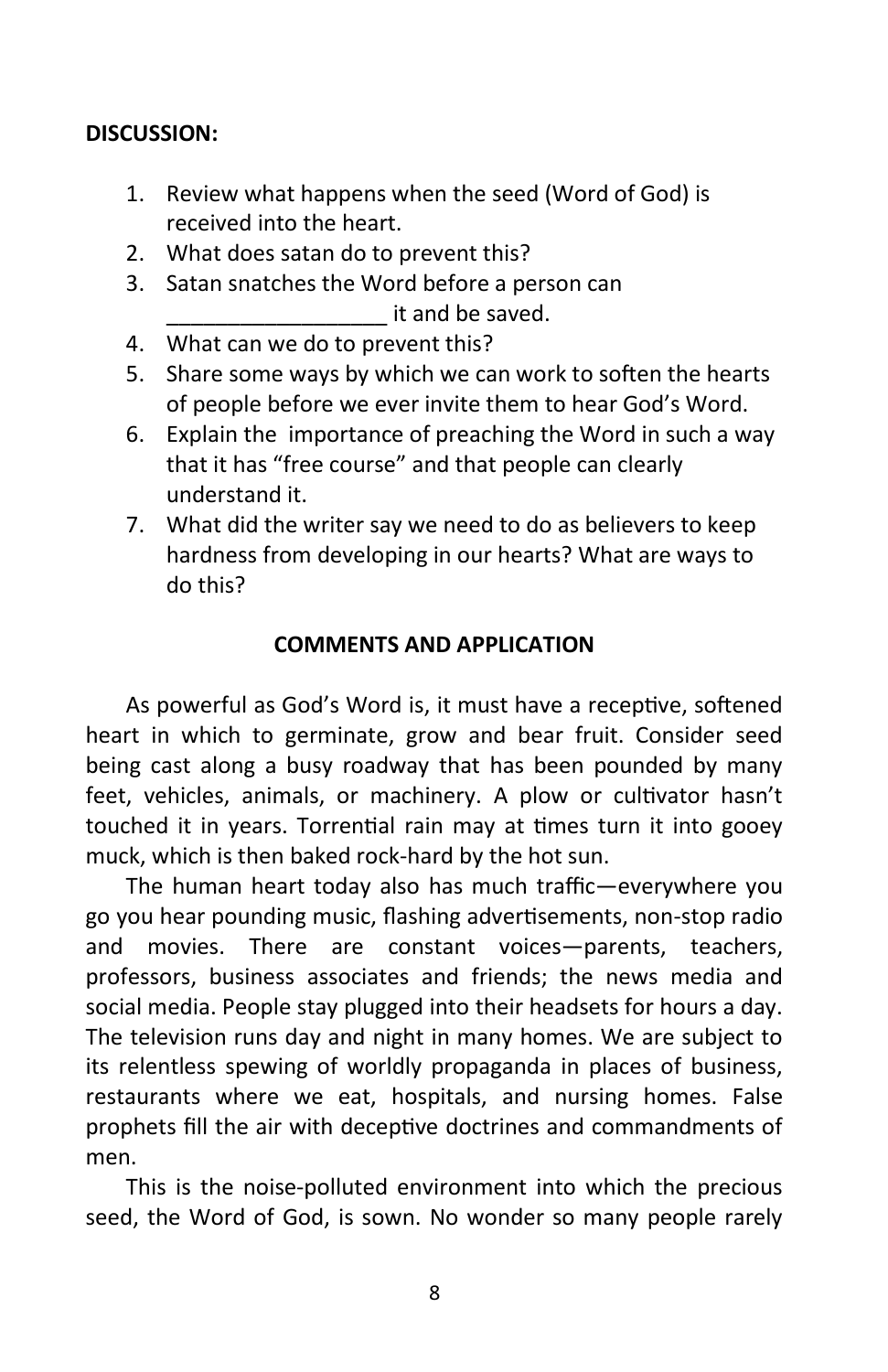stop what they are listening to in order to comprehend God's message. They hear something being said, but do not understand. Again, there must be work done beforehand to soften the hearts of people. Personal kindness, friendship, a listening ear, an earnest prayer for healing of the body, an unselfish gift of time or food.

"Get down on your knees and talk to God about people; then go out and talk to people about God," someone once said. It is going to take a burden, fasting, tears and earnest prayer to soften the hardened heart so it can receive and understand God's Word.

—Sis. Angela Gellenbeck

#### **REFLECTIONS**

Many times in scripture, the word *fowls* denotes evil spirits. We realize that satan uses evil spirits to accomplish his work. Although we cannot see spirits with human eyes, spirits have the ability to communicate (present thoughts) to human intelligence. The process is so subtle that many times we are totally unaware of the presence of evil spirits and think it is just our own thoughts or mind.

"The word was sown," also signifies communication—from the Lord to us. The Lord uses sowers to communicate divine intelligence, mind and will. However, when there is a heart that is hardened through the deceitfulness of sin, love of the world or for one's own way (lack of honesty), then "satan cometh immediately" to steal the divine inspiration that was communicated to the heart. Satan, through evil spirits, lies and uses an "opposing intelligence" that when believed or pursued steals the potential and capability of divine intelligence, rendering it powerless. In this sense, the good seed is stolen or the hearer loses or misses the benefit that could have brought change and spiritual birth or growth.

Looking back over my life, I can clearly see many of satan's "counter intelligences."

"Not now—later."

"Look at what you have to give up."

"What will the people think of you?"

"The way is too hard!"

"You know you aren't going to make it—you might as well give up."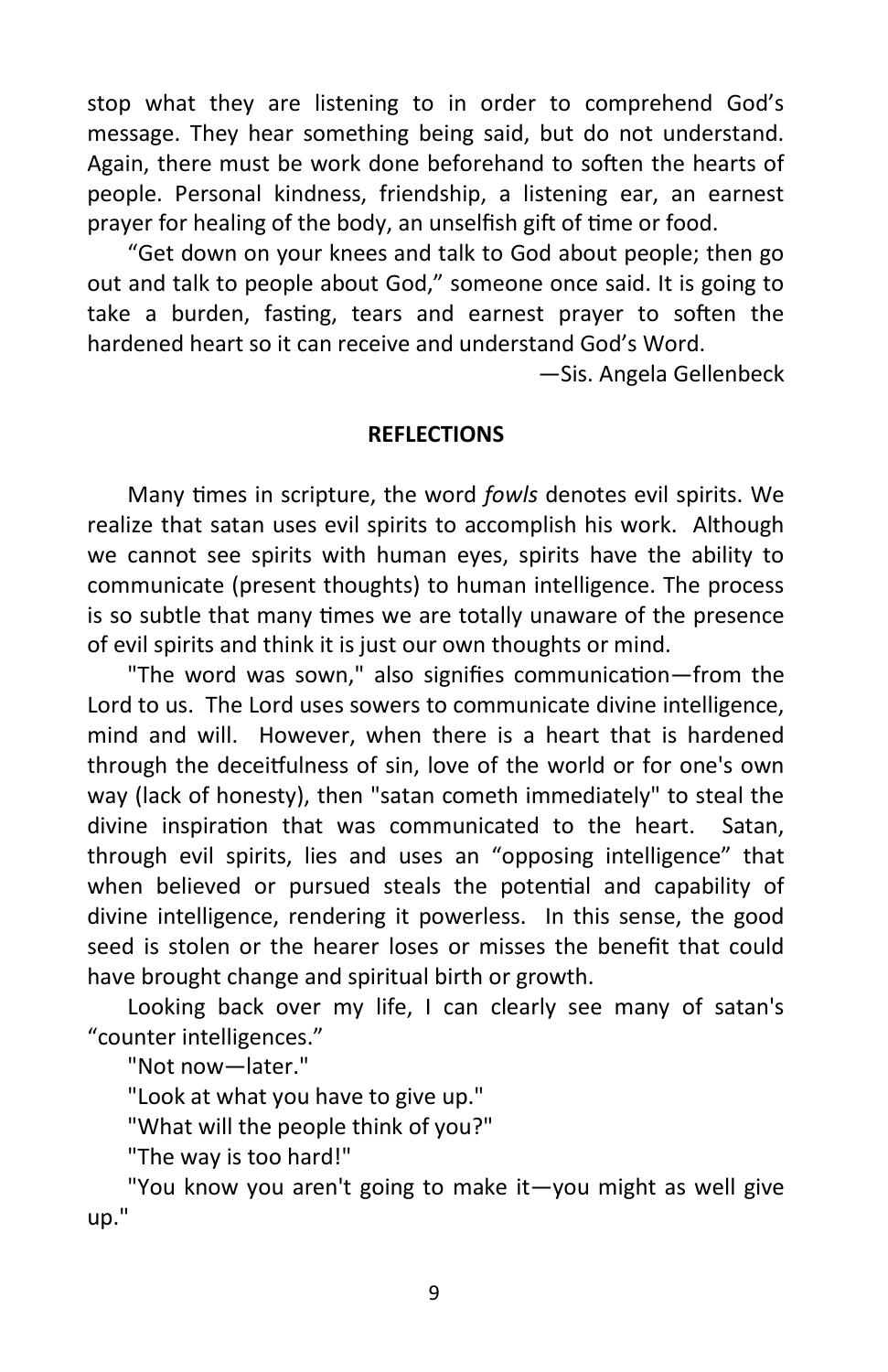"You are not able."

"You are a loser"—and the list goes on and on. He will also try to direct your mind into different channels of cares, responsibilities, troubles or anything to distract your mind or attention away from what the Spirit has communicated.

—Bro. Bob Wilson

#### **APRIL 21, 2019**

#### **THE STONY HEART**

Matthew 13:5 Some fell upon stony places, where they had not much earth: and forthwith they sprung up, because they had no deepness of earth:

6 And when the sun was up, they were scorched; and because they had no root, they withered away.

20 But he that received the seed into stony places, the same is he that heareth the word, and anon with joy receiveth it;

21 Yet hath he not root in himself, but dureth for a while: for when tribulation or persecution ariseth because of the word, by and by he is offended.

Mark 4:16 And these are they likewise which are sown on stony ground; who, when they have heard the word, immediately receive it with gladness;

17 And have no root in themselves, and so endure but for a time: afterward, when affliction or persecution ariseth for the word's sake, immediately they are offended.

Luke 8:6 And some fell upon a rock; and as soon as it was sprung up, it withered away, because it lacked moisture.

13 They on the rock are they, which, when they hear, receive the word with joy; and these have no root, which for a while believe, and in time of temptation fall away.

Mark 10:17 And when he was gone forth into the way, there came one running, and kneeled to him, and asked him, Good Master, what shall I do that I may inherit eternal life?

18 And Jesus said unto him, Why callest thou me good? there is none good but one, that is, God.

19 Thou knowest the commandments, Do not commit adultery,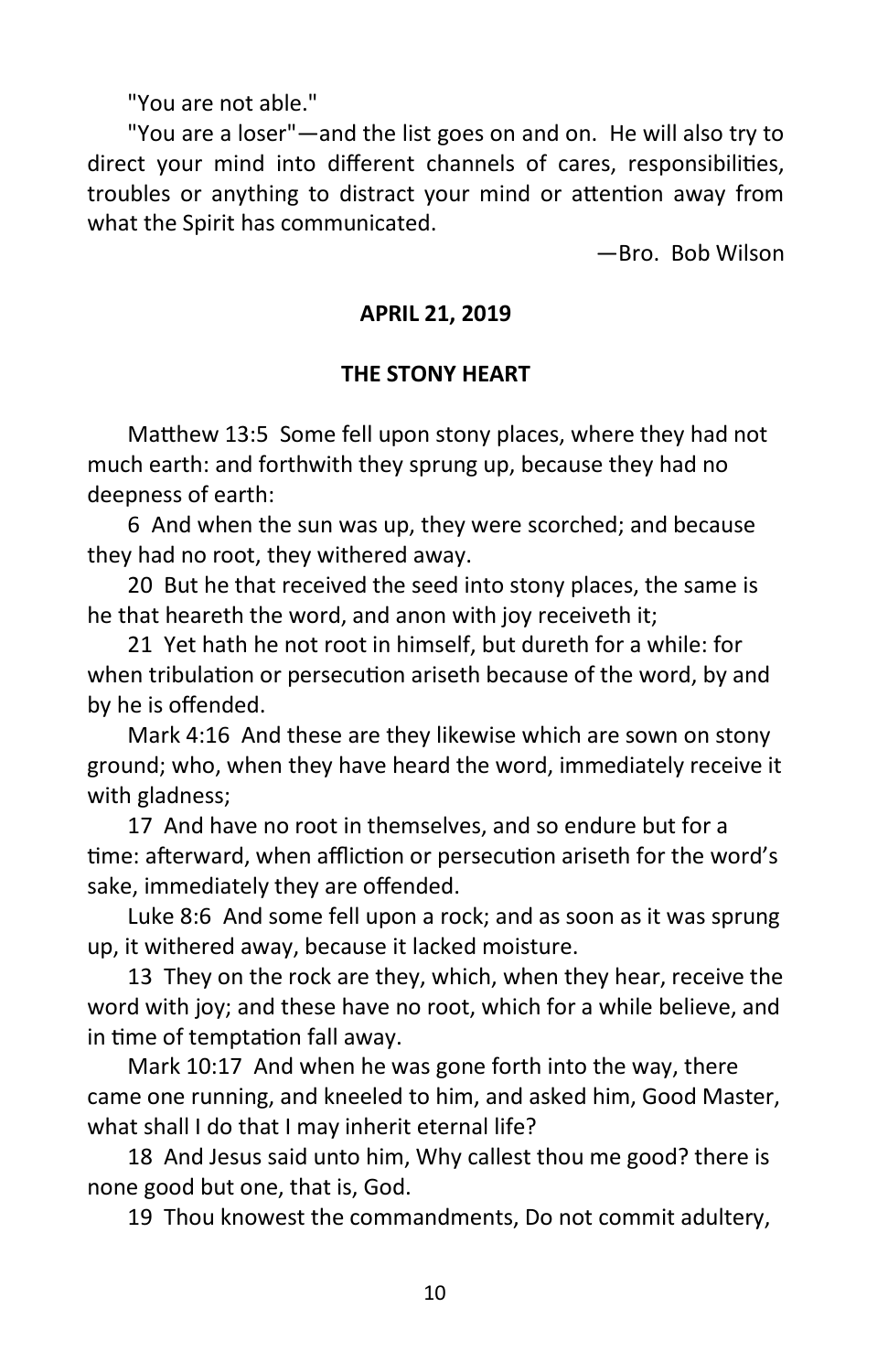Do not kill, Do not steal, Do not bear false witness, Defraud not, Honour thy father and mother.

20 And he answered and said unto him, Master, all these have I observed from my youth.

21 Then Jesus beholding him loved him, and said unto him, One thing thou lackest: go thy way, sell whatsoever thou hast, and give to the poor, and thou shalt have treasure in heaven: and come, take up the cross, and follow me.

22 And he was sad at that saying, and went away grieved: for he had great possessions.

**MEMORY VERSE:** A new heart also will I give you, and a new spirit will I put within you: and I will take away the stony heart out of your flesh, and I will give you an heart of flesh. —Ezekiel 36:26

**CENTRAL THOUGHT:** Those who harbor hard things beneath the surface—unforgiveness, covetousness, rebellion, fear—may have excited emotions when hearing the gospel message at first; later when the Word touches the deeper issues, there is not enough depth of desire nor thorough seeking to cause the experience to endure.

#### **WORD DEFINITIONS**

Matthew 13:6 "No root": "spoken of one who has but a superficial experience of divine truth and has not permitted it to make its way into the inmost recesses of his soul" (*Thayer's Greek Lexicon*).

Matthew 13:20 "Anon": straightway; immediately (*Strong's Concordance*); quickly; immediately (*Webster's*).

#### **LESSON BACKGROUND**

The second type of ground Jesus described was that which had soft, shallow soil covering hard, stony places just beneath the surface. It reminds me of a house we built where the septic tank was buried under about three inches of topsoil. Every spring a bright green covering of lush grass grew vigorously over that concrete tank. Every July it turned into a pale brown mat of dead fibers. There just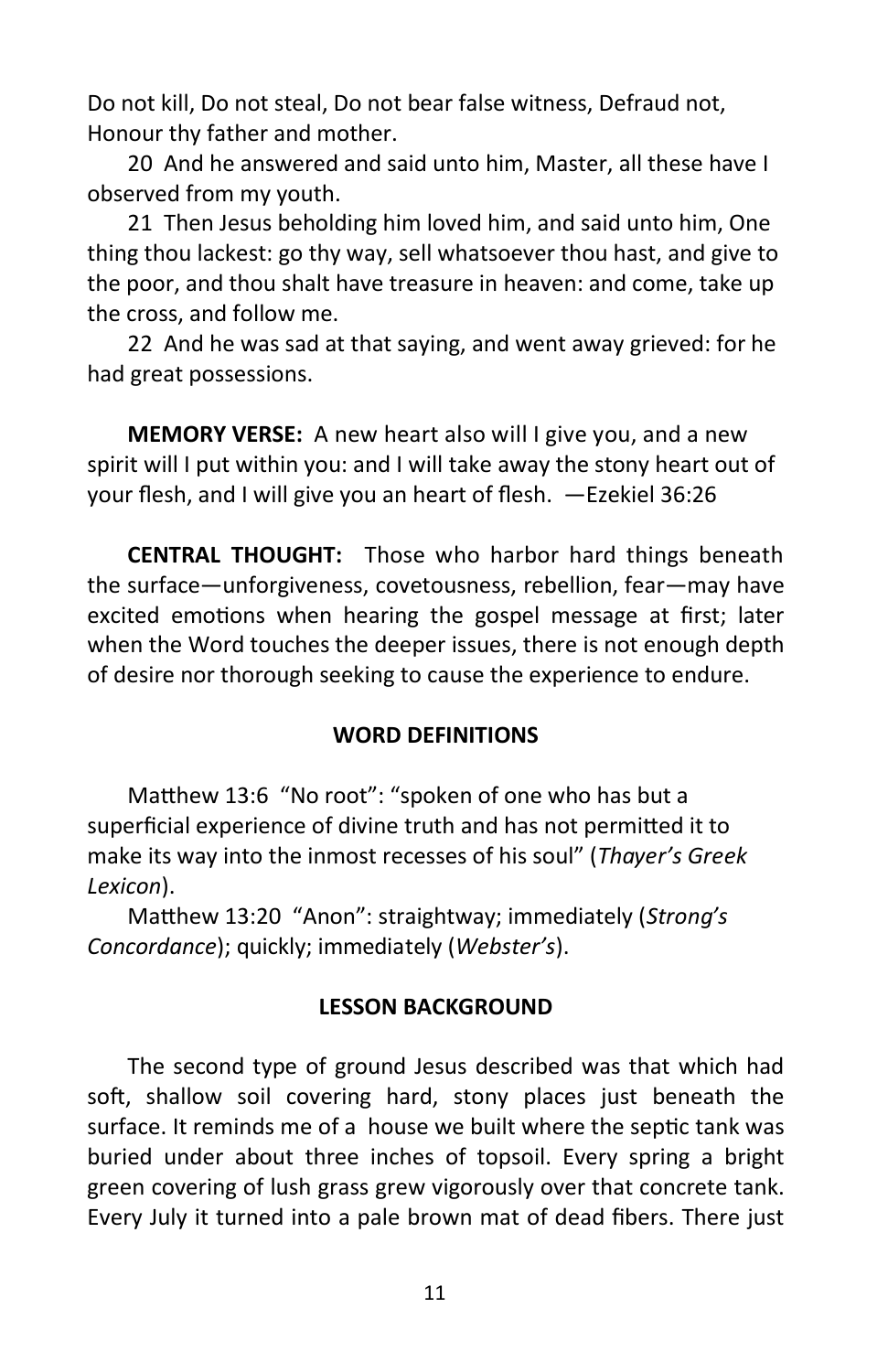wasn't the depth of soil to keep the patch of grass alive when the sun blazed hot and rainfall wasn't as frequent.

This type of heart was characterized by: 1) immediate joyful reception, 2) no deepness of earth, 3) no root, 4) no moisture, 5) offense caused by affliction, persecution and tribulation, and 6) a falling away in time of temptation.

The rich man who came running to Jesus is a perfect illustration of this kind of heart. He was touched, intrigued and emotionally moved by his encounter with Jesus and His message. He had tried, from boyhood on into manhood, to "be good." There was something in his heart that cried for more, and now he realized what it was. But deep in his heart was something he loved more than anything. He loved the good life that wealth had given him. Perhaps there were more "stones" along with this one. Perhaps he had been very poor as a child. Maybe he had deep hurt and bitterness because of that, which gave him a strong drive to succeed financially. He had worked hard for that success, and there was no way he was going back to poverty.

Jesus looked at him and loved him, but he struck right at the stone in this rich man's heart. He knew the void in his life and how transforming that drive and struggle to succeed into a drive to be a channel of blessing to others would satisfy his soul. In order for the Word to grow, the stone had to go.

—Sis. Angela Gellenbeck

# **DISCUSSION:**

- 1. Name the characteristics of the shallow hearer.
- 2. What four things listed are tests for the soul?
- 3. What Bible character illustrates this parable for Jesus?
- 4. What was Jesus' immediate thought for this man?
- 5. What gives us a clue that he really wanted eternal life?
- 6. What five steps did Jesus ask him to make, and what promise was included?
- 7. How did the story end?
- 8. What prophetic promise was given for those who had stony hearts?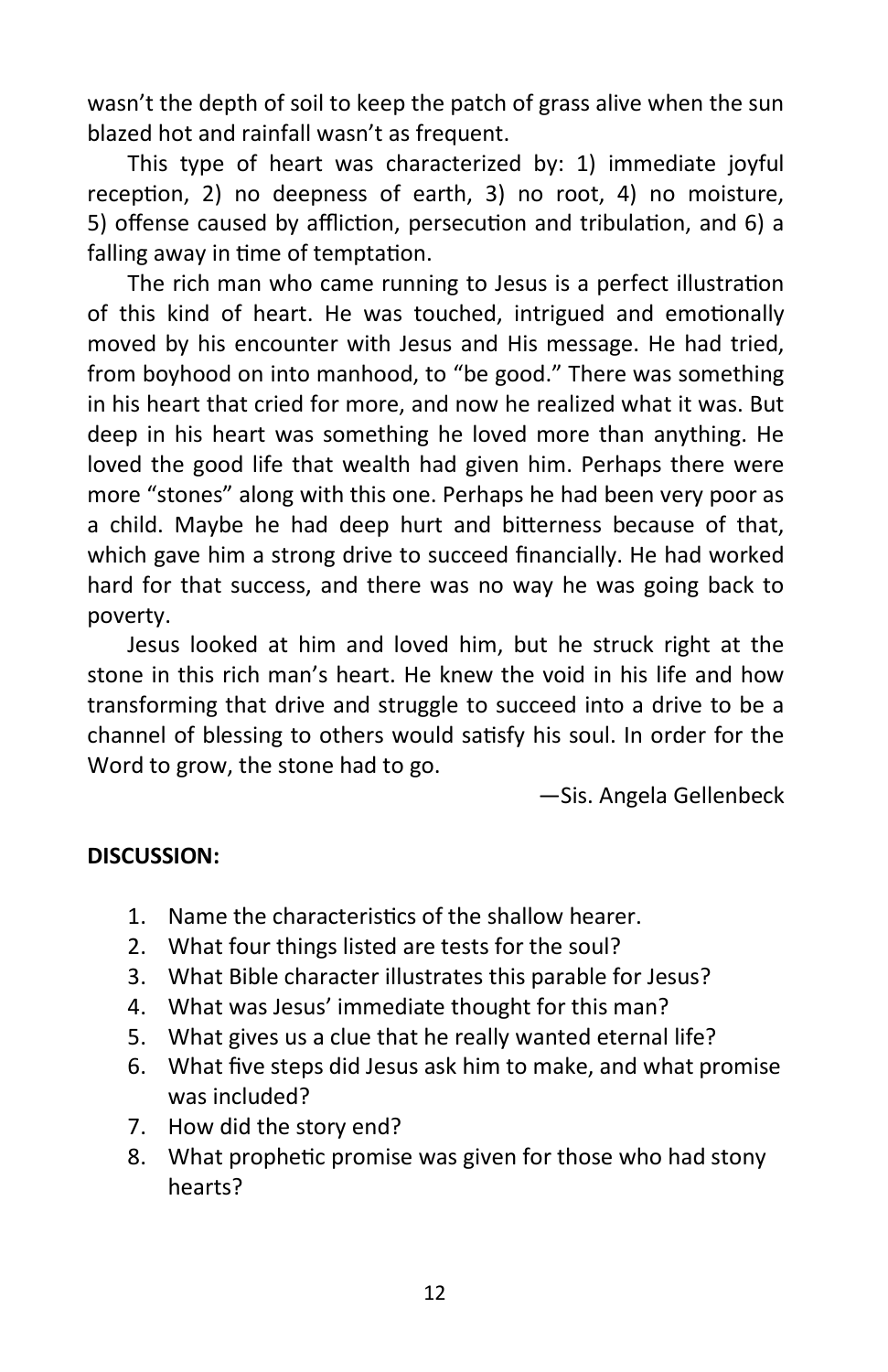There have been precious souls who would, at times, be emotionally moved to seek salvation, but whose experiences could never last long. Not until they were willing to own up to the "stones" in their lives, gather them out of the way by confessing them, asking God to deliver them, and consecrating to go all the way with God did they find lasting victory for their souls.

For one person, a hard place was a lie of satan which she believed as a child. For years she thought that an altar of prayer was a bad place—a place where someone hurt you and you cried. Later in life she came to grips with this false idea, and God delivered her.

Another had been dealt with unwisely as a child and harbored ideas against "church people." She wanted to love the Lord, but couldn't get past the confusion and hurt. When she finally realized that God was not harsh, but loving and gentle, she threw that stone out of her life and learned to walk with God and obey His voice.

Some people struggle with fear that God will call them to preach or go to the mission field. Some harbor a love for the baubles of this world and a resentment against "being different." Others hide a secret vice until the addiction so controls them they have no courage to try to overcome it. These are all beneath-the-surface stony places that keep God's Word from ever growing long enough to produce fruit.

Are there hard places hindering your experience? Gather out the stones, break up your fallow ground and seek the Lord until He gives you a soft heart, that you may become fruitful with His graces and a blessing to everyone around you!

—Sis. Angela Gellenbeck

#### **REFLECTIONS**

One Sunday while you are speaking you notice a new person in the audience. He is listening intently and trying to find the scripture in the Bible someone just handed to him. When you invite people to come and pray, he is among those who come forward. He prays earnestly and arises from his knees with a shining face.

You get his address and visit him. He comes again to service, then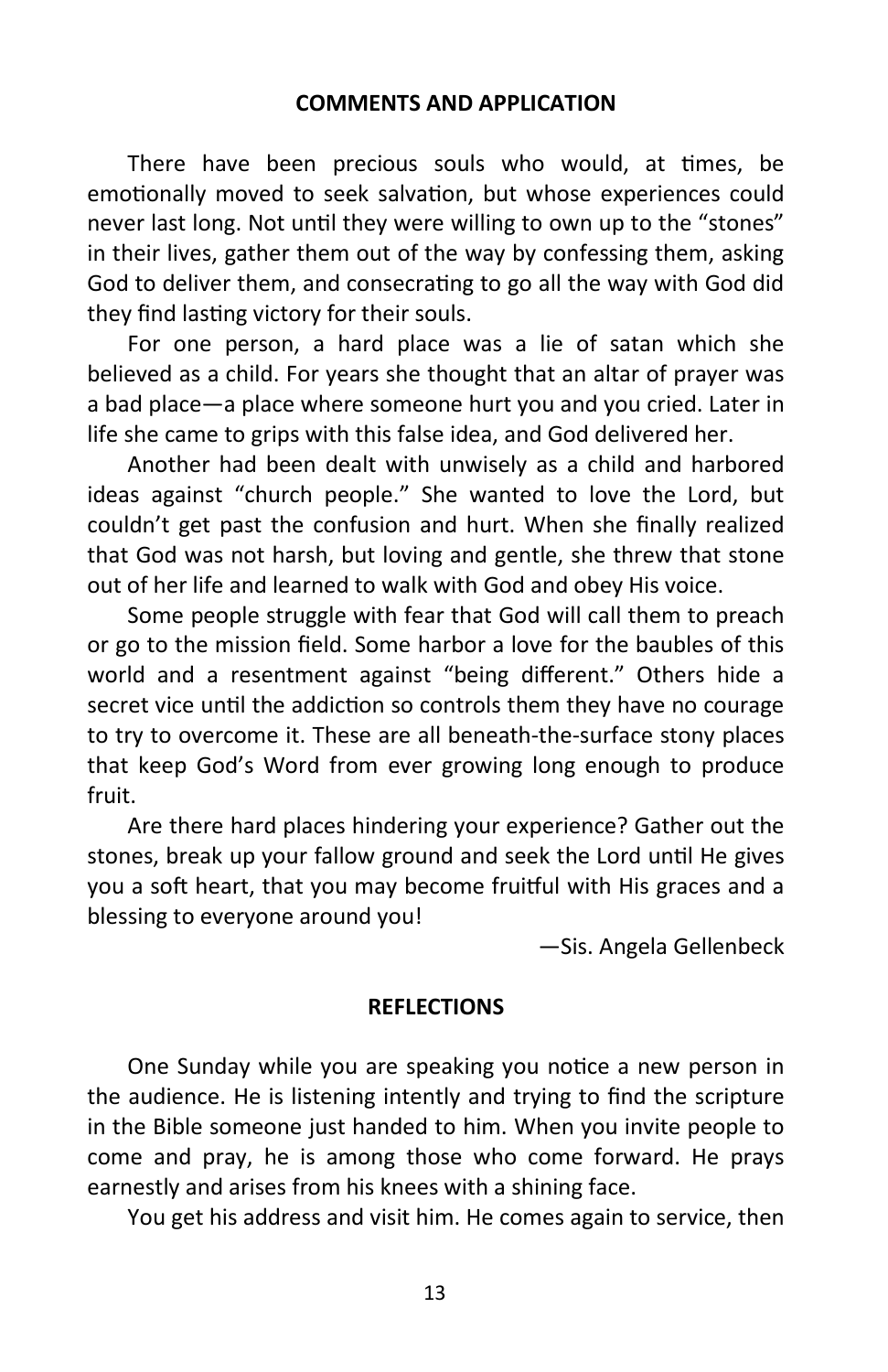again and again. You see in him a winning personality; maybe a talent for singing. He has the ability to quickly understand the scriptures. You see the potential for God to use this new babe. The new believer testifies of the great change in his life, of the sweet presence of Jesus in his heart—and then a few Sundays later he is missing.

When service is over and the family and visitors are taken care of, you hurry to his home. His wife answers the door. He's not feeling well, she tells you.

"May I come in and pray for him?"

You go in and find him drunk.

All the strength you have seems to drain out your toes. Your heart bleeds all through the night and the weeks that follow as you try day after day to convince him that God will forgive; that God will give him victory. But he constantly contends that living for Christ is too difficult. A stone in his heart keeps the Word from forming roots.

Be encouraged, because Jeremiah 23:29 says, "Is not my word as a fire? saith the LORD; and like a hammer that breaketh a rock into pieces."

I can personally testify that God has broken many hard hearts. Some of these have been persons who accepted Christ quickly, then fell away but were later restored.

—Sis. Charlotte Huskey

# **APRIL 28, 2019**

# **THE OFFENSE OF THE WORD**

Mark 4:16 And these are they likewise which are sown on stony ground; who, when they have heard the word, immediately receive it with gladness;

17 And have no root in themselves, and so endure but for a time: afterward, when affliction or persecution ariseth for the word's sake, immediately they are offended.

Matthew 10:22 And ye shall be hated of all men for my name's sake: but he that endureth to the end shall be saved.

Matthew 10:36 And a man's foes shall be they of his own household.

Galatians 4:29 But as then he that was born after the flesh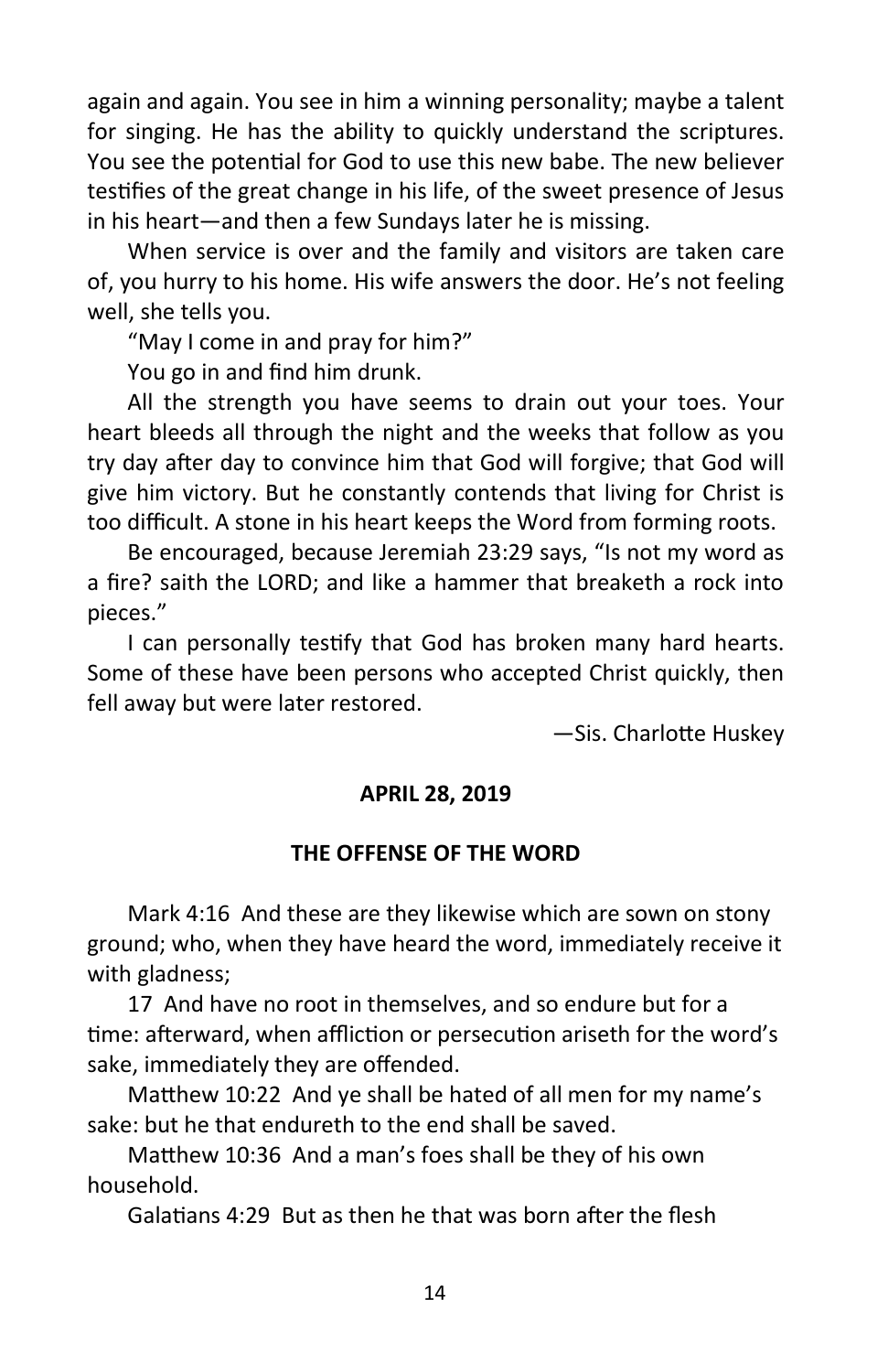persecuted him that was born after the Spirit, even so it is now.

Philippians 1:29 For unto you it is given in the behalf of Christ, not only to believe on him, but also to suffer for his sake.

I Peter 4:12 Beloved, think it not strange concerning the fiery trial which is to try you, as though some strange thing happened unto you:

13 But rejoice, inasmuch as ye are partakers of Christ's sufferings; that, when his glory shall be revealed, ye may be glad also with exceeding joy.

14 If ye be reproached for the name of Christ, happy are ye; for the spirit of glory and of God resteth upon you: on their part he is evil spoken of, but on your part he is glorified.

15 But let none of you suffer as a murderer, or as a thief, or as an evildoer, or as a busybody in other men's matters.

16 Yet if any man suffer as a Christian, let him not be ashamed; but let him glorify God on this behalf.

**MEMORY VERSE:** And blessed is he, whosoever shall not be offended in me. —Matthew 11:6

**CENTRAL THOUGHT:** A person who with deep desire seeks after God will not become offended by the rejection, affliction or persecution which he or she as a follower of Christ will experience, but will endure with joy the shame and reproach of the cross; and instead of stumbling at obeying the Word, will count it as a delight, as Christ did.

# **WORD DEFINITIONS**

Mark 4:17 "Offended": from *offend*: to put a snare in the way; to cause to stumble; to give offense.

I Peter 4:14 "Reproached": to defame; rail at; chide; taunt; revile; upbraid.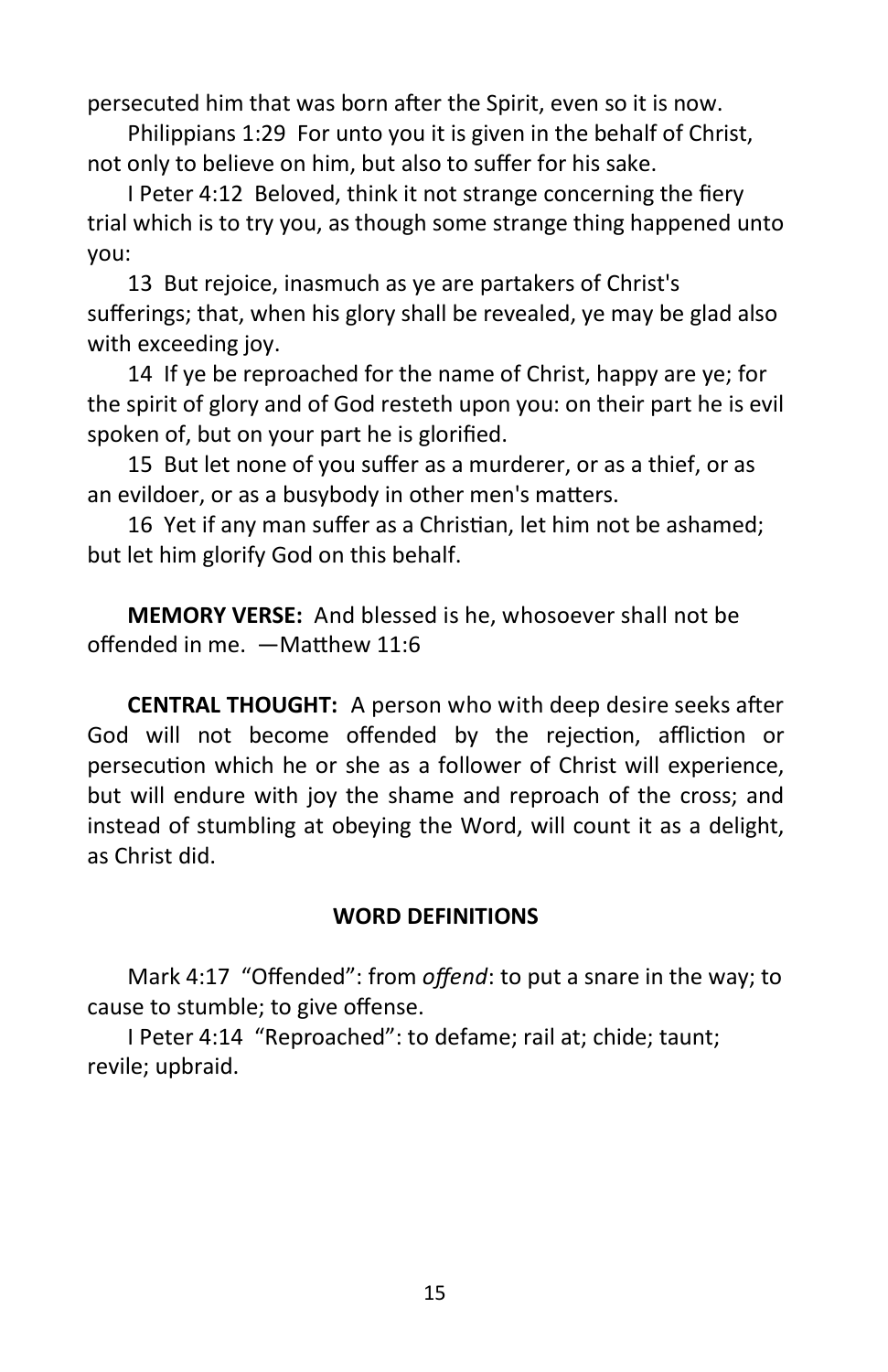In our previous lesson Jesus told how the persecution, tribulation and affliction that could arise to the one who receives the Word of God often becomes a stumbling block for would-be disciples. There are many other places in Jesus' ministry where he warned or comforted His disciples concerning this. In prophecy He was called the chief cornerstone which the builders (leaders of Israel) rejected; a stone of stumbling and a rock of offense (Isaiah 28:16; Psalm 118:22; Romans 9:33). Those who followed Him could expect no easier road, He explained; even your own family members may reject or persecute you.

Paul, writing to the Galatians, explained that the reason for persecution was that the Christian was born "after the Spirit." He or she obeys the Spirit, and not the flesh. This difference is apparent almost immediately after one is born again, and is the source of the world's hatred for believers. Paul stated to the Philippians that it was a believer's lot not only to believe, but to suffer for Jesus' sake. Peter assured the saints that the fiery trials of tribulation weren't at all strange to the child of God, but were evidence that the Spirit of glory "rested" upon them, and they were to rejoice and glorify God.

Our memory verse is from a touching scene from John the Baptist's last days. He had been put into prison for preaching God's Word concerning adultery to Herod and his adulterous wife, Herodias. Filtering into his lonely cell were reports of how Jesus was going about freely, preaching to great crowds who followed him. Was John troubled by second thoughts? In a moment of despair, did he need reassurance? He begged his visiting friends to communicate his questions right to Jesus. "Are you really The One?"

Jesus sent back: "John, it is just as the prophets have said. The deaf hear, the blind see, the lepers are cleansed, and the lame are walking. The gospel is being preached to the humble souls. Oh, John, you will be blessed if you won't let this persecution make you stumble!" Surely His encouragement bolstered John's faith, for soon afterward John was beheaded at Herodias' awful request.

—Sis. Angela Gellenbeck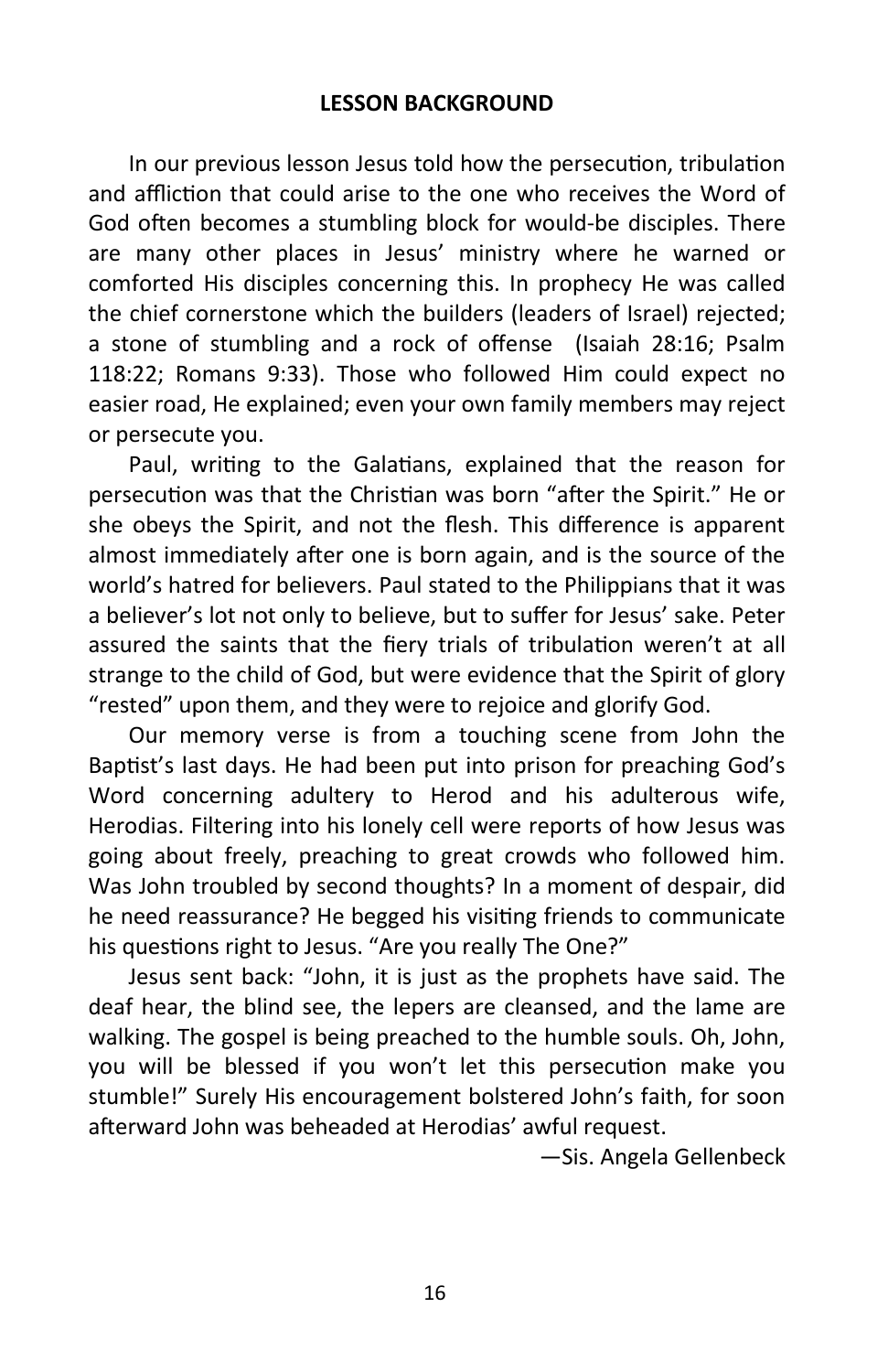# **DISCUSSION:**

- 1. The shallow hearer who is offended at the Word is said to have "no root." What is this "root"?
- 2. Give present-day examples of the animosity, rejection, discrimination, hatred, and persecution Christians may endure, from very slight to very intense.
- 3. Give the reason Paul offered to the Galatians for persecution. Explain why this makes a difference.
- 4. Peter calls persecution being a "part of Christ's sufferings." Are there other scriptures with this thought? How does this bring comfort?
- 5. John suffered imprisonment and death for preaching God's Word. In a moment of discouragement, he questioned Jesus. Share an example of your own moment of doubt and how the Lord answered you.

# **COMMENTS AND APPLICATION**

If we would be brutally honest with ourselves, we would admit that the majority of times we stumbled at the Word was because of deeply rooted selfishness. We just didn't want to be put out in any way to be a Christian. Going to heaven and having peace and forgiveness and happiness sounded like a good deal, but when it came to suffering, then no deal. That's the way the flesh responds to the disciplines of the Word of God. It was the preaching of the cross that was a stumblingblock to the Jews and foolishness to the Gentiles, and it is still an offense to the fleshly-minded man or woman today.

If we're not willing to bear that difference between our new life of following the Spirit and the world around us that follows the flesh, whether it be a slight snub, unexplained discrimination, loss of employment, open animosity, or out-and-out persecution, make no mistake, the newly germinated seed stops growing right there and will die when it hits that rock of self-preservation.

How deep is your desire to know and please God? Are you so deeply convicted by His Word that you would rather die than deny Him? Can you endure being either ignored, passed over for a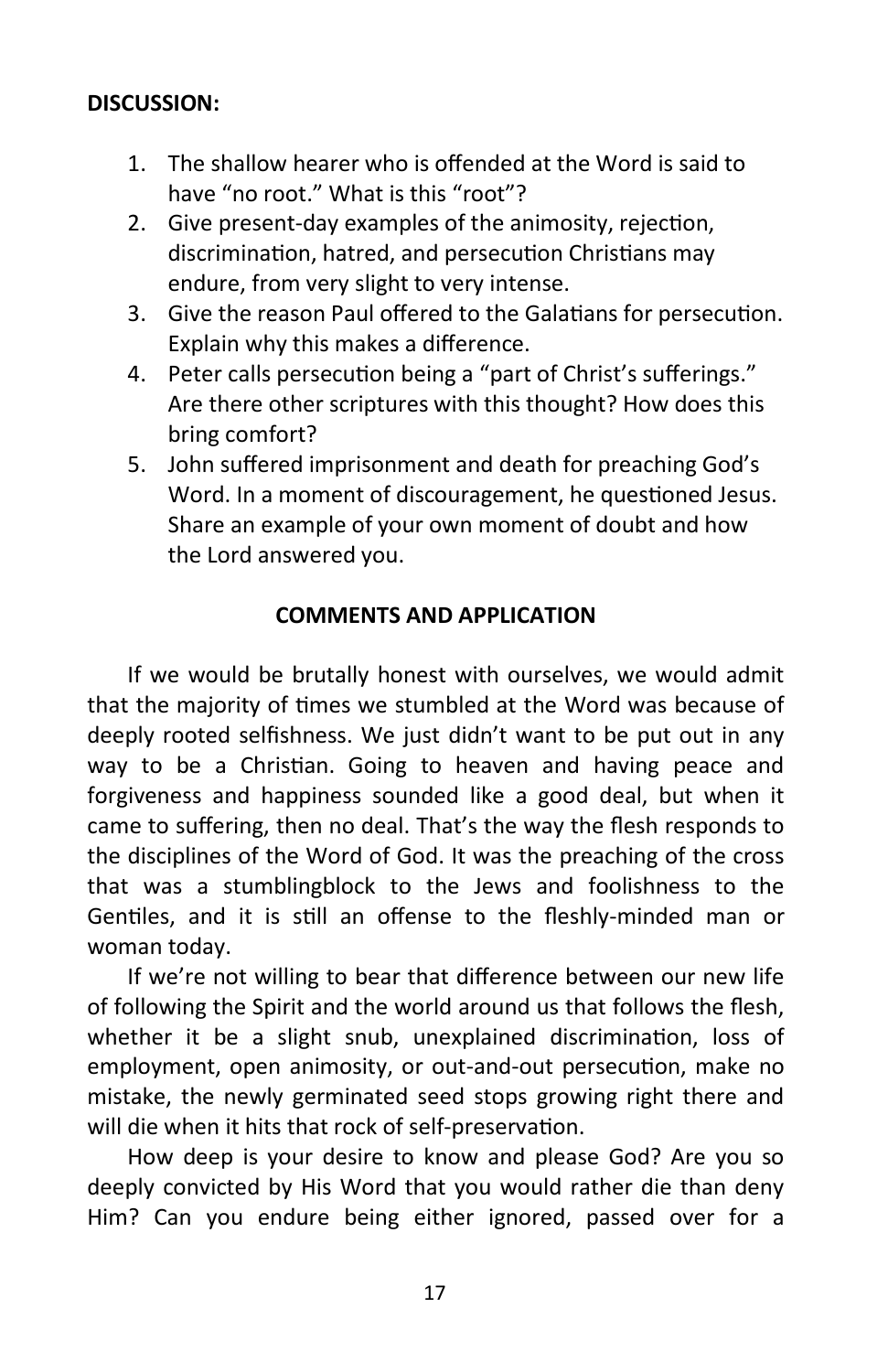promotion, or taunted by people at school or work because of your high standards? Accepting with joy the fact that there will be a vast difference from the worldly crowd in your appearance, language, recreation, family life, habits, and goals will bring about a deep peace as you embrace the cross of Christ with entire submission of your will, and crucify the flesh. With that hard place gone, God's Word has the potential now to grow and flourish in your life, producing enduring fruit unto God.

—Sis. Angela Gellenbeck

#### **REFLECTIONS**

*"Must Jesus bear the cross alone and all the world go free? No, there's a cross for everyone, and there's a cross for me."*

Reproach has been very familiar to God's servants all along. Psalm 89:50-51 says, "Remember, Lord, the reproach of thy servants; how I do bear in my bosom the reproach of all the mighty people; Wherewith thine enemies have reproached, O LORD; wherewith they have reproached the footsteps of thine anointed."

Matthew Henry said, "They were God's servants that were reproached, and the abuses done to them reflected upon their Master, especially since it was for serving Him that they were reproached."

When Paul the Apostle was incarcerated in Rome, he mentioned only one person who came to see him—Onesiphorus in II Timothy 1:16-17. I'm sure that Onesiphorus felt reproached many times as he faced the guards asking for Paul in the different jails that he visited trying to find him. Paul said he "was not ashamed of my chain." He bore with long lines of people, a lot of waiting, harsh language, rough treatment etc. Onesiphorus sought him out and refreshed him with food, clothes, and fellowship.

When we are not afraid of being offended or reproached, blessings await us from God who sees it all. Reproach and being buffeted for Christ's sake was the "norm" back then and it seemed to be accepted by the saints. Is it different today with political correctness everywhere? Everyone has to be careful of not offending in word or action. It's sad that we are being silenced and the Word

18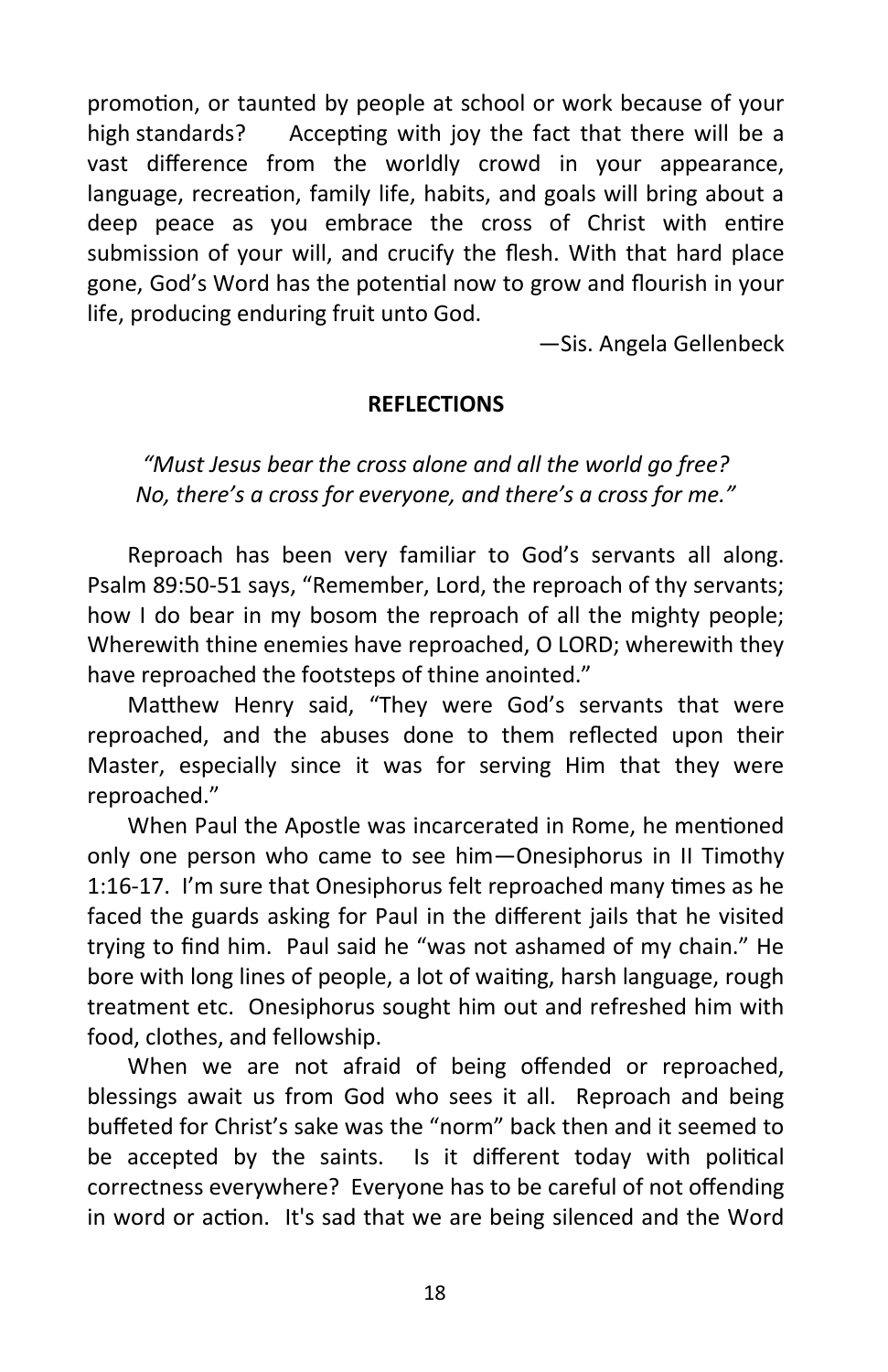of God is losing its effect upon the hearts and lives of mankind. May God help us to be bold and courageous, and may we not be offended by the Word.

—Bro. James Bell

# **MAY 5, 2019**

# **THE THORNY HEART**

Matthew 13:22 He also that received seed among the thorns is he that heareth the word; and the care of this world, and the deceitfulness of riches, choke the word, and he becometh unfruitful.

Mark 4:7 And some fell among thorns, and the thorns grew up, and choked it, and it yielded no fruit.

19 And the cares of this world, and the deceitfulness of riches, and the lusts of other things entering in, choke the word, and it becometh unfruitful.

Luke 8:14 And that which fell among thorns are they, which, when they have heard, go forth, and are choked with cares and riches and pleasures of this life, and bring no fruit to perfection.

Luke 13:6 He spake also this parable; A certain man had a fig tree planted in his vineyard; and he came and sought fruit thereon, and found none.

7 Then said he unto the dresser of his vineyard, Behold, these three years I come seeking fruit on this fig tree, and find none: cut it down; why cumbereth it the ground?

8 And he answering said unto him, Lord, let it alone this year also, till I shall dig about it, and dung it:

9 And if it bear fruit, well: and if not, then after that thou shalt cut it down.

Isaiah 5:1 Now will I sing to my wellbeloved a song of my beloved touching his vineyard. My wellbeloved hath a vineyard in a very fruitful hill:

2 And he fenced it, and gathered out the stones thereof, and planted it with the choicest vine, and built a tower in the midst of it, and also made a winepress therein: and he looked that it should bring forth grapes, and it brought forth wild grapes.

3 And now, O inhabitants of Jerusalem, and men of Judah**,** judge, **I** pray you, betwixt me and my vineyard.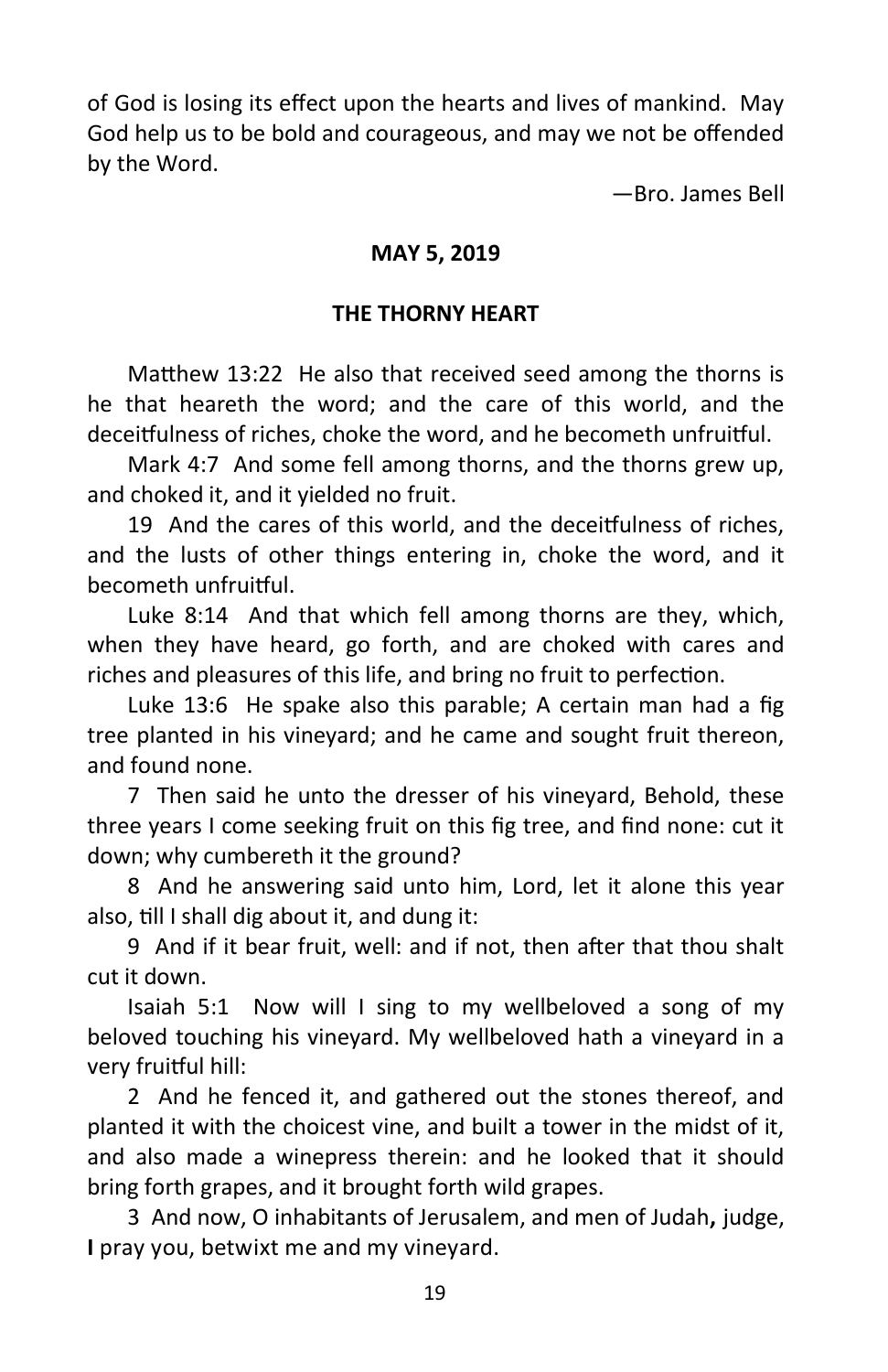4 What could have been done more to my vineyard, that I have not done in it? wherefore, when I looked that it should bring forth grapes, brought it forth wild grapes?

**MEMORY VERSE:** Herein is my Father glorified, that ye bear much fruit; so shall ye be my disciples. —John 15:8

**CENTRAL THOUGHT:** In the parable of the seed sown in the field, the parable of the fig tree, the parable of the vineyard and the analogy of the vine, we see a common truth: God is looking for fruit. He has done everything necessary for the production of fruit; He is willing to work with us and bear long with us so we will bear fruit; and now it is up to us to rid our lives of the things which choke His Word and cause us to become unfruitful.

#### **WORD DEFINITIONS**

Luke 13:7 "Cumber": render sterile or barren.

Luke 13:8 "Dung": cast fertilizer or manure. "They carry dung into their gardens to moisten the earth, and dig about the roots of the trees, and lay them bare, and cover them again, and prune them, and smoke them to kill the worms" (*Gill's Exposition of the Whole Bible*).

#### **LESSON BACKGROUND**

As we begin the study into the third type of ground—that which produced thorns and weeds, choking the new plant into unfruitfulness, we are reminded of two other parables, one in the Old Testament and the other in the New, that bring out a similar scenario.

Luke records the parable of the fig tree, no doubt given by Jesus to warn Israel of the impending destruction and His willingness to have mercy and work with them. In a general way, He also graciously bears with all souls who begin to grow in His grace.

The poetic imagery of prophet Isaiah hundreds of years earlier expresses God's desire for fruit from His chosen people then, and His touching cry, "What more could I have done?" again shows us His heart, broken by the wild, bitter produce He found after all His years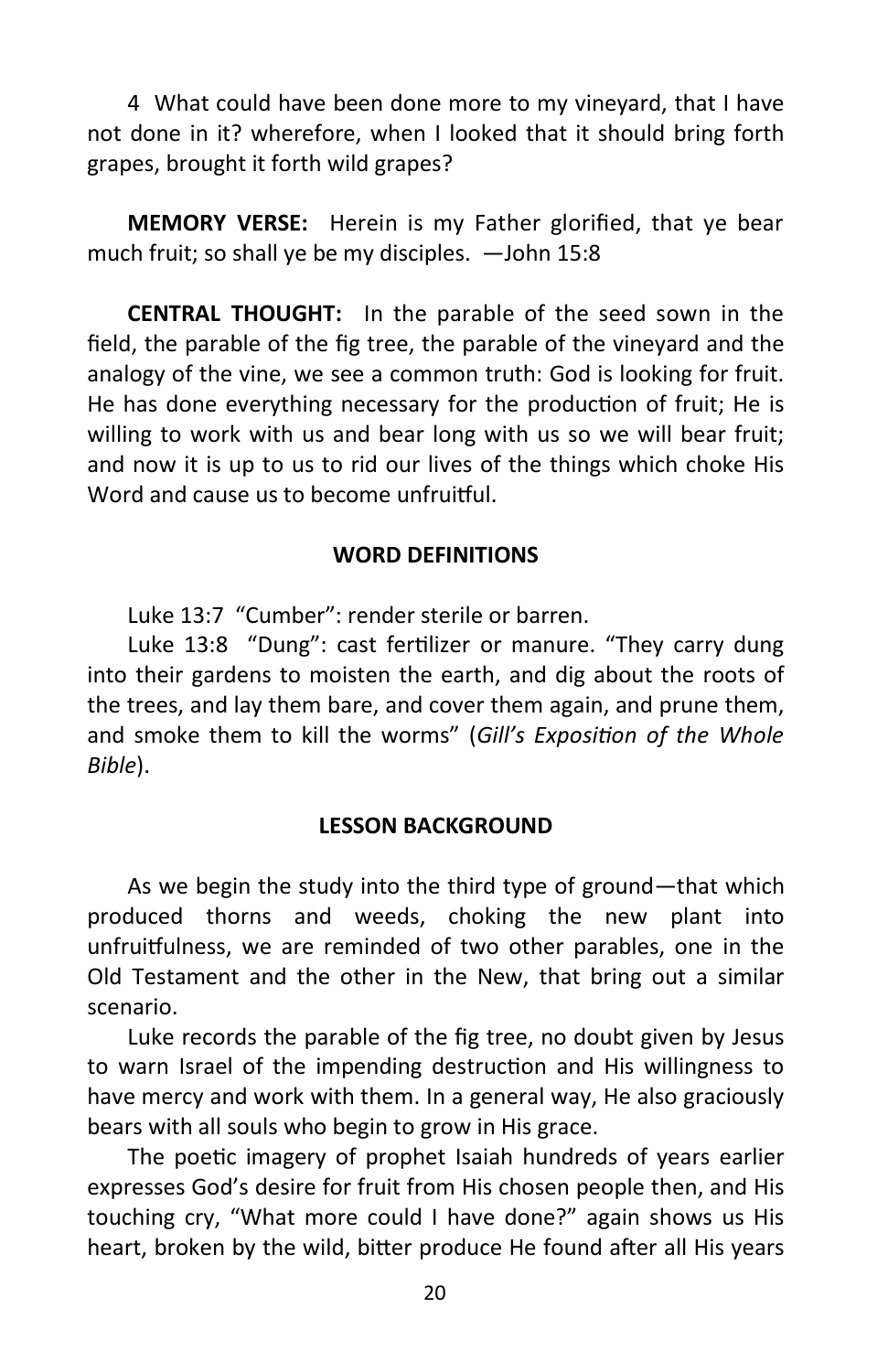of toil with these people.

In each of these stories, we see His heart's desire: He is looking for fruit. Fruit is the natural outcome of relationship, of union. It is right that He should expect it.

The parable of the sower reveals the four things that choke the Word and stifle all fruit-bearing. Notice that the Word germinated and "sprang up." They (the believers, or new plants) "went forth." They had come past the blade stage and were forming the ear. The thorns which choked the newly forming fruit were identified as, 1) cares of this world (Matthew and Mark) and cares of this life (Luke), 2) the deceitfulness of riches (Matthew and Mark) and riches of this life (Luke), 3) lusts of other things (Mark), and 4) pleasures of this life (Luke).

The emphasis in this lesson is the tender care, forbearance, patience, and toil that Christ is willing to invest in His crop. Surely our hearts should be moved to action and watchfulness in our own lives that we bear our Lord fruit, much fruit, that He may be glorified.

—Sis. Angela Gellenbeck

# **DISCUSSION:**

- 1. How many years had the owner of the vineyard sought for fruit from the fig tree?
- 2. What was the dresser of the vineyard willing to do before the tree was cut down?
- 3. What Old Testament prophet told the story of God's vineyard?
- 4. Name the things God had done for His vineyard.
- 5. What disappointment did He receive, and what was His lament?
- 6. Share an experience in which God cultivated and fertilized about you so that you would bear fruit for Him.

# **COMMENTS AND APPLICATION**

Aren't you thankful for how the Lord works in your life, digging about you, pruning you, and amending the soil of your heart? He has ways of dealing with each of us to rid us of the weeds that so easily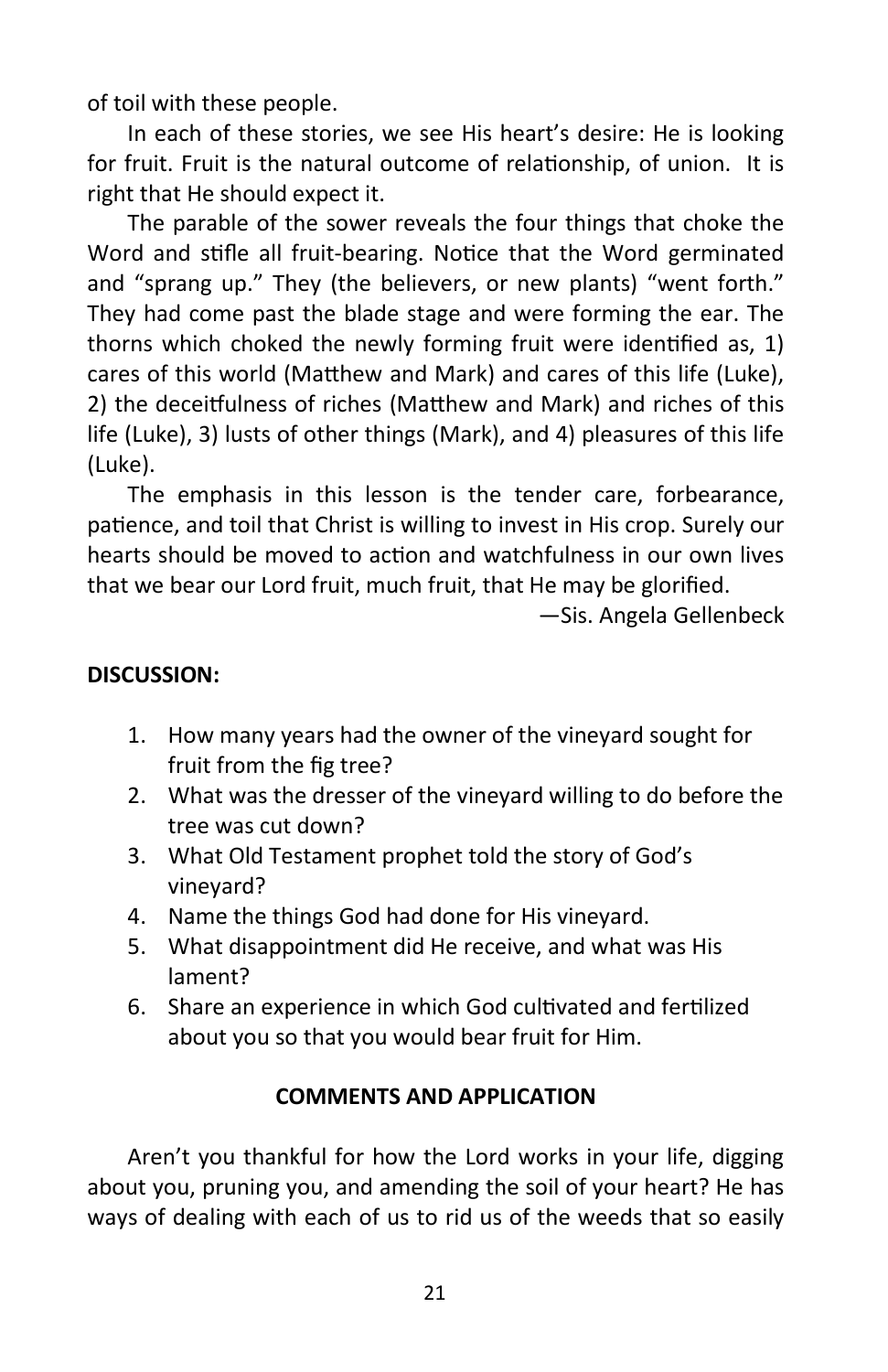overtake us and choke the Word.

Ultimately it is up to us to respond to God's dealings and provisions with careful diligence, or our end will be like the word picture in Proverbs 24:31 of a vineyard—a life—all grown over with thorns and nettles and the stone wall broken down, the result of sleepy, indolent slothfulness and neglect.

Thorns are not easy to deal with. When we built a new house, we gathered out many wheelbarrow loads of rocks, had topsoil brought in, carefully smoothed out the dirt, and eagerly sowed grass seed, anticipating pretty green grass as the weather warmed and the rain fell. But what was this? Thistles? The children and I spent many hours going about with a shovel and sharp hoe, hands covered with heavy gloves, to extract the prickly base heads of thistles and haul them to the burn pile. I can't even imagine the work involved in clearing land of goatheads!

I can, however, tell you that it is a daily task to keep the weeds out of my heart's garden. Just a little inattention, a little indulgence to the flesh, a little lack of prayer, and little sprouts of noxious weeds begin to crop up. Thank God for the Holy Spirit who daily checks me and prods me to action.

—Sis. Angela Gellenbeck



#### **REFLECTIONS**

NOTE: Data include employed persons on days they worked, ages 25 to 54, who lived in households with children under 18. Data include non-holiday weekdays and are annual averages for 2009.

SOURCE: Bureau of Labor Statistics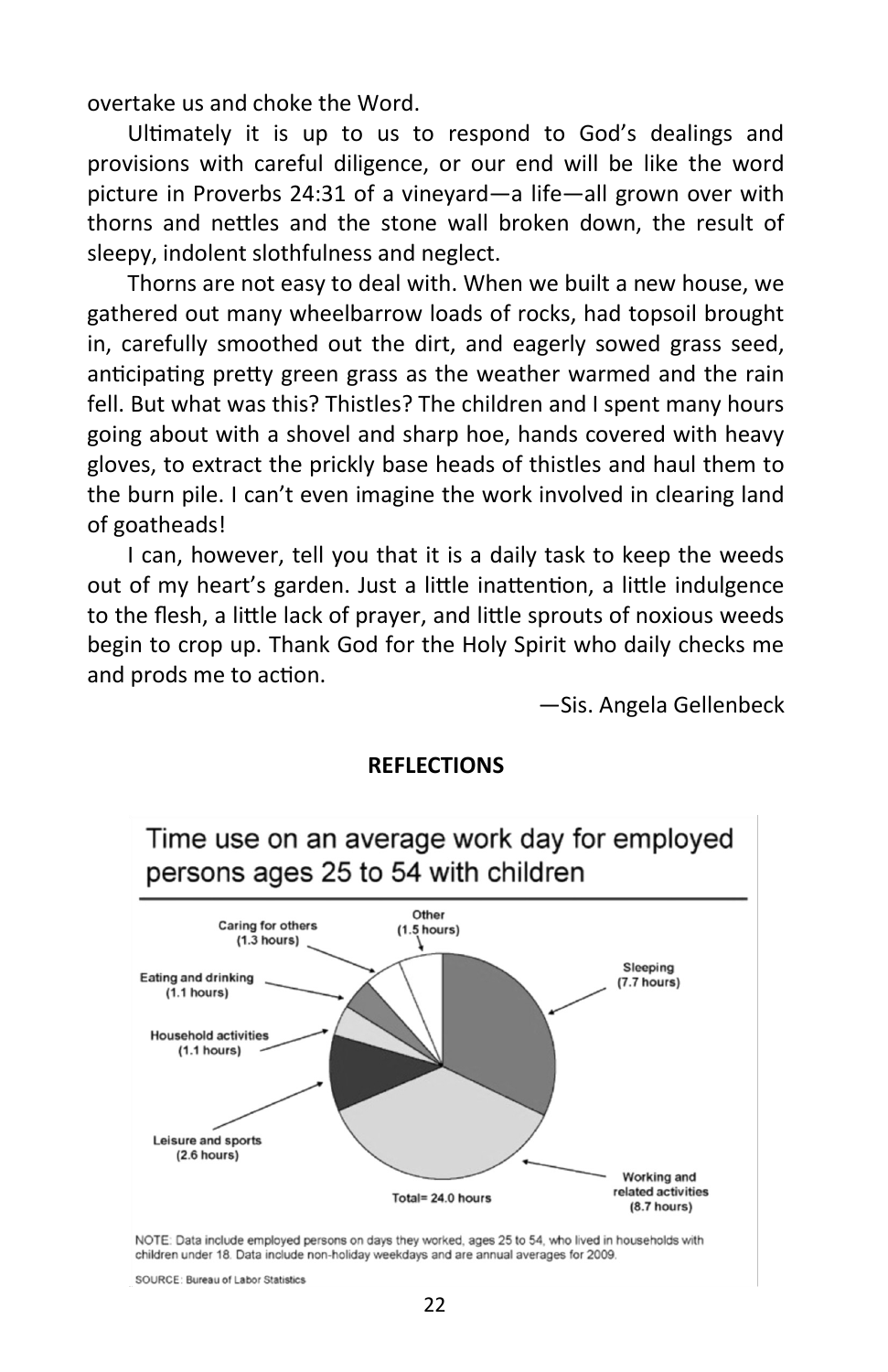This chart portrays the way a majority of people spend their days. Just a glance at it is proof of the many things that can get in the way of our walk with the Lord, just as thorns that choke the Word.

When it comes right down to it, going to church, having devotions and helping others all takes time. There is not a section on this chart for any of those things; that means it is in our hands. Jesus was constantly pointing to things eternal, for He knew that all things pertaining to this life will one day disappear. May the Lord teach us how to manage our seconds, minutes and days. If we fail to rid our hearts of the choking thorns in this life then it is certain that we will live in eternal regret.

—Sis. LaDawna Adams

# **MAY 12, 2019**

#### **THE CARE OF THIS WORLD**

Matthew 13:22 He also that received seed among the thorns is he that heareth the word; and the care of this world, and the deceitfulness of riches, choke the word, and he becometh unfruitful.

Luke 10:41 And Jesus answered and said unto her, Martha, Martha, thou art careful and troubled about many things:

42 But one thing is needful: and Mary hath chosen that good part, which shall not be taken away from her.

Luke 21:34 And take heed to yourselves, lest at any time your hearts be overcharged with surfeiting, and drunkenness, and cares of this life, and so that day come upon you unawares.

I Corinthians 7:29 But this I say, brethren, the time is short: it remaineth, that both they that have wives be as though they had none;

30 And they that weep, as though they wept not; and they that rejoice, as though they rejoiced not; and they that buy, as though they possessed not;

31 And they that use this world, as not abusing it: for the fashion of this world passeth away.

32 But I would have you without carefulness. He that is unmarried careth for the things that belong to the Lord, how he may please the Lord: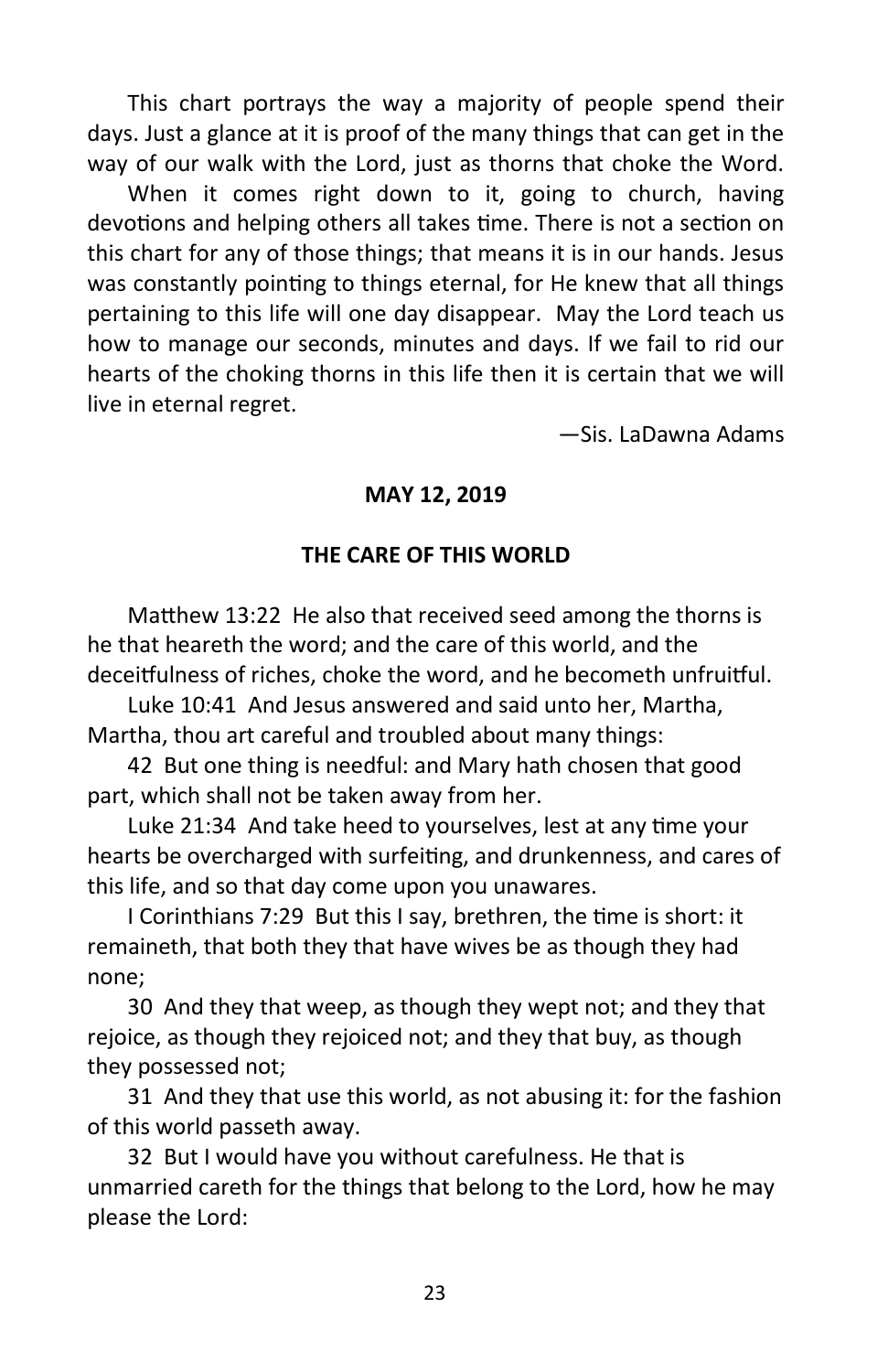33 But he that is married careth for the things that are of the world, how he may please his wife.

34 There is difference also between a wife and a virgin. The unmarried woman careth for the things of the Lord, that she may be holy both in body and in spirit: but she that is married careth for the things of the world, how she may please her husband.

35 And this I speak for your own profit; not that I may cast a snare upon you, but for that which is comely, and that ye may attend upon the Lord without distraction.

Philippians 4:6 Be careful for nothing; but in every thing by prayer and supplication with thanksgiving let your requests be made known unto God.

7 And the peace of God, which passeth all understanding, shall keep your hearts and minds through Christ Jesus.

**MEMORY VERSE:** Casting all your care upon him; for he careth for you. —I Peter 5:7

**CENTRAL THOUGHT:** Worries, anxieties, and the pressures of care and concern for the things of this life—temporal needs of the family, such as food, clothing and housing—tend to divide the mind into many directions, distracting a person from full trust in, undivided love for, and full attention and service to God.

# **WORD DEFINITIONS**

Matthew 13:22 "Care": worry, anxiety, concern; from a word which means "to divide; to be drawn in different directions; to distract." "Of this world": of this present age. "The care which men cherish with regard to temporal objects and temporal affairs, as contrasted with the higher concern, the striving after the Messiah's kingdom" (*Meyer's New Testament Commentary*).

Luke 21:34 "Overcharged": be made heavy; burdened, pressed or weighed down.

I Corinthians 7:31 "Abusing": use to the full; abuse arising from over-much use. "As not using it to the full—not draining dry the cup of earthly advantages" (*Pulpit Commentary*).

Philippians 4:6 "Be careful for nothing": "Do not worry about anything" (*New Living Translation*). "Do not be anxious about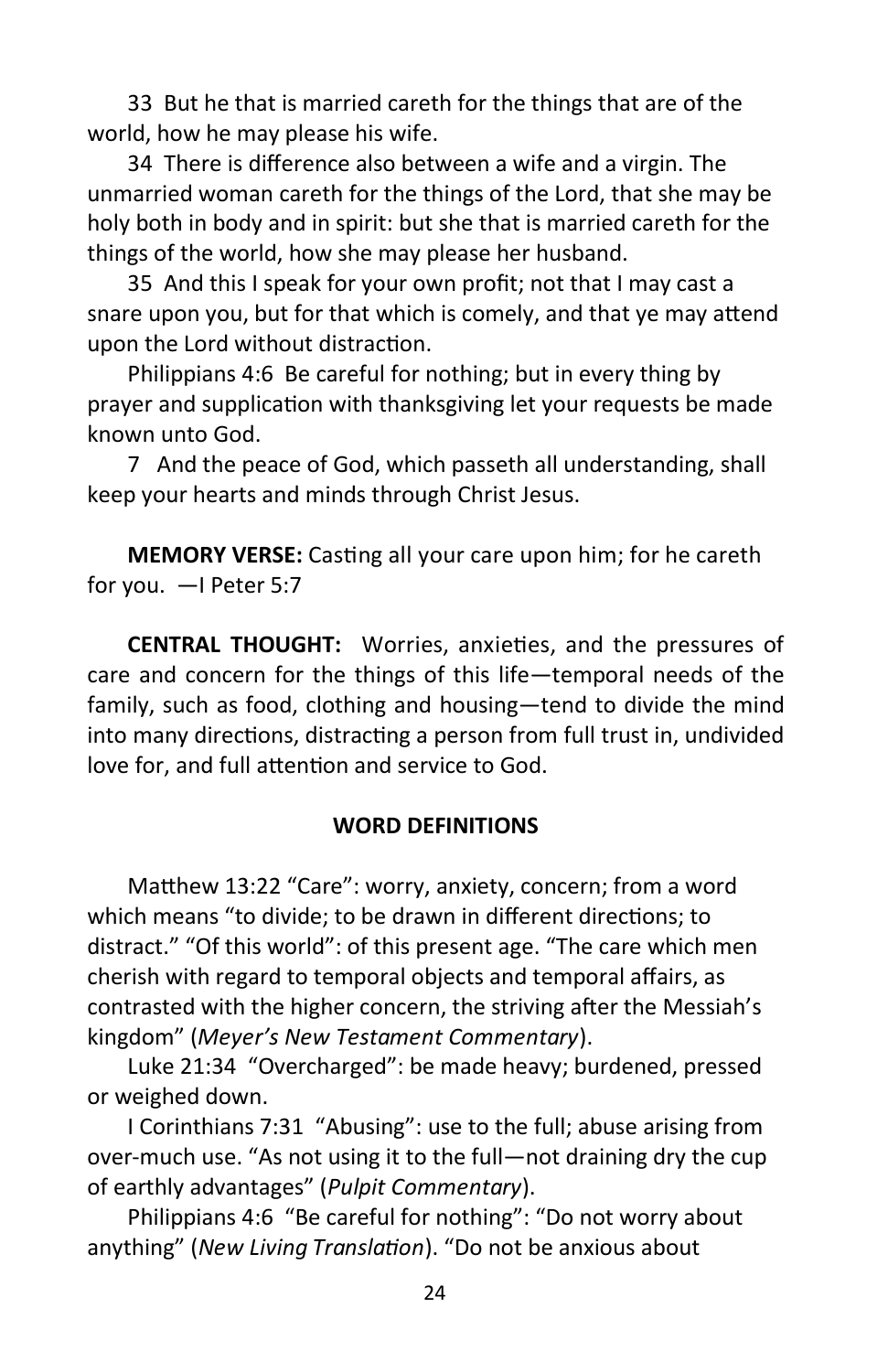anything" (*New International Version*).

#### **LESSON BACKGROUND**

The first one of the "thorns" that Jesus mentioned is the care of this world. As Luke records in chapter 21, this type of distracting, heavy care causes the heart to be overcharged, or weighted down. Jesus described this kind of care as that which the Gentiles seek after, meaning the worry type of care; the doubtful-mind type of care, about temporal things—"What shall we eat? What shall we drink? How shall we be clothed? (Matthew 6:31-32). He charged us to instead seek the kingdom of God and His righteousness *first*, above all else.

Luke also records the conversation Jesus had with Martha, who was "careful and troubled about many things." As she was in the middle of fixing dinner, and perturbed that her sister was out of the kitchen listening to Jesus teach, we can gather that He was either telling her that by being more simple in her menu and just fixing one or two things, she could be free from so many kitchen duties and come in and hear the message herself; or, we can apply the "many things" to Martha's distracted frame of mind over many anxieties. Seeing Mary serene and unconcerned, she became more agitated. The gentle rebuke from Jesus can be taken as personal instruction for any of us, man or woman, who find ourselves "run ragged" and are forgetting the most important thing.

Paul explains to the Corinthians that married persons naturally have more concerns for temporal things than singles. I thought Matthew Henry gave some good comments about this passage: "Considering the distress of those times, the unmarried state was best. Notwithstanding, the apostle does not condemn marriage. He exhorts all Christians to holy indifference toward the world. As to afflictions; they must not indulge the sorrow of the world: even in sorrow the heart may be joyful. As to worldly enjoyments; here is not their rest. As to worldly employment; those that prosper in trade, and increase in wealth, should hold their possessions as though they held them not. As to all worldly concerns; they must keep the world out of their hearts, that they may not abuse it when they have it in their hands...And whatever cares press upon the mind, let time still

25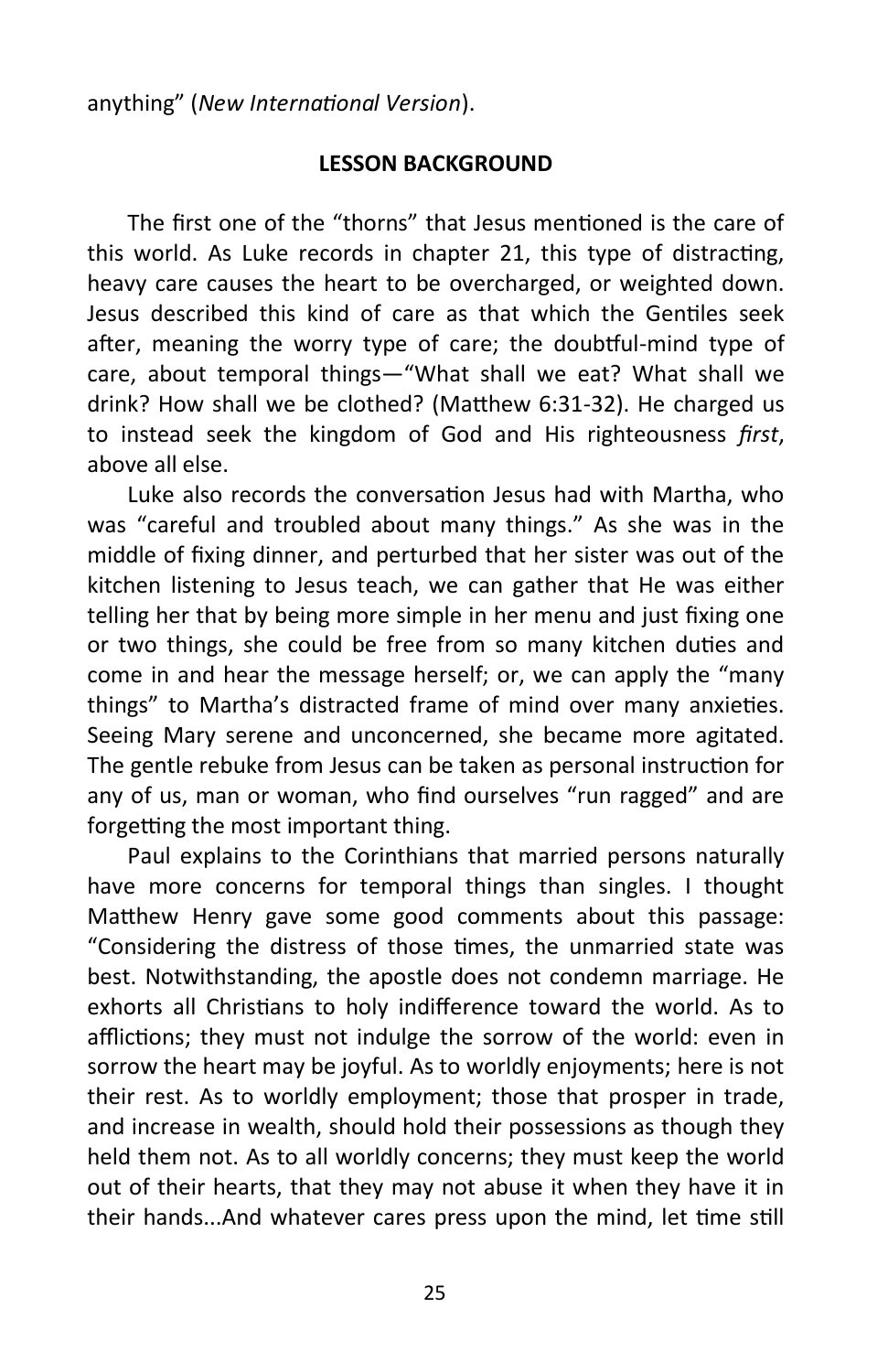be kept for the things of the Lord."

To the Philippians Paul gives the secret to relieving our minds of the cares that weigh us down: giving thanks and praying about everything. Peter also gives us the admonition to "cast" our cares upon the Lord—a metaphor possibly taken from Psalm 37 where the psalmist says "Commit [roll] thy way upon the Lord," as a camel kneels down, makes a shift with his shoulders and rolls his load off onto the ground. "Because," Peter comforts, "He careth for you."

—Sis. Angela Gellenbeck

# **DISCUSSION:**

- 1. Explain why cares, especially business and household cares, anxieties or worries could be thorns which choke God's Word.
- 2. Share what you consider to be a "balance" in the matters of the domestic cares described in I Corinthians 7.
- 3. What is Paul's prescribed antidote for worry, and what does it bring to the heart?

#### **COMMENTS AND APPLICATION**

The scriptures in our lesson take in so many areas of life it would be difficult to make every application in our limited amount of class time. We can all think of places in our lives which we can be more fully cast upon the Lord; where we can be more free from the things of this world; where our focus on the most needful thing can be less divided.

The admonition Paul gives about married people was not to make the young mother with the care of crying babies, cooking and cleaning; nor the young father, working hard to put food on the table, feel chastised and guilty; rather, we can soberly remind ourselves that it is possible *in our present state* to use the things of this world in a way to further godliness and not allow them to bring us into bondage. We can enjoy the fruits of our labor with contentment and keep industriously employed, all the while keeping our hearts in tune with God's whispers of peace and His leadings to be about the business of the kingdom in our daily lives.

—Sis. Angela Gellenbeck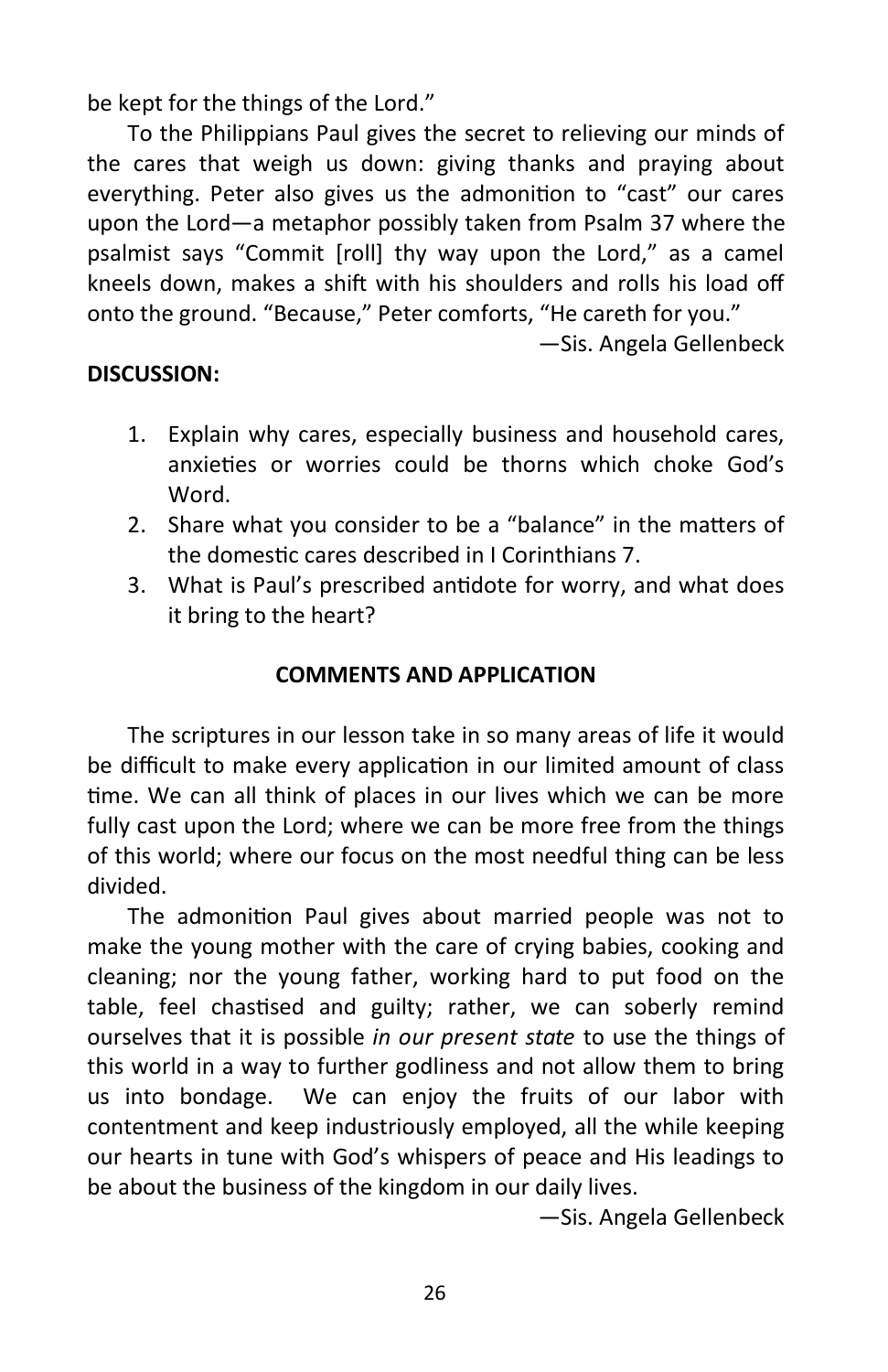#### **REFLECTIONS**

It seems that our society has a penchant for caring about that which is unimportant while neglecting that which is. Our displaced care has become a deadly distraction. For instance, texting while driving takes place in almost epidemic proportions and with grave consequences. And because of our ready access to television, cell phones and social media, we've learned to electronically distract ourselves and our children rather than face the hard task of raising them. Their minds, as well as ours, are divided and we are being conditioned to embrace distraction as the norm. There are many obligations that constantly demand our attention. All of this affects us in various ways, spiritually and otherwise.

We prioritize and organize our lives from what is most important, to what is least important; and for far too many, the spiritual things tend to settle toward the bottom. Work becomes more important than worship. Down-time becomes more important than devotion.

There are legitimate excuses: the bills are due; the body is tired. There are immediate rewards: a bigger paycheck, a bit more energy, etc. None of this is wrong per se, but these cares distract us from our eternal priority, and nothing is more important than caring for the matters of our souls—nothing!

The benefits of prioritizing spiritual things may not be immediately evident, but it will always produce a far better and eternal reward. Not doing so may initially seem inconsequential but a closer examination reveals otherwise. The waning interest in spiritual matters, a gradual loss in power and the subtle disregard of scriptural principles are all symptoms of neglect.

Yes, life must be lived. And there are things that we must take care of and things we must care for, yet we must always have a keen focus on that which truly matters. We must remember that this life is temporary, but our ultimate destination is eternal. Our actions reveal which one we deem most important.

—Bro. Darrell Johnson

27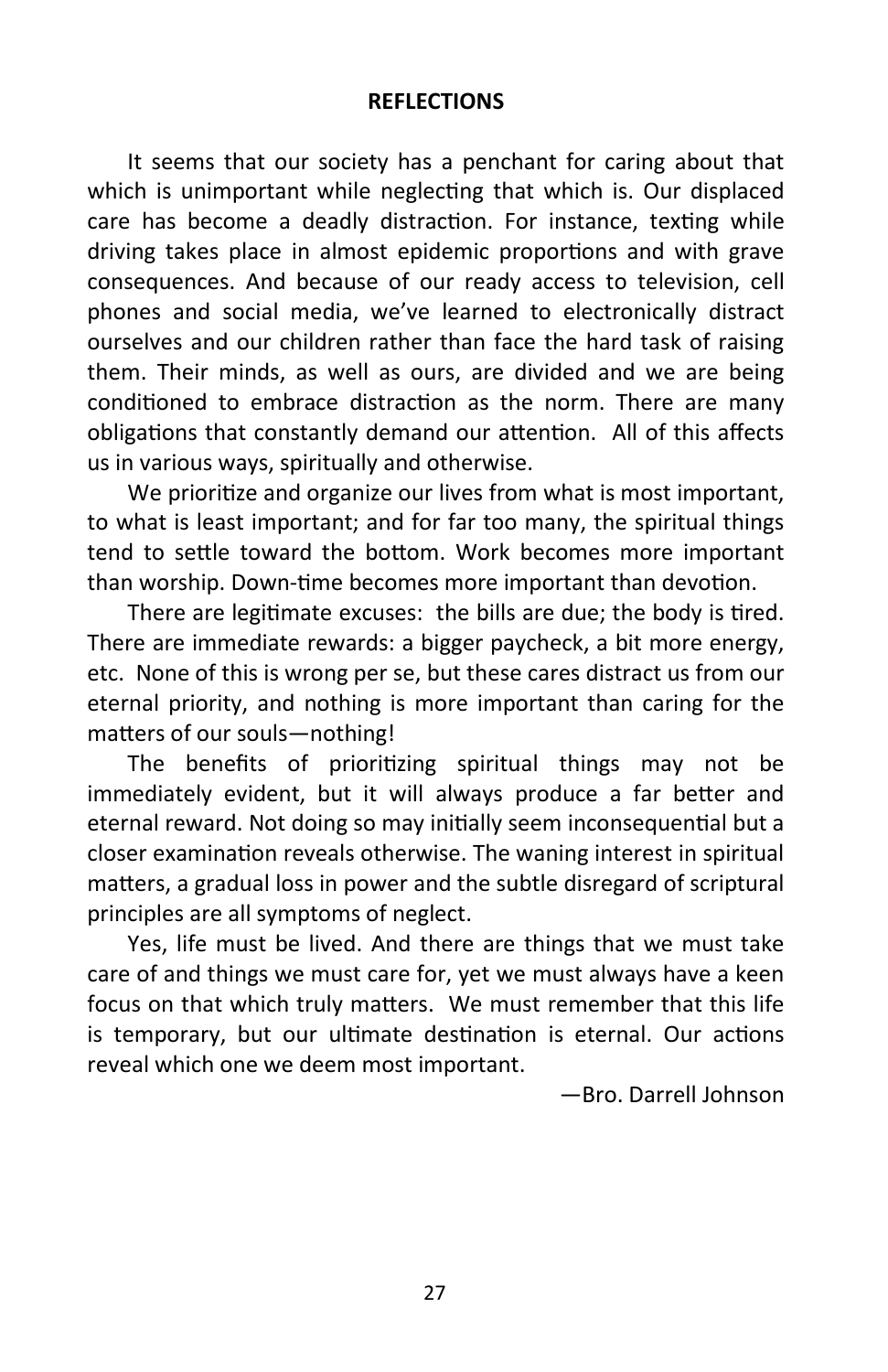# **MAY 19, 2019**

# **THE DECEITFULNESS OF RICHES**

Matthew 13:22 He also that received seed among the thorns is he that heareth the word; and the care of this world, and the deceitfulness of riches, choke the word, and he becometh unfruitful.

Luke 8:14 And that which fell among thorns are they, which, when they have heard, go forth, and are choked with cares and riches and pleasures of this life, and bring no fruit to perfection.

Deuteronomy 8:11 Beware that thou forget not the LORD thy God, in not keeping his commandments, and his judgments, and his statutes, which I command thee this day:

12 Lest when thou hast eaten and art full, and hast built goodly houses, and dwelt therein;

13 And when thy herds and thy flocks multiply, and thy silver and thy gold is multiplied, and all that thou hast is multiplied;

14 Then thine heart be lifted up, and thou forget the LORD thy God, which brought thee forth out of the land of Egypt, from the house of bondage;

17 And thou say in thine heart, My power and the might of mine hand hath gotten me this wealth.

18 But thou shalt remember the LORD thy God: for it is he that giveth thee power to get wealth, that he may establish his covenant which he sware unto thy fathers, as it is this day.

Psalm 49:6 They that trust in their wealth, and boast themselves in the multitude of their riches;

7 None of them can by any means redeem his brother, nor give to God a ransom for him.

Psalm 62:10 Trust not in oppression, and become not vain in robbery: if riches increase, set not your heart upon them.

Proverbs 23:4 Labour not to be rich: cease from thine own wisdom.

5 Wilt thou set thine eyes upon that which is not? for riches certainly make themselves wings; they fly away as an eagle toward heaven.

Matthew 19:23 Then said Jesus unto his disciples, Verily I say unto you, That a rich man shall hardly enter into the kingdom of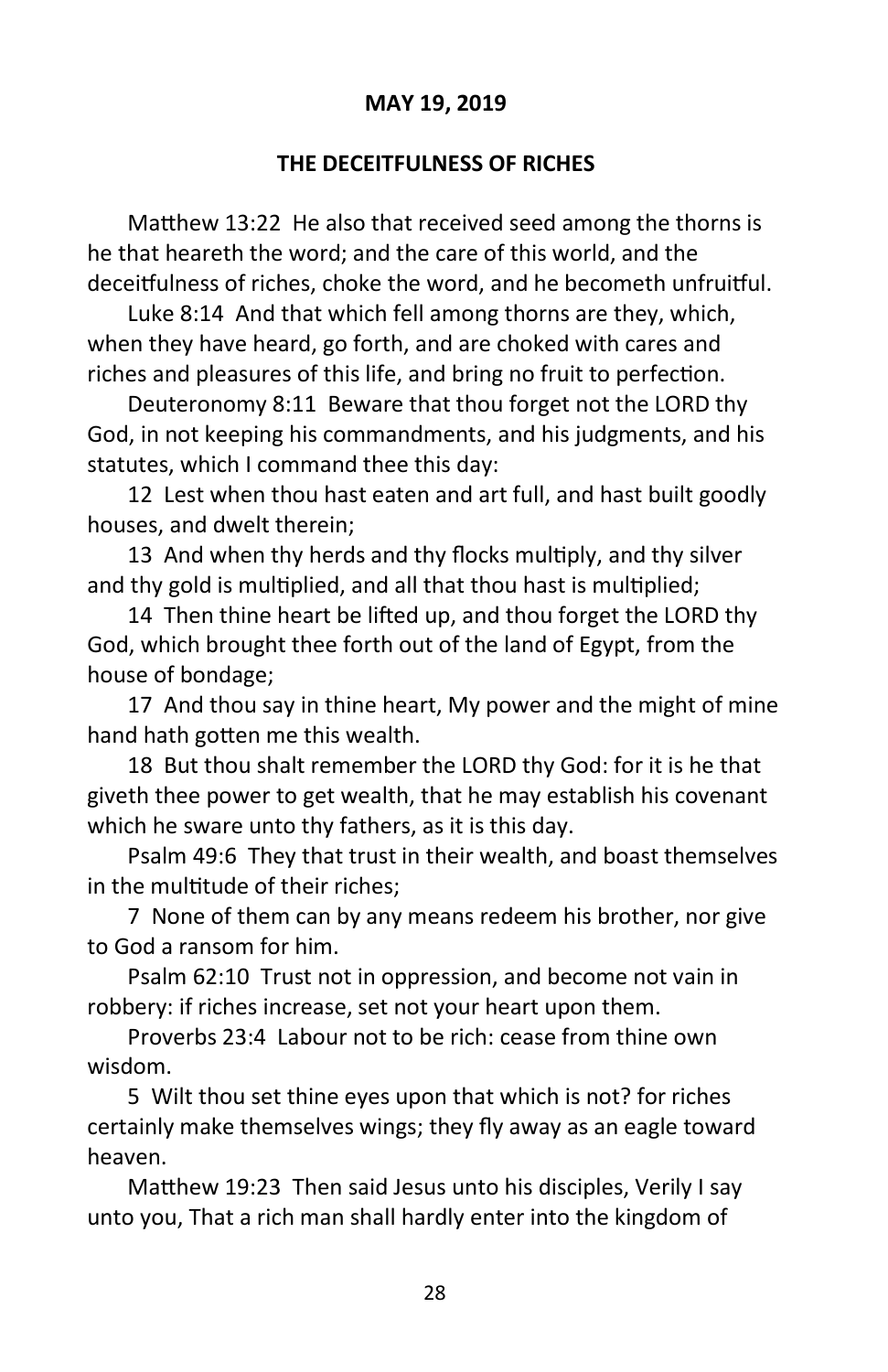heaven.

I Timothy 6:9 But they that will be rich fall into temptation and a snare, and into many foolish and hurtful lusts, which drown men in destruction and perdition.

10 For the love of money is the root of all evil: which while some coveted after, they have erred from the faith, and pierced themselves through with many sorrows.

**MEMORY VERSE:** Charge them that are rich in this world, that they be not highminded, nor trust in uncertain riches, but in the living God, who giveth us richly all things to enjoy; That they do good, that they be rich in good works, ready to distribute, willing to communicate; Laying up in store for themselves a good foundation against the time to come, that they may lay hold on eternal life. —I Timothy 6:17-19

**CENTRAL THOUGHT:** Wealth can be deceitful and choke spiritual fruitfulness, keeping souls out of heaven; therefore, God's Word warns against forgetting God in times of wealth, trusting in wealth and setting one's heart on it, laboring and striving for wealth, and loving wealth and the gain of it.

#### **WORD DEFINITIONS**

Matthew 13:22 "Deceitfulness": from a root word which means to seduce; lure; beguile.

Luke 8:14 "Perfection": completion; maturity.

Proverbs 23:4 "Labour": to be exhausted; toil; labor; be weary; wear oneself out.

I Timothy 6:9 "They that will be rich": "The words are emphatic, and refer to persons who are determined to get riches; who make this their object and aim in life; who live to get money; who get all they can, save all they can, and keep all they get; and yet are apprehensive of no danger, because they seek to be rich by honest means; for it is likely that the apostle does not refer to those who wish to get riches by robbery, plunder, extortion, etc." (*Clarke's Commentary*). "A snare": "of the devil" is added by many of the church fathers. "Destruction": wreck and ruin of the body.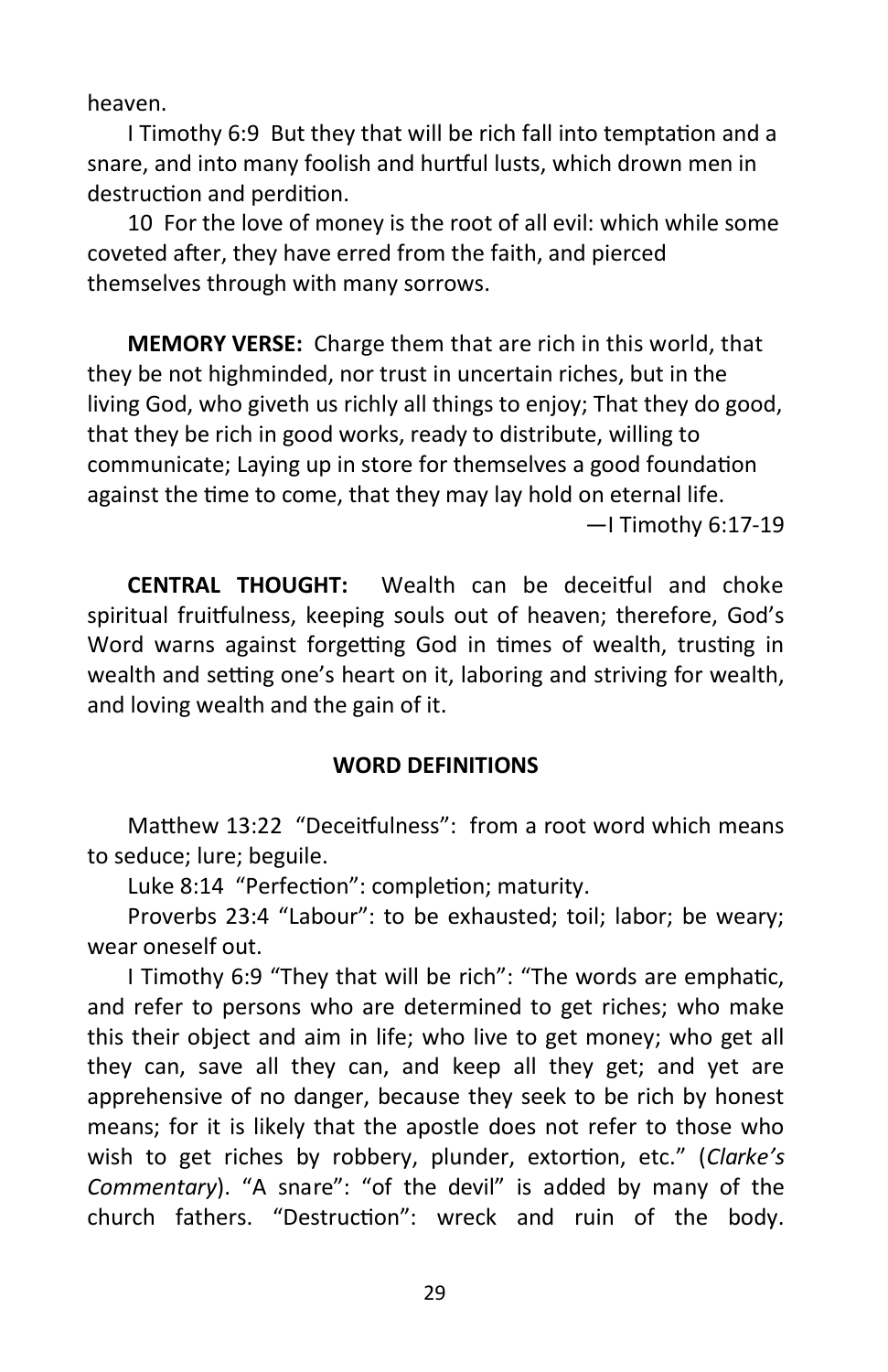"Perdition": ruin of the eternal soul.

I Timothy 6:18: "Ready to distribute, willing to communicate": "In distinguishing between these words, which are nearly synonymous, the first points rather to the hand which generously gives, and the second to the heart which lovingly sympathizes" (*Ellicott's Commentary for English Readers*).

#### **LESSON BACKGROUND**

The second type of dangerous thorn mentioned is the deceitfulness of riches (both Matthew and Mark use this term), or riches of this life, as it is implied in Luke 8:14. Both terms give the joint meaning of temporal; worldly riches that do not have any eternal value, but rather seduce the developing Christian away from following Christ, robbing the soul of its heavenly goal.

Very important to this discussion is the warning God gave the children of Israel just before they entered Canaan. In Moses' last message to his people, he pleaded with them not to forget the One who gave them the power to become wealthy, and become lifted up and boastful. He reminded them of the spiritual and financial bondage they came from and the purpose for which they had accumulated flocks and herds. In this passage we see the beginning elements and the progression of the deceptiveness of wealth: 1) Fullness makes you forget, and when you forget the truth, you create another story, a lie, that you tell yourself. 2) It's a lie you not only believe yourself, but you are emboldened to boast to others. 3) You have forgotten the folly and danger of boasting. 4) You have forgotten the source of your riches, therefore you dangerously depend upon yourself. 5) You have forgotten that God, Who is the true source, because He loves you, can also give you poverty to humble you and cause you to remember.

The writer in Psalm 49 makes the point that riches cannot redeem from destruction nor ransom the soul. Possibly Paul alludes to this when he warns Timothy in I Timothy 6:9 about destruction and perdition.

The Proverbs writer reminds of the folly of wearing one's self out to accumulate wealth, illustrating the uncertainty and volatility of riches by comparing fortune to an eagle which suddenly takes flight,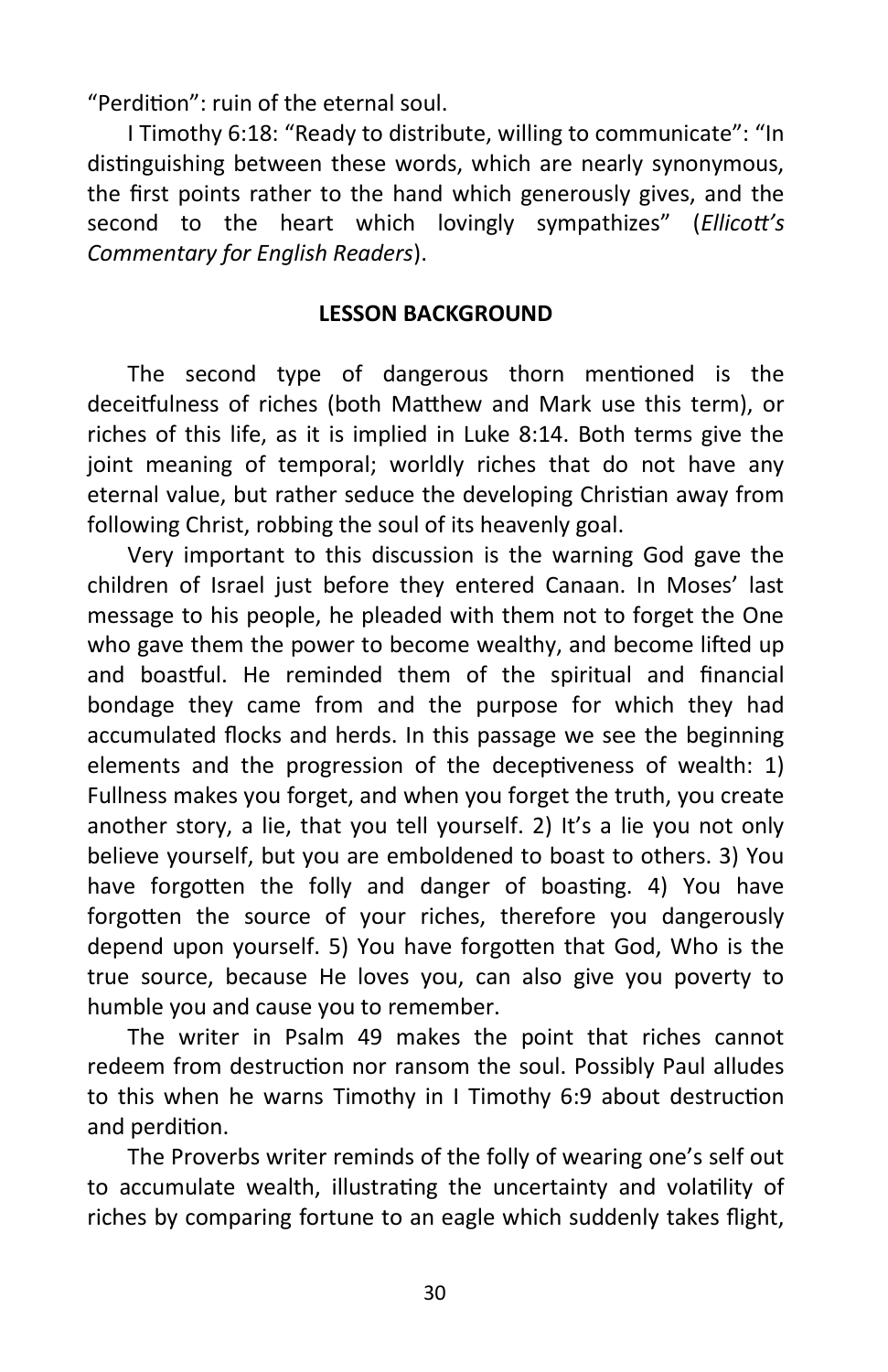climbing until it is completely out of view.

Jesus' statement was given after the rich, young ruler walked away from His offer of discipleship, sadly hanging his head because he could not bear to lose what he had worked so hard to gain. I also believe the sadness which descended upon him came from the nagging realization that he had just turned down the opportunity for lasting joy for which he had run toward Jesus a few moments before! Jesus compared a wealthy person entering into the kingdom to a camel going through the eye of a needle, which has been interpreted several ways: either it is simply an impossibility, if interpreted in a very literal sense; or it spoke to an entrance into a city that was only accessible to a traveler on a camel if the camel got on its knees, rolled off all of the baggage piled on its back, crawled through, and the rider crawled through after it. In that comparison, the rich person would need to do just as Jesus had asked—get rid of the load of wealth that weighed him down and become very small in his own estimation.

Paul's warning about the love of money and the drive to become wealthy includes an admonition for those who are already wealthy: be willing to share with others and strive to excel at the gift of liberality. Seek to use your money to gain eternal "friends" (a reference to Luke 16:9) and lay up spiritual treasures in heaven.

—Sis. Angela Gellenbeck

# **DISCUSSION:**

- 1. What effect has wealth upon Christian fruit-bearing?
- 2. Explain how riches are deceitful.
- 3. List the warnings given in the Scripture concerning wealth.
- 4. List the positive admonitions for those who are wealthy.

#### **COMMENTS AND APPLICATION**

There are several deceptive lies embedded in the pursuit of wealth that are so dangerous it is no wonder that Jesus and the apostles warned about them!

One is the false feeling of security—for both body and soul—one feels when there is a comfortable stash, income is flowing and the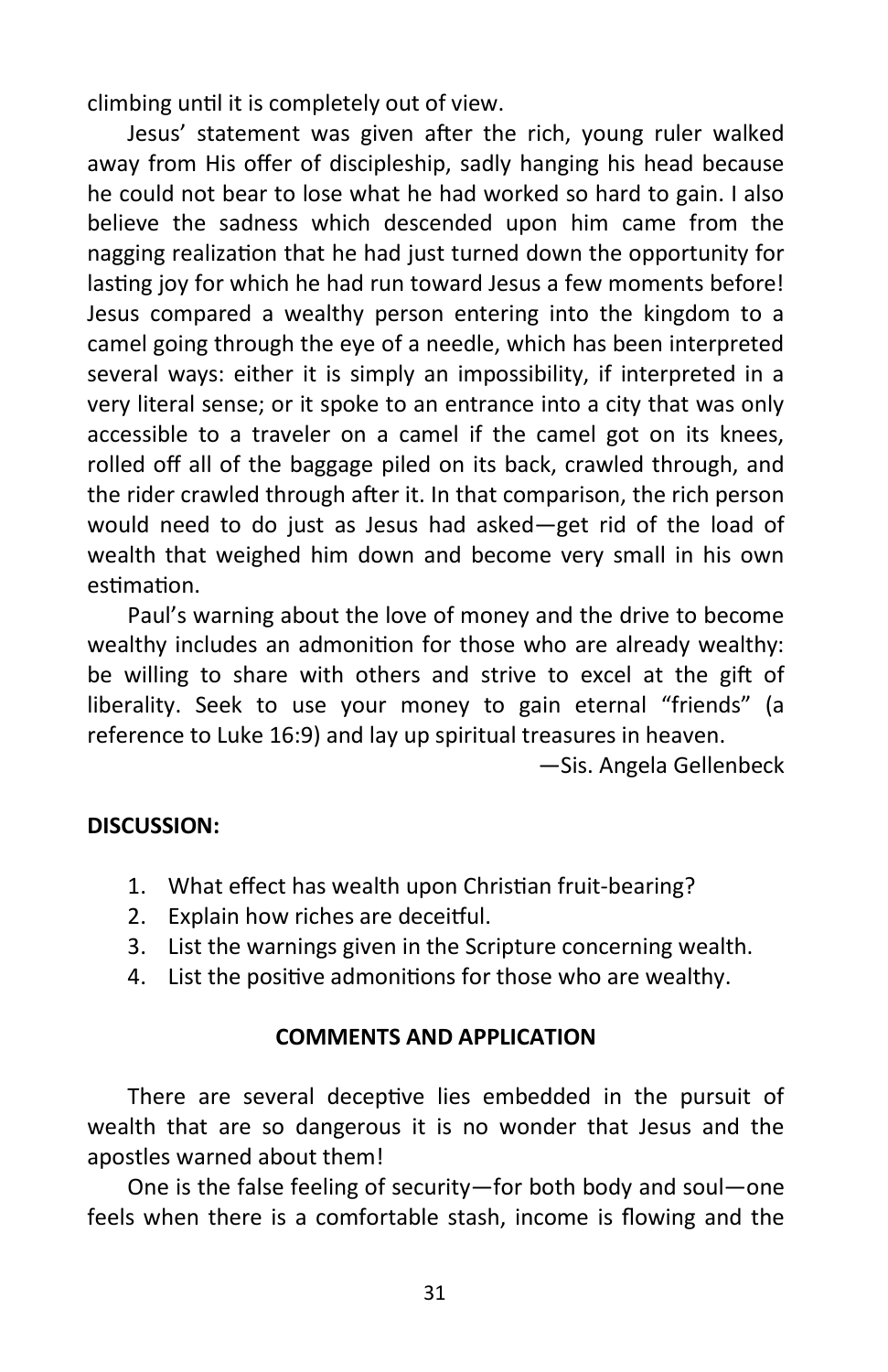financial plan seems stable for years to come. A few things can wipe it out: death, natural disaster, sickness, a sudden shift on Wall Street, theft or job loss (modern terms for words Jesus once used—moth, rust, thieves).

A second lie is that riches are a sign of God's favor. Not always so! Especially not so when one has labored to acquire wealth and has set his or her heart or affections on it. This lie is, unbelievably, being hawked even by "Christian" preachers and teachers.

One may never admit believing it, but a third lie some take in is that eternal life can be purchased if one has enough money. Ridiculously, this one has also been promoted by some religious beliefs.

Sadly, a fourth deception believed by most people is that if you just had more money, you would be happier. We do not have the room to tell the stories of all the people who proved that one to be false.

Riches "kiss and betray, they smile and smite into hell. They put out the eyes, harden the heart, steal away all the life of God, fill the soul with pride, anger, and love to the world, and make men enemies to self-denial and the whole cross of Christ" (*John Wesley*).

—Sis. Angela Gellenbeck

#### **REFLECTIONS**

I would like to share a precious memory that lives on in my heart although it occurred in my early married life. I was working at Faith Publishing at the time and the Lord was meeting our needs, though our finances were low. I had been working some evenings for Phillip and Dan Gellenbeck in Edmond to earn a little on the side. They had me hanging doors, casing, doing window stools, base and closets.

One day they took me to a show home in Nichols Hills which was an elite area. The tall ceilings, fireplace, gorgeous crown moulding, the beautiful staircase and kitchen were overwhelming to me. I remember the master closet looking bigger than the living room where we were living.

On my drive home I was comparing this mansion with where I was living and it made our place seem like a little matchbox in comparison, like nothingness. I began questioning what my life was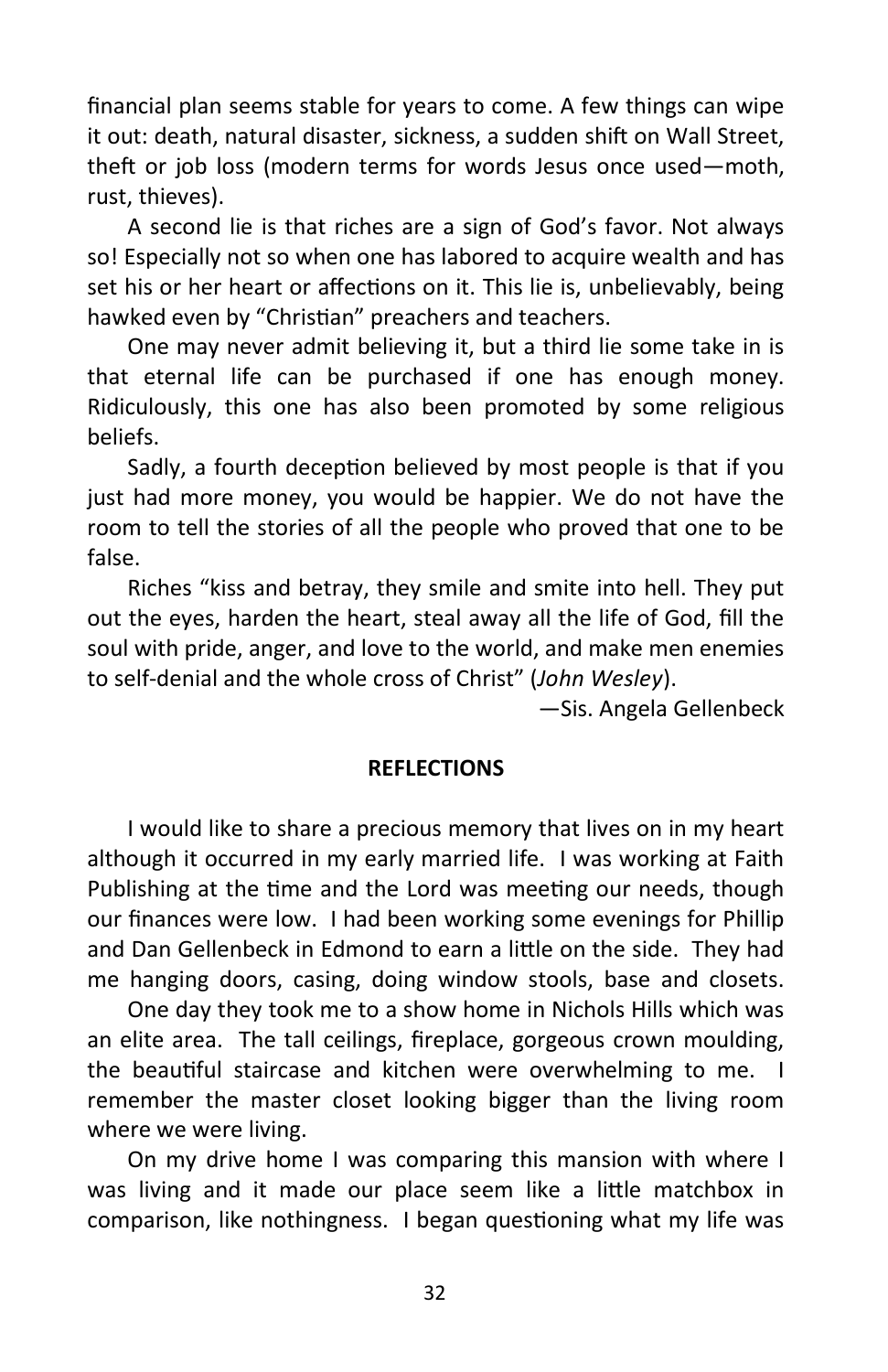amounting to. Was I missing it somehow? I was feeling discouraged and disheartened as I drove toward home.

Out of the blue, amidst my disheartenment, the words of a song about heaven came to my mind. I began to sing it out loud to myself and all of a sudden the glory of heaven was revealed and opened to my spirit. God was there, Jesus was there, holy angels were there and it was all so real that I was greatly comforted. I wasn't missing it after all. *I had it all*. The vision I experienced made that earthly mansion I had just seen look so trivial and minute in comparison. By the time I got home, I was so full of joy and peace and welcomed the sight of our little home and my precious wife. "For I reckon that the sufferings of this present time are not worthy to be compared with the glory which shall be revealed in us" (Romans 8:18).

—Bro. Bob Wilson

# **MAY 26, 2019**

# **PLEASURES OF THIS LIFE**

Luke 8:14 And that which fell among thorns are they, which, when they have heard, go forth, and are choked with cares and riches and pleasures of this life, and bring no fruit to perfection.

Proverbs 21:17 He that loveth pleasure shall be a poor man: he that loveth wine and oil shall not be rich.

Ecclesiastes 2:1 I said in mine heart, Go to now, I will prove thee with mirth, therefore enjoy pleasure: and, behold, this also is vanity.

I Timothy 5:6 But she that liveth in pleasure is dead while she liveth.

II Timothy 3:1 This know also, that in the last days perilous times shall come.

2 For men shall be lovers of their own selves, covetous, boasters, proud, blasphemers, disobedient to parents, unthankful, unholy,

3 Without natural affection, trucebreakers, false accusers, incontinent, fierce, despisers of those that are good,

4 Traitors, heady, highminded, lovers of pleasures more than lovers of God;

5 Having a form of godliness, but denying the power thereof: from such turn away.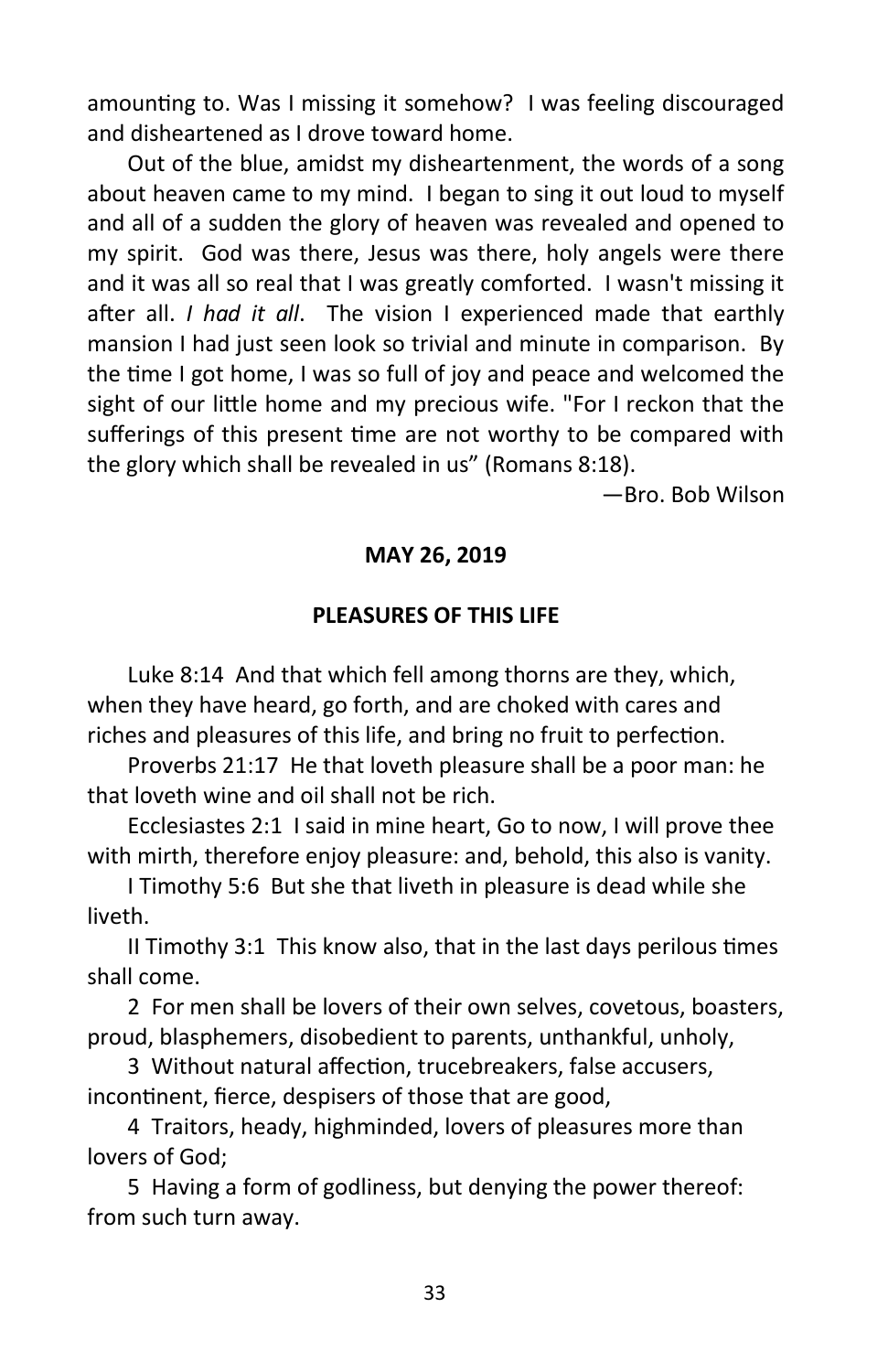Titus 3:3 For we ourselves also were sometimes foolish, disobedient, deceived, serving divers lusts and pleasures, living in malice and envy, hateful, and hating one another.

**MEMORY VERSE:** Love not the world, neither the things that are in the world. If any man love the world, the love of the Father is not in him. For all that is in the world, the lust of the flesh, and the lust of the eyes, and the pride of life, is not of the Father, but is of the world. —I John 2:15-16

**CENTRAL THOUGHT:** Closely related to earthly cares and deceptive riches are worldly pleasures which captivate the affections and desires and choke the love for the Lord right out of the heart.

# **WORD DEFINITIONS**

Proverbs 21:17 "Pleasure": foolish joy, gaiety, mirth. "Wine": that which intoxicates. "Oil": figuratively, richness or luxury. "'Wine' and 'oil' are put for high living, luxurious feasts, costly entertainments; which being so, and continually made, will not suffer a man to be rich" (*Gill's Exposition of the Entire Bible*).

I Timothy 5:6 "She that liveth in pleasure": gives herself to pleasure; to be wanton; live luxuriously, voluptuously. "Is dead while she liveth": dead to God; dead in trespasses and sins; no longer a living member of the church of God. This was in reference to young women in the congregations who were being troublemakers and leaving their homes and children to pursue idle gossip and sensual pleasures (I Timothy 5:11-15; II Timothy 3:6-7).

II Timothy 3:1 "Perilous": terrible; dangerous; furious; difficult; reducing the strength.

II Timothy 3:2 "Lovers of their own selves": "Self-loving, selfish. From *philos* and *autos*; fond of self" (*Strong's Concordance*). "Covetous": money-loving, avaricious, covetous. From *philos* and *arguros*; fond of silver" (*Strong's Concordance*). "Boasters": one who gives one's self airs in a loud and flaunting way; braggart" (*Strong's Concordance*). "Proud": "Proud, arrogant, disdainful. From *huper* and *phaino*; appearing above others, i.e. haughty" (*Strong's Concordance*). "They who contemptuously look down on others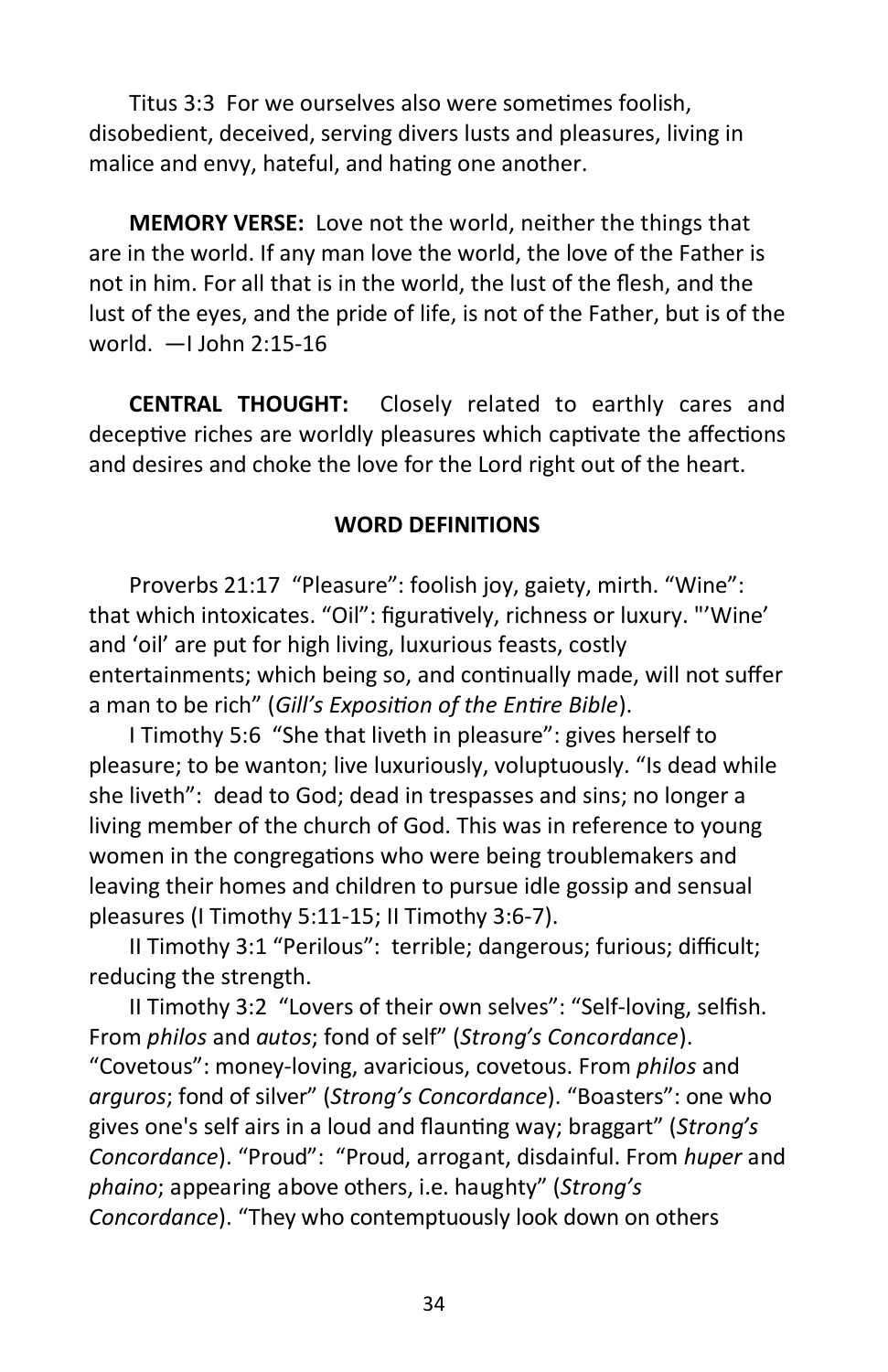beneath them, either in social position or wealth, or perhaps in natural gifts" (*Ellicott's Commentary for English Readers*). "Blasphemers": railers; insolent and abusive in thought and word toward God. This refers to evil speaking against God and holy things; or generally, evil speaking. "Disobedient to parents": unbelieving; disobedient; those who will not be persuaded. "Unthankful": ungrateful for good received from both God and man. "Unholy": profane; wicked because of an impure heart.

II Timothy 3:3 "Without natural affection": hard-hearted toward kindred; careless and regardless of the welfare of those connected with them by ties of blood. "Trucebreakers": not bound by truce. "One who violates a truce, covenant or engagement" (*Webster's*). It is also interpreted as i*mplacable*; not appeasable; one who will make no truce or treaty with his enemy. "False accusers": slanderer; from a word that means *satan, the arch-accuser*. "Incontinent": literally, no power; without self-control; no control over the passions; intemperate in the pursuit or use of anything—money, pleasure, the tongue, the appetite. "Fierce": brutal; not tame; savage; merciless. "Despisers of those that are good": no lovers of good; hostile to virtue and every good thought or work.

II Timothy 3:4 "Traitors": betrayers; to surrender into the enemy's hands. "Heady": from a word meaning *falling forward*; reckless; impulsive; rash. "Highminded": inflated by self-conceit; blinded by pride. "Lovers of pleasures": fond of pleasure.

Titus 3:3 "Divers": various; diverse; different; of all sorts.

I John 2:16 "The lust of the flesh": "Sensual and impure desires which seek their gratification in women, strong drink, delicious viands [food], and the like" (*Clarke's Commentary*). "The lust of the eyes": "Inordinate desires after finery of every kind, gaudy dress, splendid houses, superb furniture, expensive equipage, trappings, and decorations of all sorts" (*Clarke's Commentary*). "The pride of life": "Hunting after honors, titles, and pedigrees; boasting of ancestry, family connections, great offices, honorable acquaintance, and the like" (*Clarke's Commentary*). "A vain man craves the grandeur and pomp of a vain-glorious life; this includes thirst after honour and applause" (*Matthew Henry Commentary*).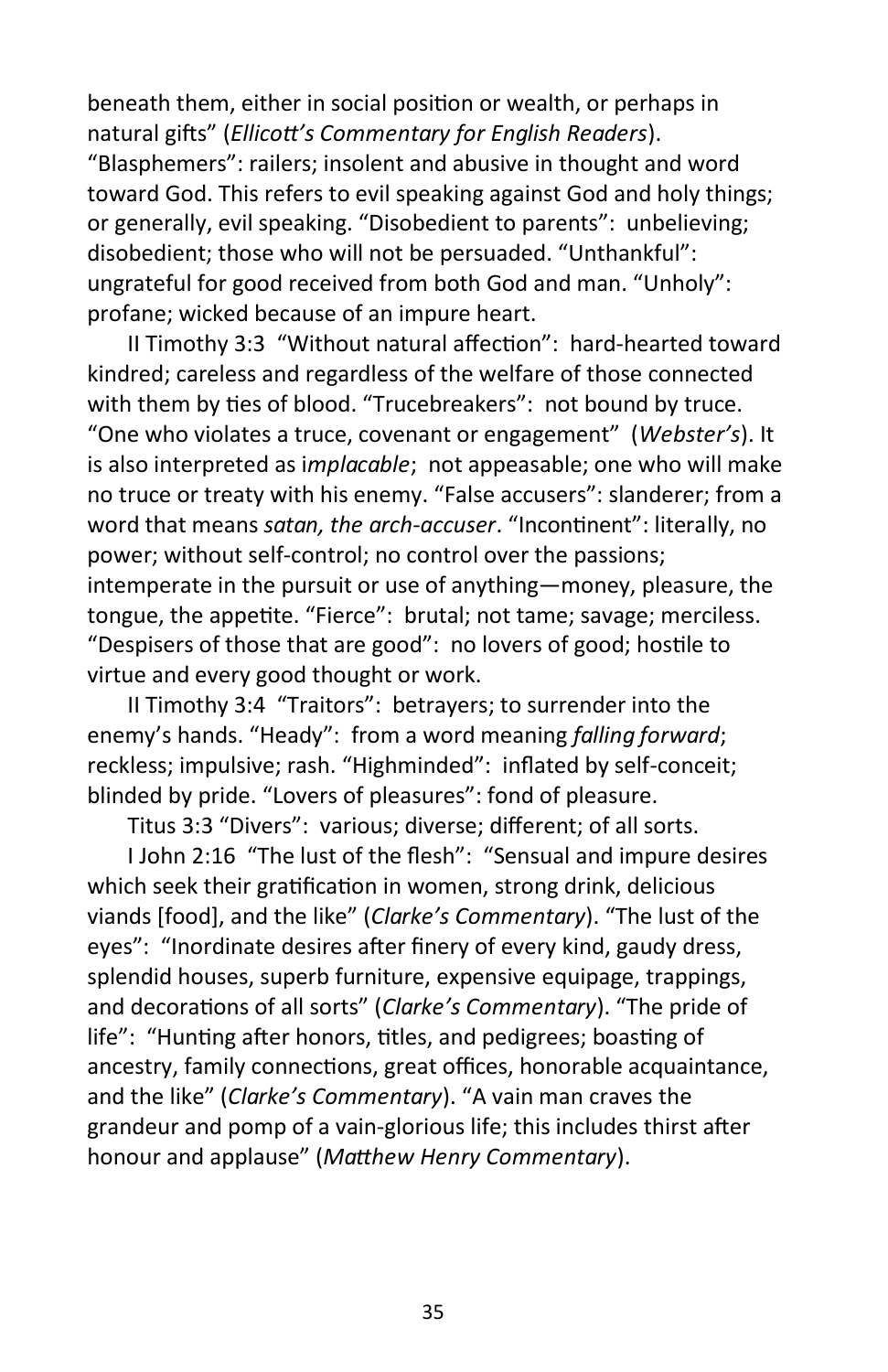The words of Solomon from Proverbs and Ecclesiastes show us the folly of a life spent in pursuit of physical pleasure. "Vanity," he sighed, implicating the short-term gratification which ends in emptiness of soul, frustration of mind, and nothing to show of any eternal or lasting value. Solomon actually acquired the pleasures whereof he spoke: wives and exotic, foreign, female companions; beautiful zoological and botanical gardens, vineyards and forests with state-of-the-art irrigation systems, the finest orchestras and choirs, entertainment to make him laugh, and luxurious, palatial estates. He dealt in cattle, silver, gold and rare royal treasures from all over the world. He had many servants to do his bidding. Yet he "hated life" (Ecclesiastes 2:17). How telling!

Paul wrote two epistles to Timothy, the pastor of the church in Ephesus. We have shared in a previous lesson series about this wealthy center of education and culture. Paul gave many warnings of its powerful influence against godliness. His message of the danger of the "last days" have applied to every generation since then—have you noticed? The saints in that time thought it would just be a few years until Jesus would return. God began to give warnings to them of the scoffers who would arise when He failed to appear. He gave prophecies of the different heresies which would arise—the antichrist doctrines; the gnostics, the antinomians; the great falling away; the apostasy. This entire period, from Jesus' ascension until His second coming, then, is called "the last days."

Paul instructed Titus, who was a Greek Christian, probably a convert of Paul (Titus 1:4), to be very gentle in dealing with souls because, he said, before Christ's kindness and love to us appeared, we also served various lusts and pleasures. The epistle to Titus was most likely written at the same time he wrote the first epistle to Timothy, around A. D. 65-67. They are very similar in warnings and instructions about establishing the congregations, and use the same salutations and phrases. Titus is not named in the book of Acts, although he is most certainly the unnamed "certain other" disciple mentioned in Acts 15:2. In the same event described in Galatians 2, Paul refused to have Titus circumcised and the disciples decided upon what particular stand was to be taken concerning the Gentile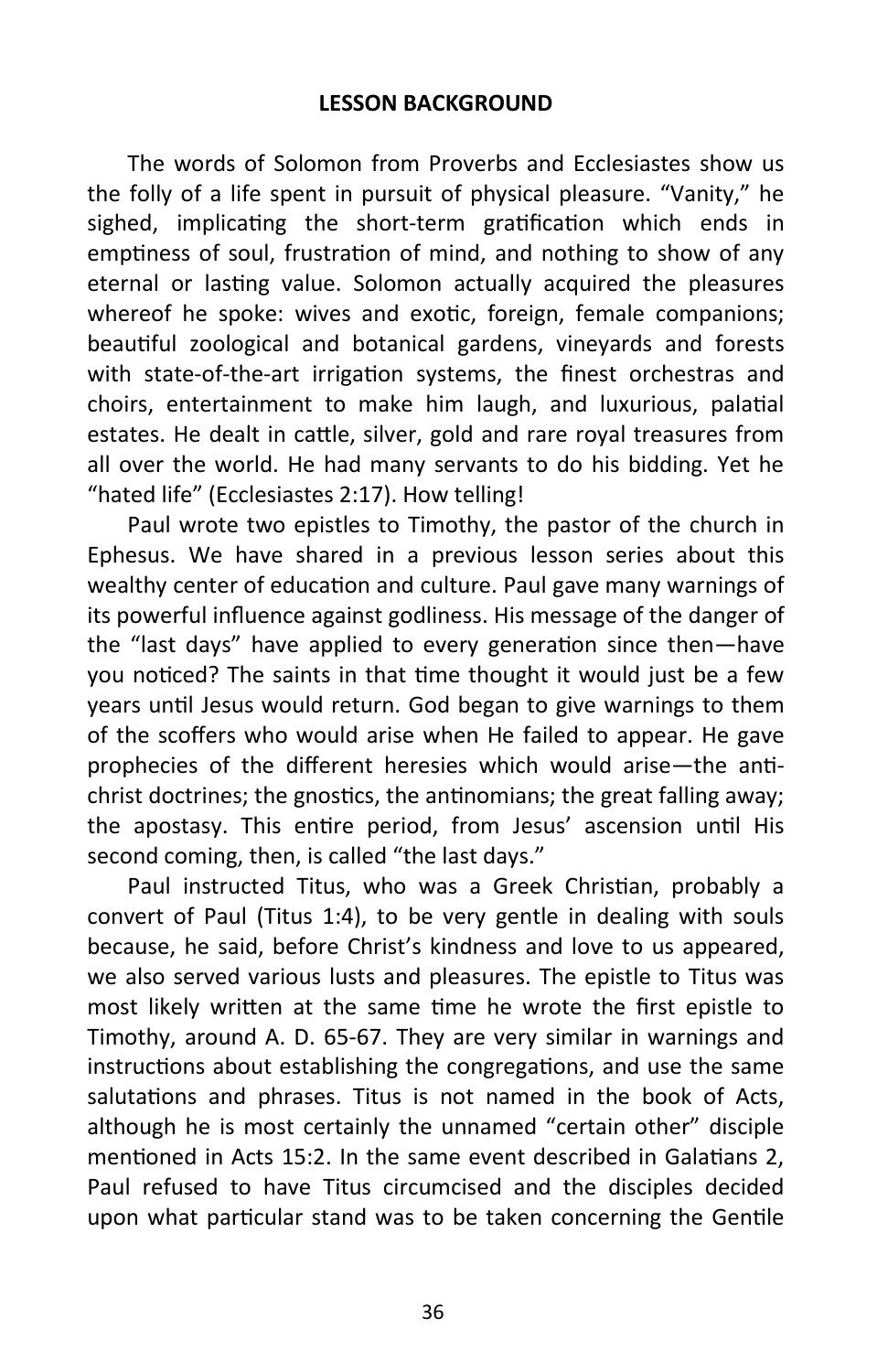Christians. A companion on several of Paul's journeys, Titus was sent to Corinth to see about the troubling affairs for which Paul had written the first epistle to the Corinthians, and to oversee the collection that church was gathering to send to the poor saints in Judea. His ministry there was successful, and he later brought Paul comforting, positive reports about the Corinthian congregation. Paul sent him back with two other companions to share the second epistle and complete the mission of sending funds to Judea (II Corinthians 8). Some time later, after Paul left Titus in Crete to establish the work there, he sent him the epistle. Titus possibly joined Apostle Paul in his final imprisonment in Rome, but there is no further history of Titus recorded in Scripture after Paul spoke in II Timothy 4 of Titus being in Dalmatia. According to tradition, he was the pastor in Crete until his death.

John warned about the different sects that would arise, including the anti-christ spirit and the Nicolaitanes who felt that sensual pleasures were an indifferent matter and did not affect the spirit, much like the "grace" heresy propagated today. John clearly established that a love for the world and love for the Father do not coexist.

—Sis. Angela Gellenbeck

# **DISCUSSION:**

- 1. List three "thorns" mentioned in the lessons so far.
- 2. List the three pursuits mentioned in Proverbs that bring physical, moral and spiritual poverty.
- 3. What was the result of Solomon's pursuit of pleasure and mirth?
- 4. Who was Paul describing when he wrote of "She who liveth in pleasure?"
- 5. What is the meaning of the "last days"?
- 6. "Serving...lusts and pleasures" implies bondage. Describe how earthly pleasures produce that.
- 7. Describe the three pleasures mentioned by the Apostle John. How do they affect the spiritual life?

# **COMMENTS AND APPLICATION**

Make no mistake: the scriptures do not teach that living for God means living without pleasure. Rather, God created many pleasures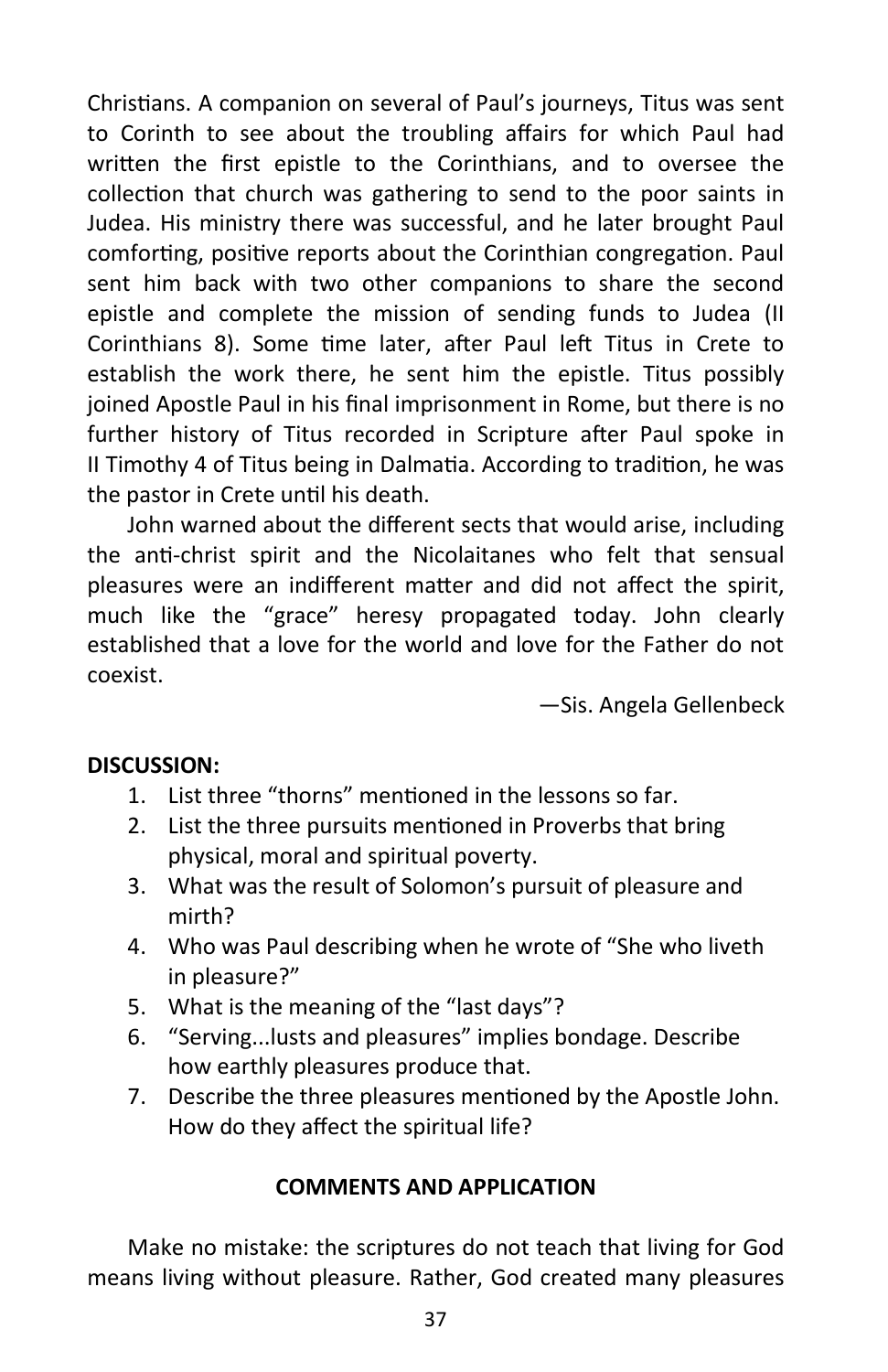for mankind to enjoy! The pure pleasure He placed within the bounds of holy matrimony, the pleasure of childhood, the social pleasures of having family and friends, wholesome pleasures of seeing the beauties of His creation, the pleasures of good food, work, relaxation, humor, exercise, discovery, excitement—all of these are His gifts to us, along with the many responsibilities of life. How grateful we should be and how joyously we are permitted to partake of these pleasures without guilt or regret!

It is when pleasure, or the pursuit of it, becomes the most important thing in our lives, overtaking obedience to God's Word, dutiful service to family, or responsibilities as a friend, employee or community member, that it becomes selfish and sinful.

It is important to note that our memory verse warns against the pleasures of this world: the lusts or desires of the flesh, the lusts of the eyes, and the pride of life. These things were what drew Eve's desire away from obeying God. Remember? The tree was "pleasant" to the eyes, looked like good eating, and promised a heightened sense of being "wise." Satan also tempted Jesus with these three things. He preyed upon Jesus' forty days' worth of hunger, tempted Him with the baubles and glories of earthly kingdoms, and promised Him a glorious rescue by angels, as proof to the world that He was the Son of God, if he would jump off the temple pinnacle. Jesus triumphed because He cut through all of satan's lies with the sword of the Spirit, the Word of God.

We are fighting some real battles against the pleasures of food and drink, because that is the craze of popular culture. How soon the flesh becomes addicted and consumed by this pleasure—so much so that it can become an idol! Glamour and fashion have choked out real spiritual life in both younger and older women, and porn is wiping out thousands of soldiers of the cross. Brother and sister! Wake up and fight for your precious soul!

Either we chop away the deadly shoots of worldly pleasures with the Word of God, or we allow pleasure to choke the powerful Word of God out of our lives like kudzu in the hills of Tennessee—it's our choice.

—Sis. Angela Gellenbeck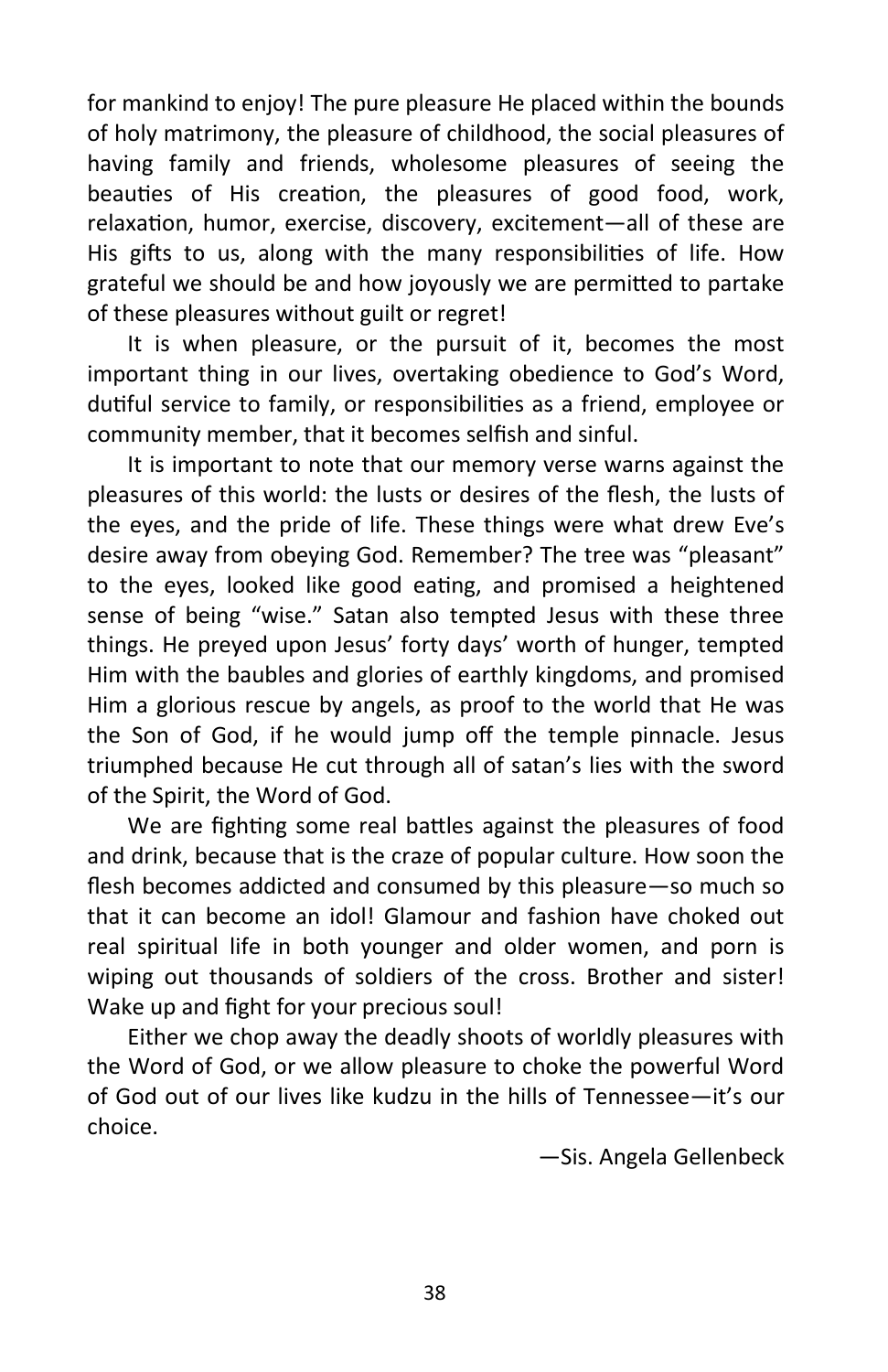#### **REFLECTIONS**

Mankind has been enthralled with the prospect of pursuing pleasure instead of prioritizing obedience to God ever since Eve first rationalized that the fruit from the tree of the knowledge of good and evil was pleasant to the eyes and partook of it. Since then, the excesses of man have been evident. The Caesars and societal elites of ancient Rome revealed their hedonistic tendencies through gluttony and illicit sensual perversions. The decadence of the French Monarchy was on full display via the ostentatious construction of the royal palace at Versailles, with its more than 700 rooms and 1,200 fireplaces, helping lead to the bankruptcy of the country and the resulting French Revolution.

History is full of other examples as well, and we often tend to look at these cases as outliers, clearly in the extreme. Yet, in our own modern society we can see the profligacy to which many are turning. The phrase "He who dies with the most toys wins," which I first saw on a bumper sticker, has been attributed to multi-millionaire Malcolm S. Forbes Sr., the one-time publisher of *Forbes* magazine, who certainly pursued all the "toys" he could accumulate. Another phrase, "work hard, play hard," derived from a quote by Teddy Roosevelt, has often been used to justify long hours in pursuit of the American Dream and all the partying and carousing one can handle when a break is needed. Finally, a 21st century acronym, YOLO, for "you only live once," often seems to give license to pursue whatever one wants selfishly without regard for the consequences or risks involved.

Ultimately, to quote a phrase from a song my father wrote, many have come to realize, like Solomon, that "this earth's fleeting pleasures gave me no lasting treasure." We must be sure to pursue God and His Will as our most important endeavor, and in obeying Him, the things He puts in our lives to enjoy will supersede any pleasures the world can offer.

—Bro. Fari Matthews

39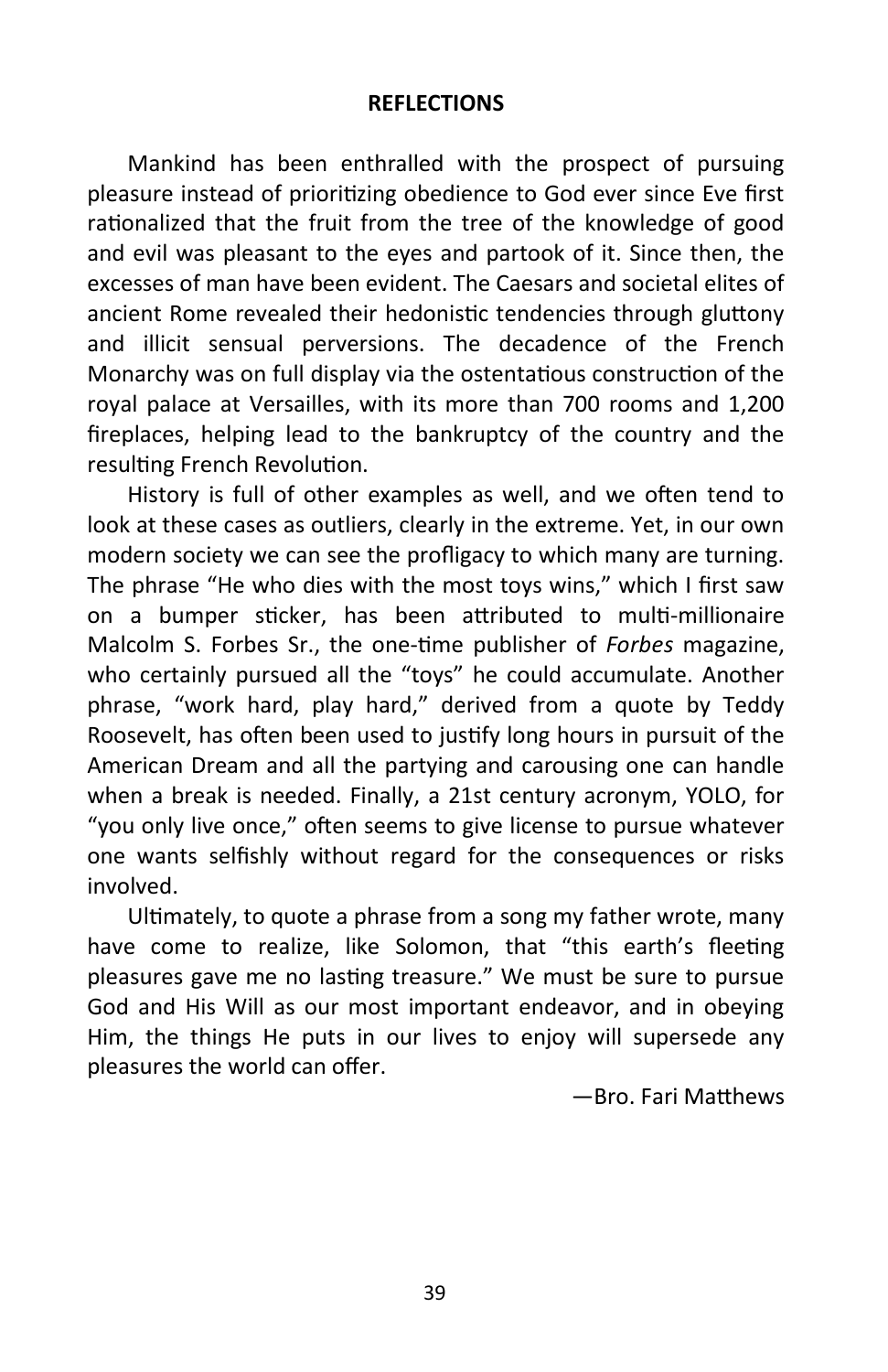# **JUNE 2, 2019**

#### **DESIRES FOR THE FORBIDDEN**

Mark 4:18 And these are they which are sown among thorns; such as hear the word,

19 And the cares of this world, and the deceitfulness of riches, and the lusts of other things entering in, choke the word, and it becometh unfruitful.

Colossians 3:1 If ye then be risen with Christ, seek those things which are above, where Christ sitteth on the right hand of God.

2 Set your affection on things above, not on things on the earth.

3 For ye are dead, and your life is hid with Christ in God.

4 When Christ, who is our life, shall appear, then shall ye also appear with him in glory.

5 Mortify therefore your members which are upon the earth; fornication, uncleanness, inordinate affection, evil concupiscence, and covetousness, which is idolatry.

Titus 2:11 For the grace of God that bringeth salvation hath appeared to all men,

12 Teaching us that, denying ungodliness and worldly lusts, we should live soberly, righteously, and godly, in this present world.

James 1:14 But every man is tempted, when he is drawn away of his own lust, and enticed.

15 Then when lust hath conceived, it bringeth forth sin: and sin, when it is finished, bringeth forth death.

James 4:1 From whence come wars and fightings among you? come they not hence, even of your lusts that war in your members?

2 Ye lust, and have not: ye kill, and desire to have, and cannot obtain: ye fight and war, yet ye have not, because ye ask not.

3 Ye ask, and receive not, because ye ask amiss, that ye may consume it upon your lusts.

4 Ye adulterers and adulteresses, know ye not that the friendship of the world is enmity with God? whosoever therefore will be a friend of the world is the enemy of God.

**MEMORY VERSE:** Dearly beloved, I beseech you as strangers and pilgrims, abstain from fleshly lusts, which war against the soul.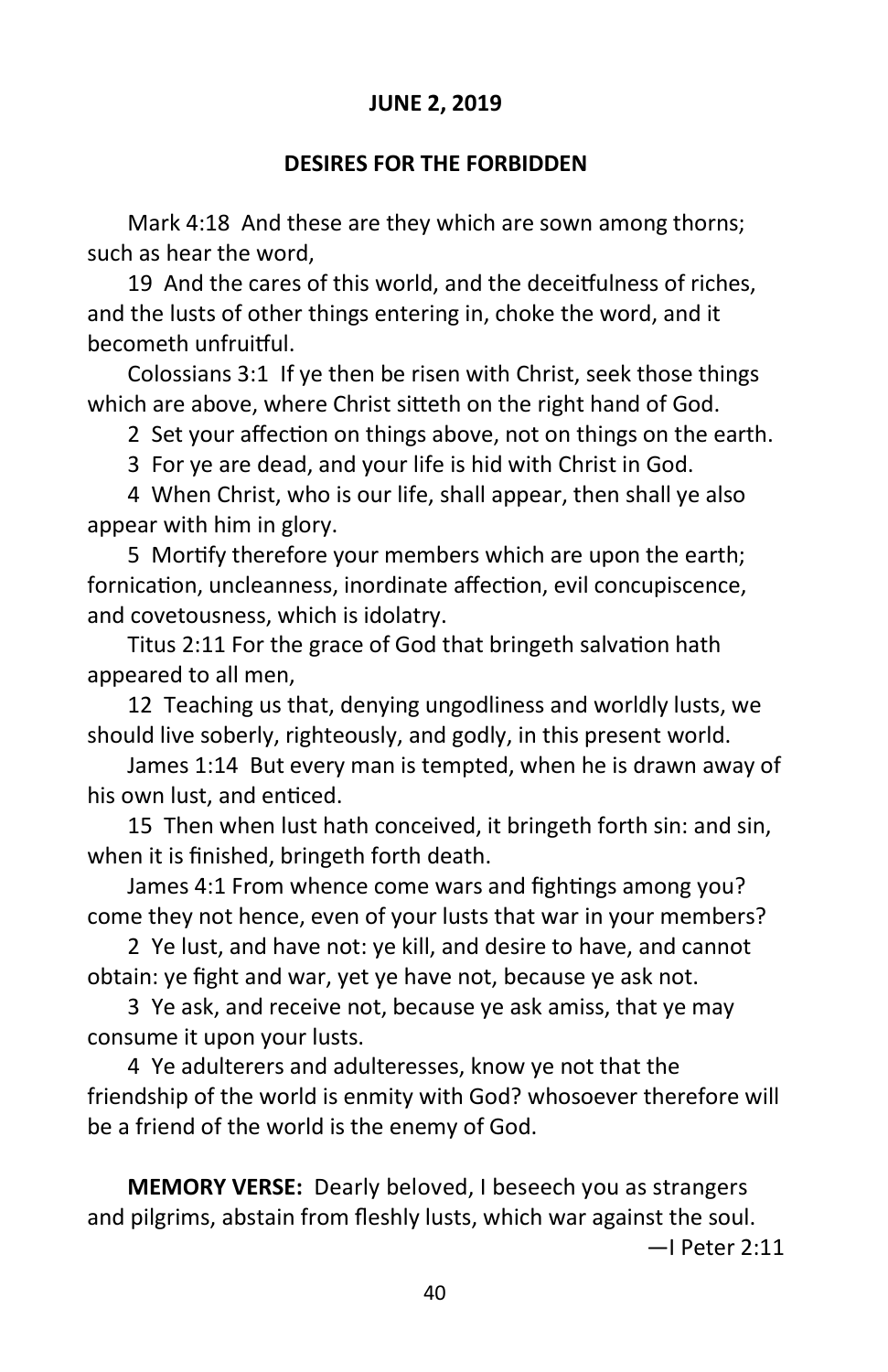**CENTRAL THOUGHT:** It is important to crucify the desires of the flesh, especially those longings for what is forbidden by God, because such longings will soon overtake the soul, choke out spiritual life and turn developing fruit into rottenness.

#### **WORD DEFINITIONS**

Mark 4:19 "Lusts of other things": a passionate longing, especially for what is forbidden. Same word as *concupiscence* in Colossians 3:5 and I Thessalonians 4:5 and *lust* in Titus 2:12, James 1:14 and I Peter 2:11.

Colossians 3:2 "Set your affection": direct the mind to; seek for; care for. From a Greek root which means "the midriff or diaphragm; the parts around the heart."

Colossians 3:5 "Inordinate affection": "a suffering." Strong feelings or emotions that are not guided by God; burning passion; consuming lust. "Covetousness": desire for advantage; lusting for a greater number of temporal things that go beyond what God determines is eternally best. From a combination of Greek words which means "have numerically more" (*HELPS Word Studies*). "Inordinate desire—evil concupiscence: [Inordinate desire is] implying a passive receptiveness of impression from without; the other [evil concupiscence] the positive energy of desire to seek gratification" (*Ellicott's Commentary for English Readers*).

James 4:3 "Amiss": badly; improperly; wrongly; with wrong motives.

#### **LESSON BACKGROUND**

We can think of several Old Testament people who ruined their lives by passionately longing for what was forbidden to them. In Genesis 3, Eve was tempted by the pleasurable beauty of the tree, the anticipation of something new and tasty to eat, and the appeal made to her human curiosity to know more and be considered wise. She influenced Adam, who by his transgression passed the nature of sin to all his descendants. They lost their beautiful home, their innocence, and their fellowship with God.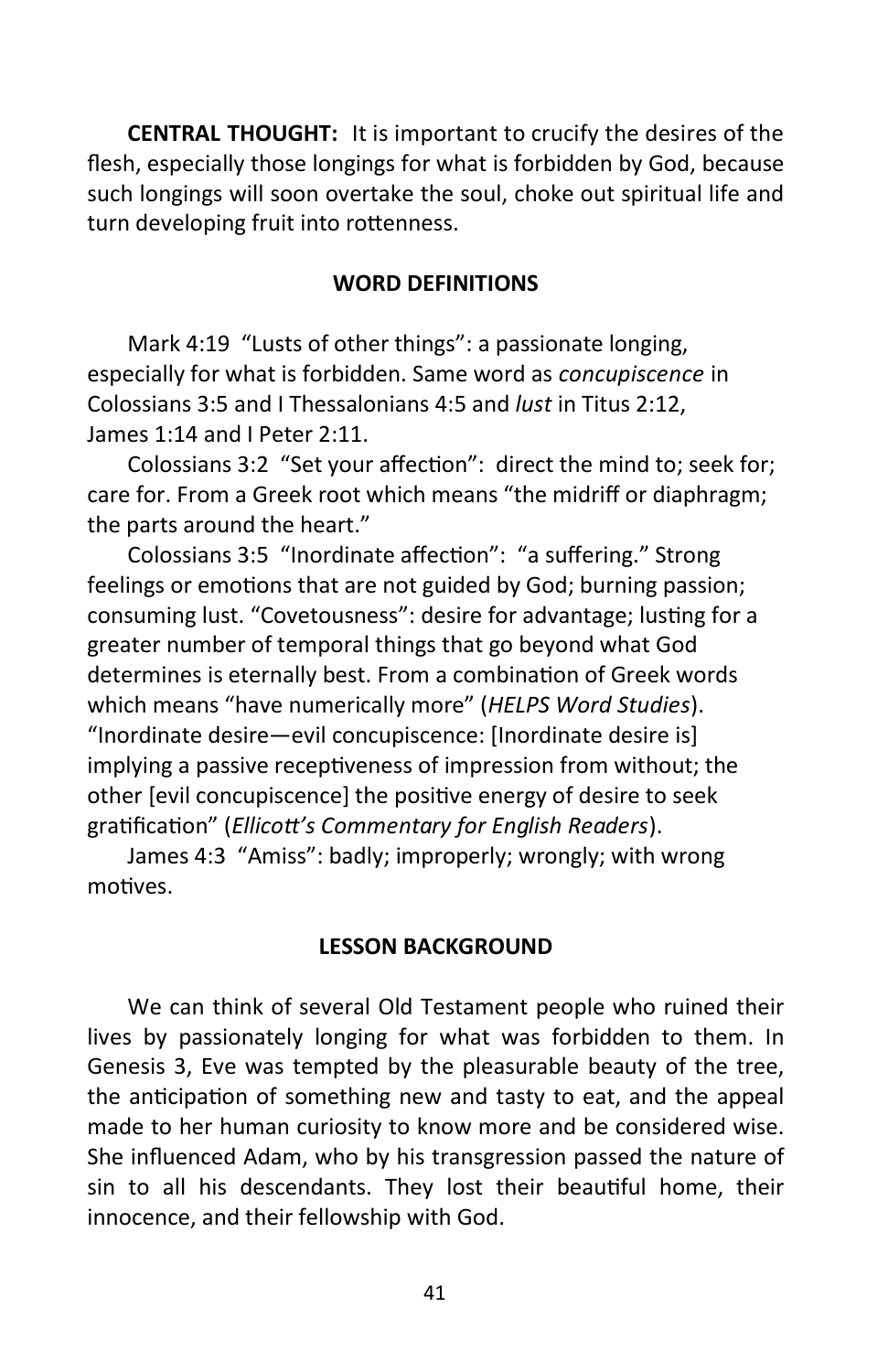Lot's wife perished when she, in disobedience to God's command, turned back to look at the home she loved so dearly (Genesis 19:26).

Achan lost his life, family and belongings because he coveted and stole forbidden treasures from Jericho (Joshua 7).

David brought trouble and sorrow upon his family for the rest of his life when he lusted after Bathsheba and deceitfully killed her husband in order to marry her (II Samuel 12:10).

Ahab so desired Naboth's piece of property he threw a tantrum and consorted with his evil wife to kill to get it (I Kings 21).

Gehazi coveted Naaman's gifts to Elisha and paid for it the rest of his life—with leprosy (II Kings 5:27).

In the New Testament there was Judas, who lost his soul for thirty pieces of silver (Matthew 27).

Herod Antipas wanted his brother's wife, Herodias, married her, and had John the Baptist beheaded for her (Mark 6). At her urging, he went to Rome to gain the title of king, but was sorely defeated and banished, accompanied by Herodias, for the rest of his life (*Smith's Bible Dictionary*).

Ananias and his wife Sapphira conspired to sell their land and made it appear they were giving all the proceeds to the disciples; however, they pocketed part of the profit and lied about it (Acts 5). Both fell dead, being found out and condemned by the Lord.

Did you notice that in many of these examples, after they gained what they lusted for, they lost both the object of lust and, in most cases, their lives? How tragic!

—Sis. Angela Gellenbeck

# **DISCUSSION:**

- 1. In the verses from Colossians, three definite instructions are given to the person who has been "risen with Christ." What are they?
- 2. What are the two things that *grace* teaches us (Titus 2:11- 12)?
- 3. According to James, what things come from lusts or wrong desires?
- 4. James identifies what kind of prayers are not answered. Explain this.
- 5. What names did James give to people who are friends with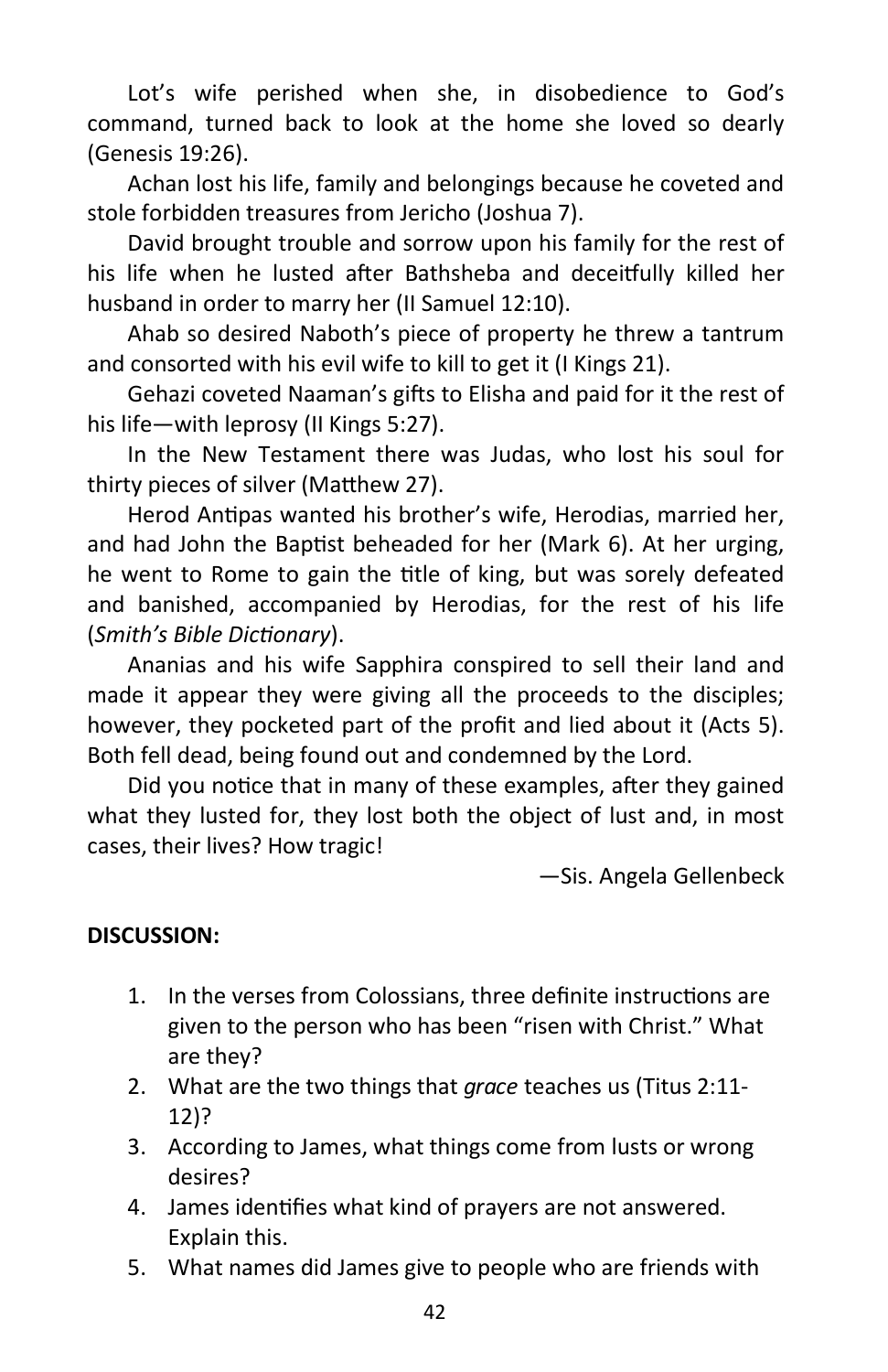the world?

- 6. What is the meaning of the term "lusts of other things"?
- 7. Name individuals from Bible history who illustrate this lesson.

#### **COMMENTS AND APPLICATION**

I would like to speak quite plainly to the church today concerning these deadly thorns. We see fruitless professors all around us, and sadly, multitudes more *who know better* are allowing little roots of anxiety, cares of business and social life, and cares brought on them by the affluent way many of them live, to choke their love, their zeal, and their ability to give time and service to the Lord. The evil spirits let loose in worldly media and fashion and the pursuit of wealth are wreaking havoc on marriages. Worldly entertainment is choking out the family altar.

We have been given the heritage of a godly, plain and simple way of living. We can trace this teaching clear from the disciples and the early church, down through the martyrs of the middle ages, Anabaptists, protestors and radical reformers, on into the early holiness movements and in the beginning Church of God reformation throughout the world.

However, following every time of reformation, it wouldn't be long until formality and worldliness, appearing innocent and harmless, would spread alarmingly throughout congregations, bringing division and confusion and stifling the ardent zeal for the spread of the pure gospel. Sadly, many efforts to weed out worldliness resulted in honest souls swinging too far the opposite way, with harshness, glaring inconsistencies and in-fighting causing bitterness and disillusion.

We stand in grave danger today more than ever before. The thorns Jesus mentioned are consuming all spiritual life from many, and we must take action.

Consider this from Matthew Henry: "It is our duty to mortify our members which incline to the things of the world. Mortify them, kill them, suppress them, as weeds or vermin which spread and destroy all about them. Continual opposition must be made to all corrupt workings, and no provision made for carnal indulgences. Occasions of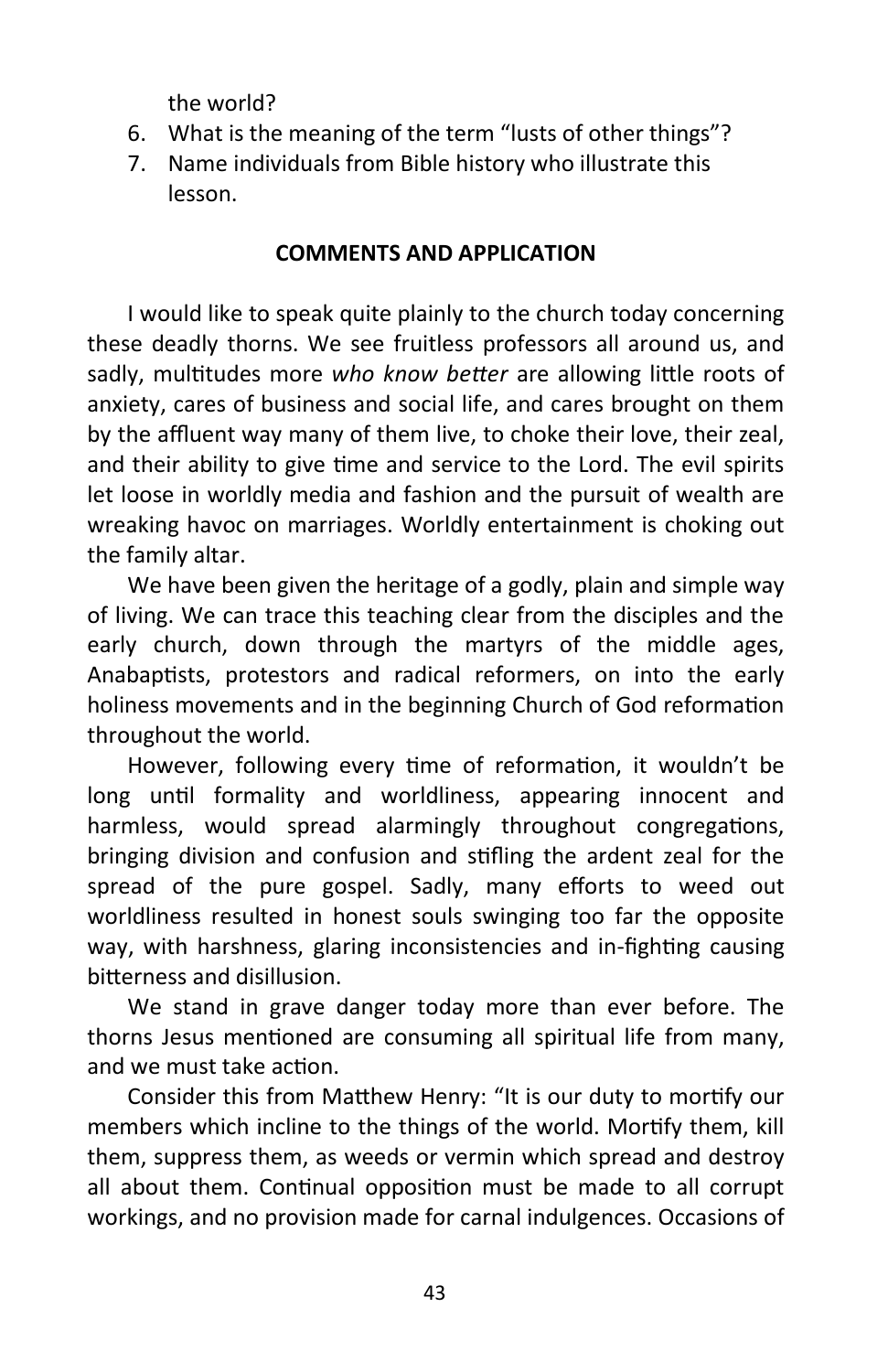sin must be avoided: the lusts of the flesh, and the love of the world; and covetousness, which is idolatry.

"It is necessary to mortify sins, because if we do not kill them, they will kill us."

—Sis. Angela Gellenbeck

# **REFLECTIONS**

Sin has a strong pull to it. Samson started with the power of God in his life, but the desire for the forbidden ended him up powerless in the lap of Delilah.

As children, my two older brothers and I loved to go outside after a big rain to play in the water. We lived close to a park, and after a big summer downpour it would be covered with water. We were so excited as we got close to this huge lake of water. But what was most exciting was a very large whirlpool in the deepest part of the park. This thing was like a monster going round and round, gobbling up trash and limbs and disappearing down a hole.

Being curious and adventurous boys, we decided to get closer to it so we could watch it better. We waded out to our waists and then a little bit deeper. We could feel the current around us and hear the noise as everything was pulled down the hole. In just a minute my older brother lost his footing and started being carried toward the center.

Isn't that like sin? What business do we have desiring the forbidden? The Internet is much like this; if you watch something filthy for just a minute, that's too close and it will pull you in, robbing your innocence and taking your time. The love of other things will choke out the Word and take you farther away from God.

In the Evening Light song #299, the first verse mentions "my struggle within, between the good spirit and indwelling sin," and "a foe in the temple not subject to God." That's where these desires for the forbidden are coming from. We have to have all foes in the temple under the power of the blood;. In Zechariah 4:6 it says, "Not by might, nor by power, but by my spirit, saith the LORD of hosts." It's only by His power that we can overcome these desires.

And back to my story, my oldest brother grabbed my brother and pulled him away from the hole and he was saved. My mom never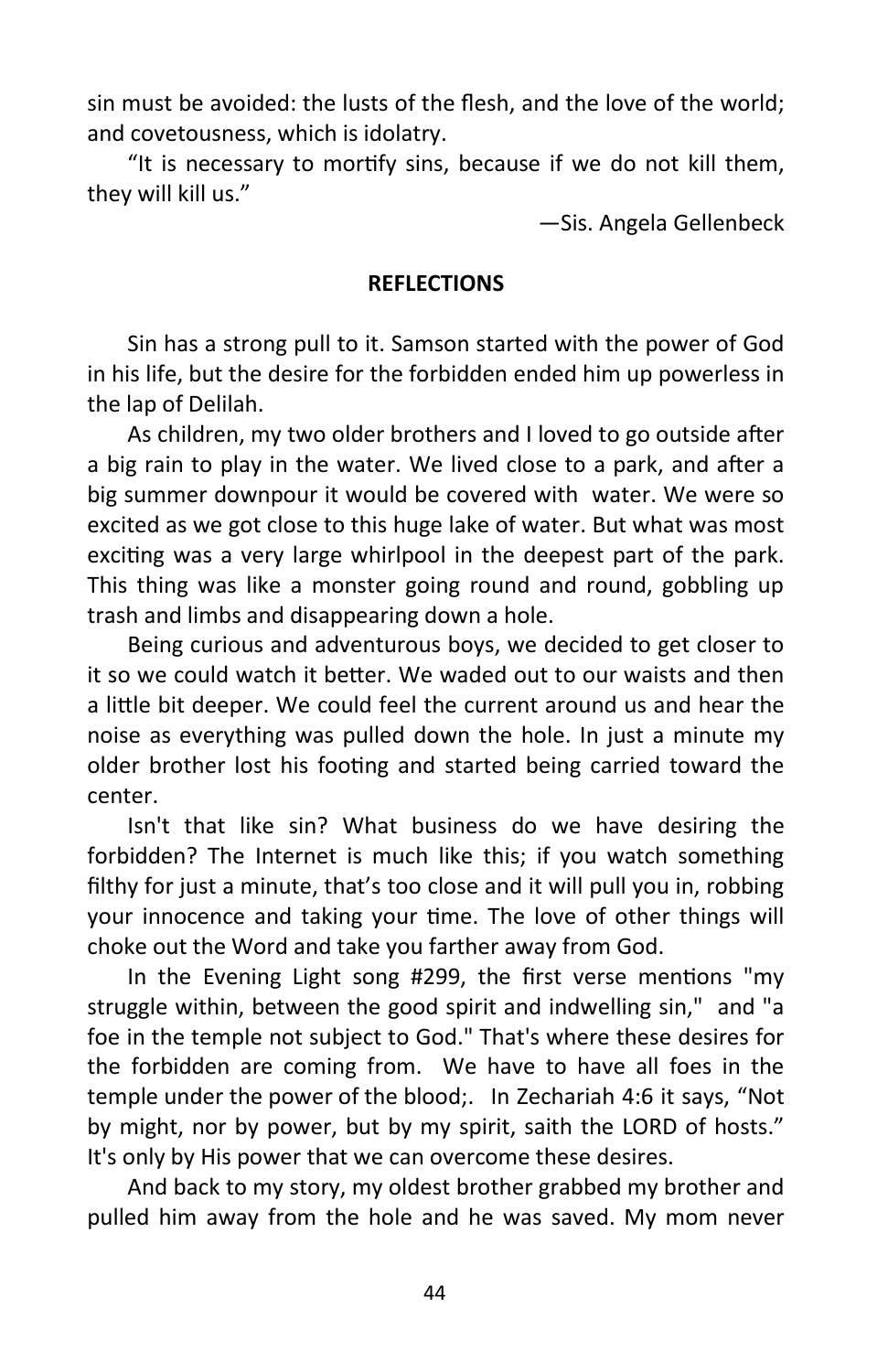knew how close we were to death.

God help us to stay away from the forbidden.

—Bro. James Bell

# **JUNE 9, 2019**

# **THE GOOD GROUND**

Matthew 13:23 But he that received seed into the good ground is he that heareth the word, and understandeth it; which also beareth fruit, and bringeth forth, some an hundredfold, some sixty, some thirty.

Luke 8:15 But that on the good ground are they, which in an honest and good heart, having heard the word, keep it, and bring forth fruit with patience.

# *Receiving the Word is Vital*

Acts 17:10 And the brethren immediately sent away Paul and Silas by night unto Berea: who coming thither went into the synagogue of the Jews.

11 These were more noble than those in Thessalonica, in that they received the word with all readiness of mind, and searched the scriptures daily, whether those things were so.

# *Understanding is Necessary*

Nehemiah 8:8 So they read in the book in the law of God distinctly, and gave the sense, and caused them to understand the reading.

Proverbs 2:1 My son, if thou wilt receive my words, and hide my commandments with thee;

2 So that thou incline thine ear unto wisdom, and apply thine heart to understanding;

5 Then shalt thou understand the fear of the LORD, and find the knowledge of God.

# *Keeping the Word is Important*

Psalm 119:2 Blessed are they that keep his testimonies, and that seek him with the whole heart.

Luke 11:28 But he said, Yea rather, blessed are they that hear the word of God, and keep it.

John 14:22 Judas saith unto him, not Iscariot, Lord, how is it that thou wilt manifest thyself unto us, and not unto the world?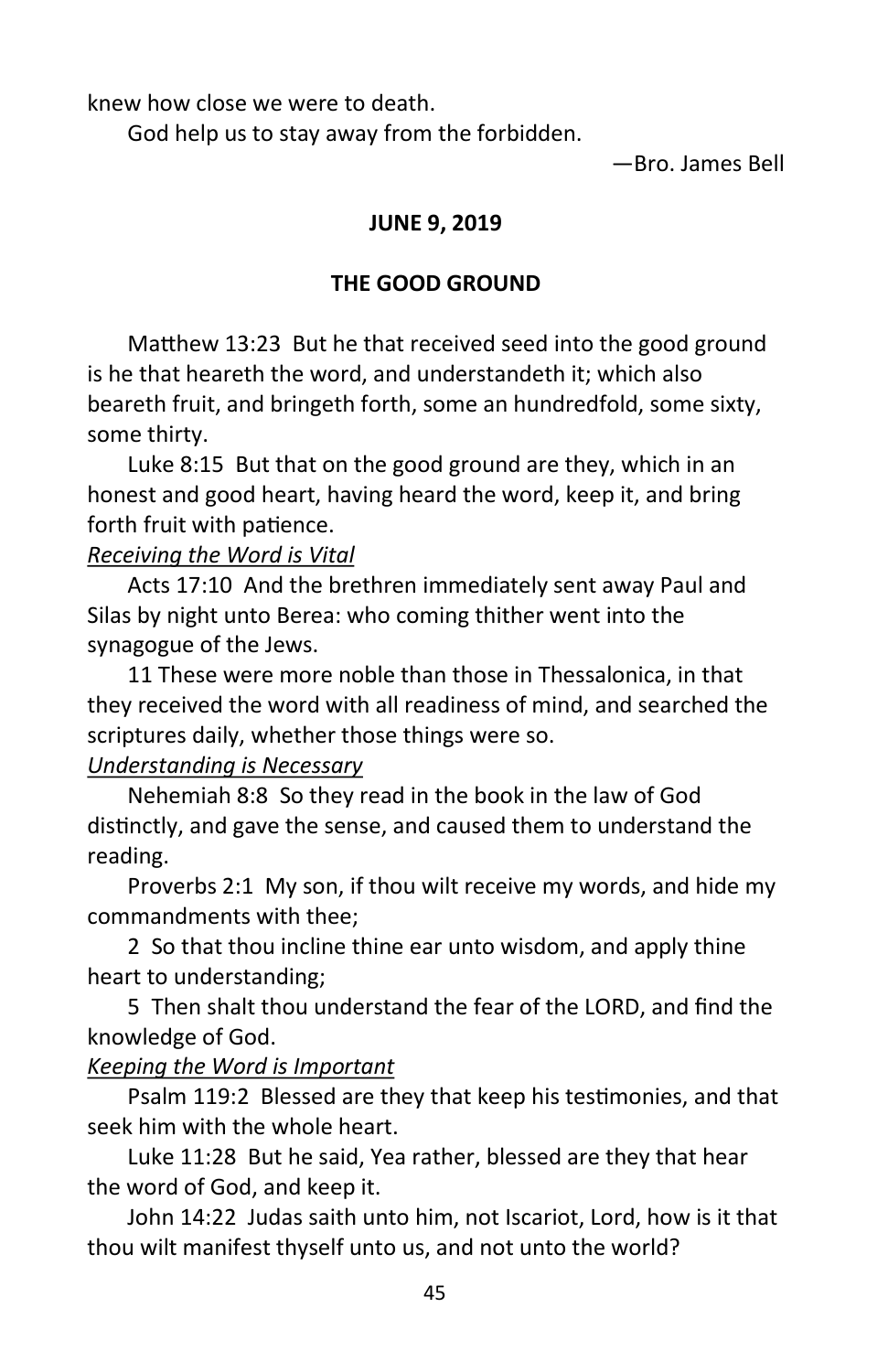23 Jesus answered and said unto him, If a man love me, he will keep my words: and my Father will love him, and we will come unto him, and make our abode with him.

# *Patience and Perseverance are Imperative*

Romans 2:7 To them who by patient continuance in well doing seek for glory and honour and immortality, eternal life:

Galatians 6:9 And let us not be weary in well doing: for in due season we shall reap, if we faint not.

# *Fruit-bearing Receives the Blessing*

Hebrews 6:7 For the earth which drinketh in the rain that cometh oft upon it, and bringeth forth herbs meet for them by whom it is dressed, receiveth blessing from God:

8 But that which beareth thorns and briers is rejected, and is nigh unto cursing; whose end is to be burned.

John 15:8 Herein is my Father glorified, that ye bear much fruit; so shall ye be my disciples.

**MEMORY VERSE:** Behold, the husbandman waiteth for the precious fruit of the earth, and hath long patience for it, until he receive the early and latter rain. Be ye also patient; stablish your hearts: for the coming of the Lord draweth nigh. —James 5:7b-8

**CENTRAL THOUGHT:** Those who hear, seek to understand, nobly and readily receive, keep and obey God's Word, and with patience and perseverance bring fruit to maturity, will receive the eternal blessing of the Lord.

# **WORD DEFINITIONS**

Matthew 13:23 "Some an hundred-fold…": All people are not alike. There are different circumstances and different abilities. Although the quantity may differ, the quality will be the same.

Luke 8:15 "Honest and good heart": "The Greek for 'honest' has a somewhat higher meaning than that which now attaches to the English, and may be better expressed by *noble* or *honourable*" (*Ellicott's Commentary for English Readers*). "Patience": a patient enduring; a remaining behind. "The characteristic of a man who is unswerved from his deliberate purpose and his loyalty to faith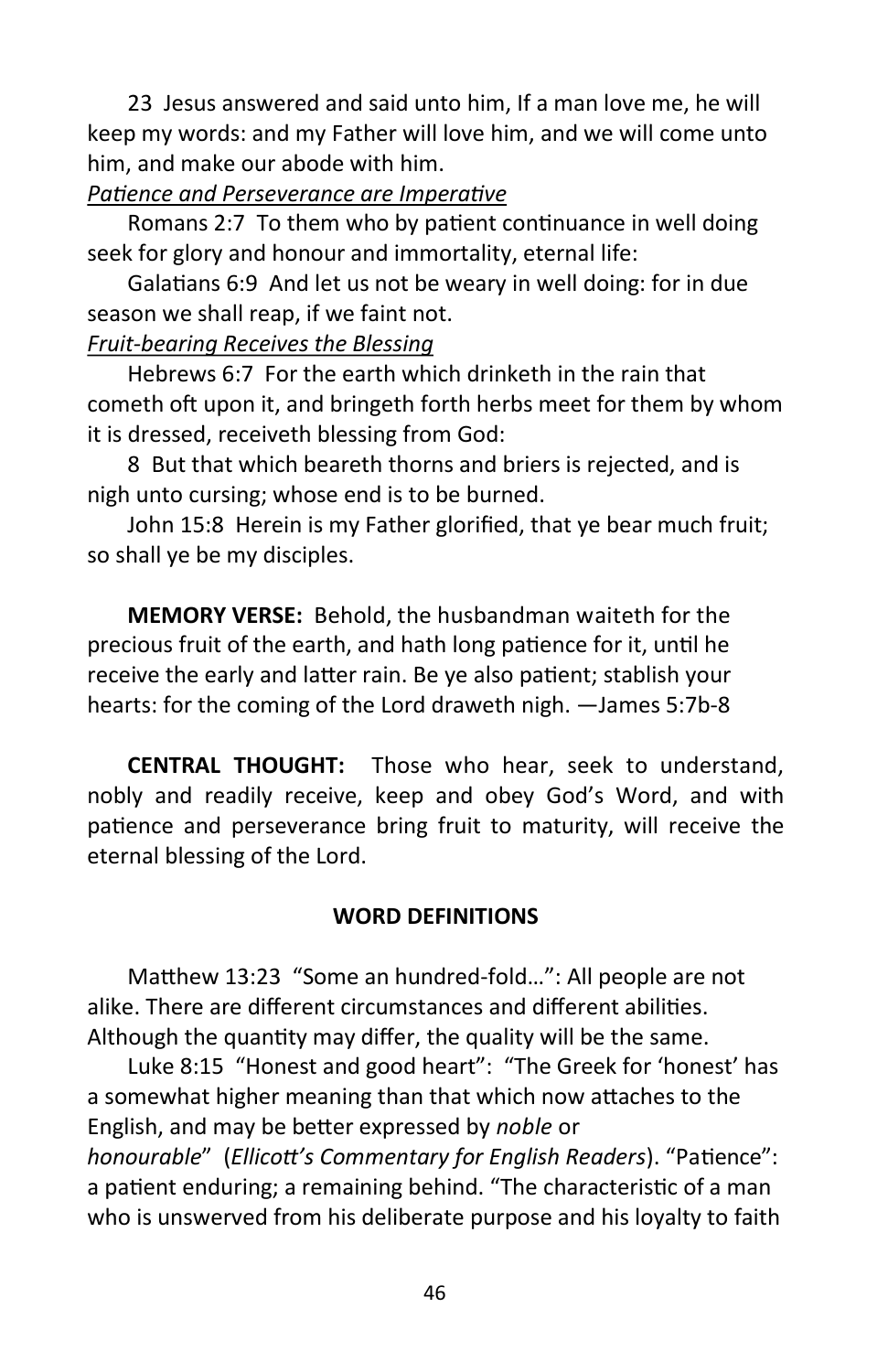and piety by even the greatest trials and sufferings" (*Thayer's Greek Lexicon*).

Acts 17:11 "Noble": ingenuous (Defined by *Webster* as: open; frank; fair; candid; free from reserve, disguise, equivocation or dissimulation). "It is always proof of a noble, liberal, and ingenuous disposition to be willing to examine into the truth of any doctrine presented" (*Barnes' Notes on the Bible*). "Searched": to scrutinize; investigate; interrogate; determine.

Nehemiah 8:8 "Gave the sense": offered insight, wisdom, understanding, and prudence.

Proverbs 2:2 "Incline": sharpen or prick up the ears; hearken. "Apply": "To turn the heart with the whole scope of its powers, in the spirit of humility and eagerness, to understanding" (*Pulpit Commentary*).

Psalm 119:2 "Keep": watch or guard. Luke 11:28 "Keep": guard; watch; preserve.

# **LESSON BACKGROUND**

We have thoroughly studied the three types of ground which do not end up bringing forth mature fruit. Today we look at the characteristics of "good ground." Here is a question: Can any of the other "not so good" types ever become "good ground"? I believe that through seeking the grace of God, certainly an individual may change, as long as he or she is willing for God to plow, cultivate, gather out the stones, and root out the thorns, which He, and only He, can do if we entreat Him.

After Pentecost, thousands of souls received the preached Word, believed and were baptized—a "nation born in one day" establishing the Church of God. Receiving the Word with meekness saves the soul, James said. So anyone who readily receives and hears God's Word with the heart and not just with the intellect can be born again, a child of God. The Jews at Berea demonstrated this receptivity with an added depth: they searched and examined what was being preached to see if it rang true with the Old Testament teachings.

Upon returning to Jerusalem after their seventy-year captivity, the Jews in Ezra and Nehemiah's time gathered to hear God's Word. Ezra, the priest and scribe, from a wooden pulpit built up so he could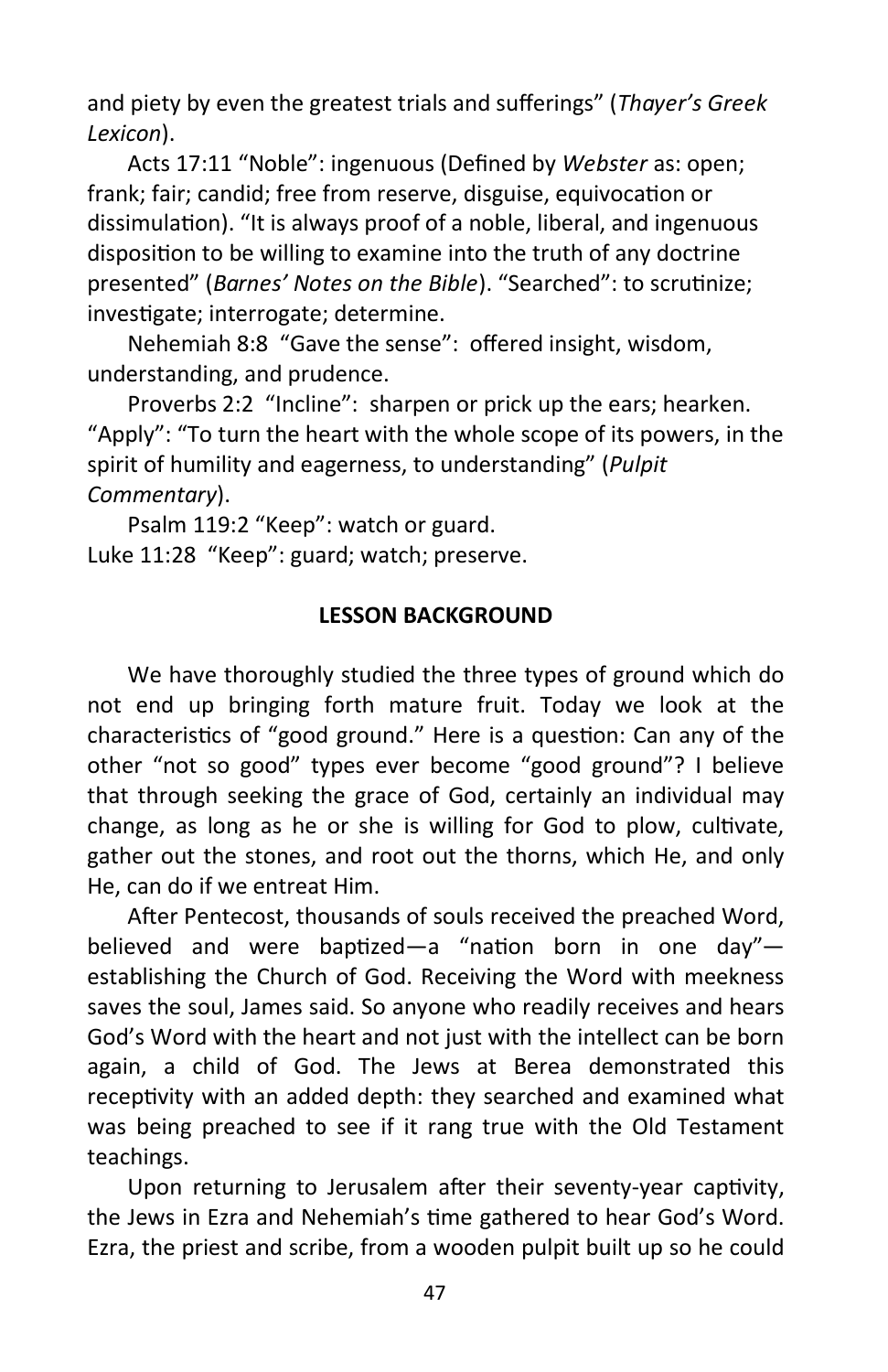be seen by all the people, opened the scroll. Immediately the people stood up, responding with "Amen, Amen," and uplifted hands. Then they bowed and worshiped with their faces to the ground. Rising to their feet, they listened while the Levites not only read the words of the law, but said each word distinctly, translated it into the common vernacular of the people, and expounded or explained as they read.

The people initially responded by weeping when they heard and understood the law, but Nehemiah, along with Ezra and the Levite readers, encouraged them to not weep but rejoice, prepare a feast and send food and gifts to those who were needy. In this we see a positive example, both for those of us who give God's Word to the people, and for all of us when we hear God's Word. How important it is that we take the time to help the people understand! We must make the meaning so plain even little children can grasp it.

—Sis. Angela Gellenbeck

# **DISCUSSION:**

- 1. Explain the connection between "an honest and good heart" and the Jews in Berea who were "noble."
- 2. Explain the importance of understanding in the germination/ growth/fruit-bearing process.
- 3. What promise is given by Jesus for those who will keep and obey His Word?
- 4. What promises are given for those who patiently continue and do not faint?
- 5. Describe the different end-consequences for the good ground which bears fruit and the ground which bears thorns.

#### **COMMENTS AND APPLICATION**

Understanding what is read or preached is what makes the difference in how the Word transforms our lives. Remember that satan takes the Word away from the hardened heart before there is time for understanding, because he knows that when the understanding is enlightened a miracle takes place! The passage in Proverbs lets us know that we can cry to God for the wisdom and understanding of Him that we lack.

After we receive and understand God's Word, it is imperative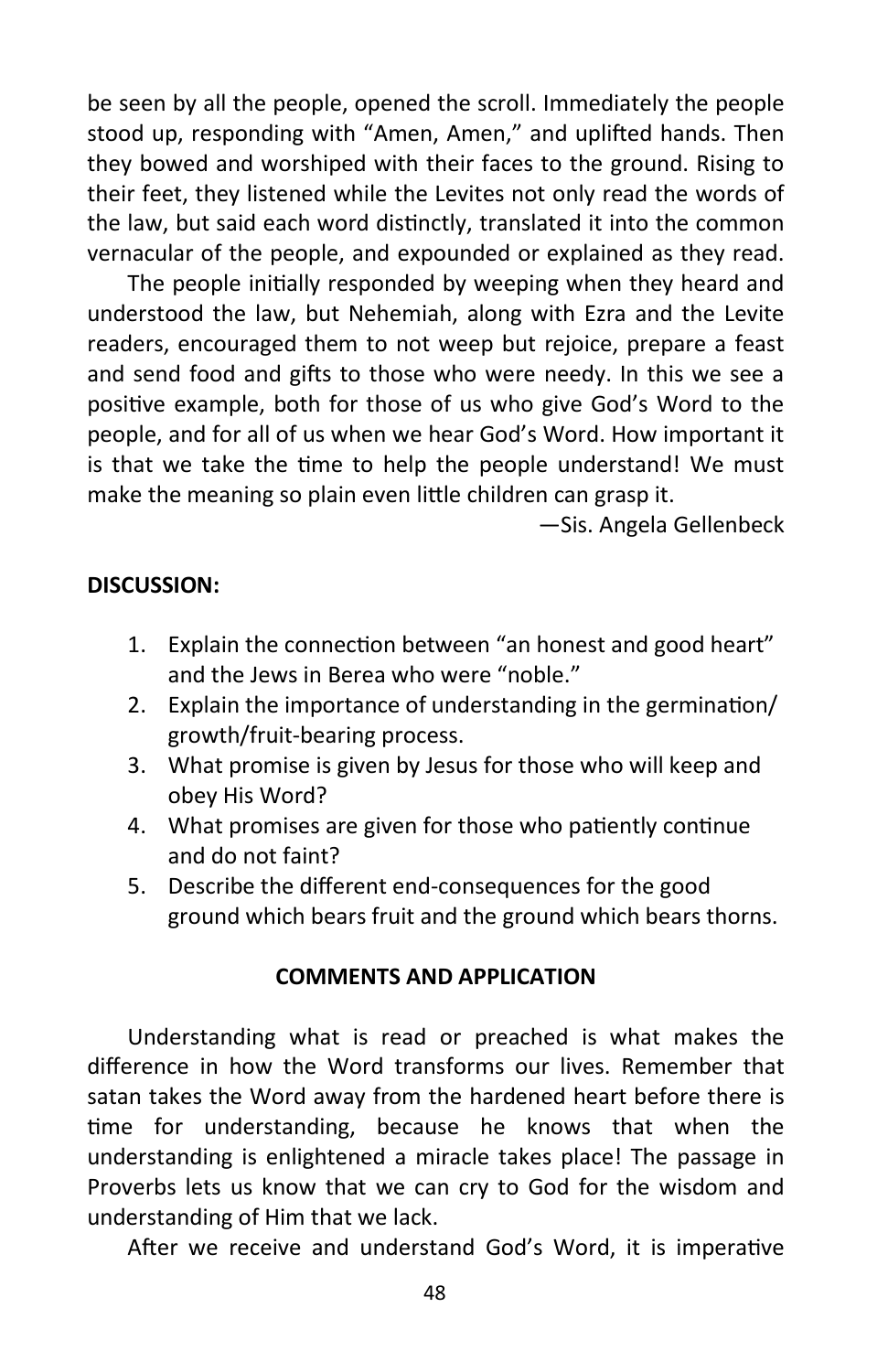that we guard it, hold on to it and allow it to work its changes in our lives. Both the Psalmist and Christ Himself declared the blessedness of those who keep His Word and obey it.

Patient continuance of obedience and cheerful endurance of all tribulation and persecution which arises because we are obeying God's Word will surely bring forth much fruit to maturity.

Aren't you glad that our final yield, whether little or much in comparison to one another, is justly weighed by the Heavenly Husbandman, who takes into consideration our hearts, which He knows and loves so well, our circumstances, and our abilities? He has long patience with us, as He cultivates, fertilizes and mulches His crop to perfection. He sends the early and latter rains, He tenderly watches night and day, and He will safely bring home His harvest with rejoicing.

—Sis. Angela Gellenbeck

#### **REFLECTIONS**

A couple we were acquainted with bought a cute home on a country road. The house's charm was not limited to the flower beds, which were filled with mulch. The wife could not wait to fill them with her plants. Her eagerness turned to shock when she found that the beautiful, lush mulch was covering a layer of plastic hiding rocksolid soil; hence, the reason the flower beds were empty. She and her husband spent a lot of time, labor and money redoing those flower beds. They had to completely remove the hard, inadequate ground and replace it with a rich loamy soil. In time, those empty flower beds turned into a beautiful landscape of many types of flowers, plants and bushes; a profusion of color and blossoms.

Good, rich soil does not just happen. We must be willing to have a heart that is tilled and plowed into softness. It may be necessary to add fertilizer to create a harmonious balance in the soil content. It will take a concentrated effort in order to have a heart that is ready to receive the seed of the Word of God. Once the seed has been planted, then we can expect to enjoy the exponential reaping of a life filled with happiness, joy and contentment. What a privilege to have the good ground in our life. It is worth every trial, tear and effort! —Sis. LaDawna Adams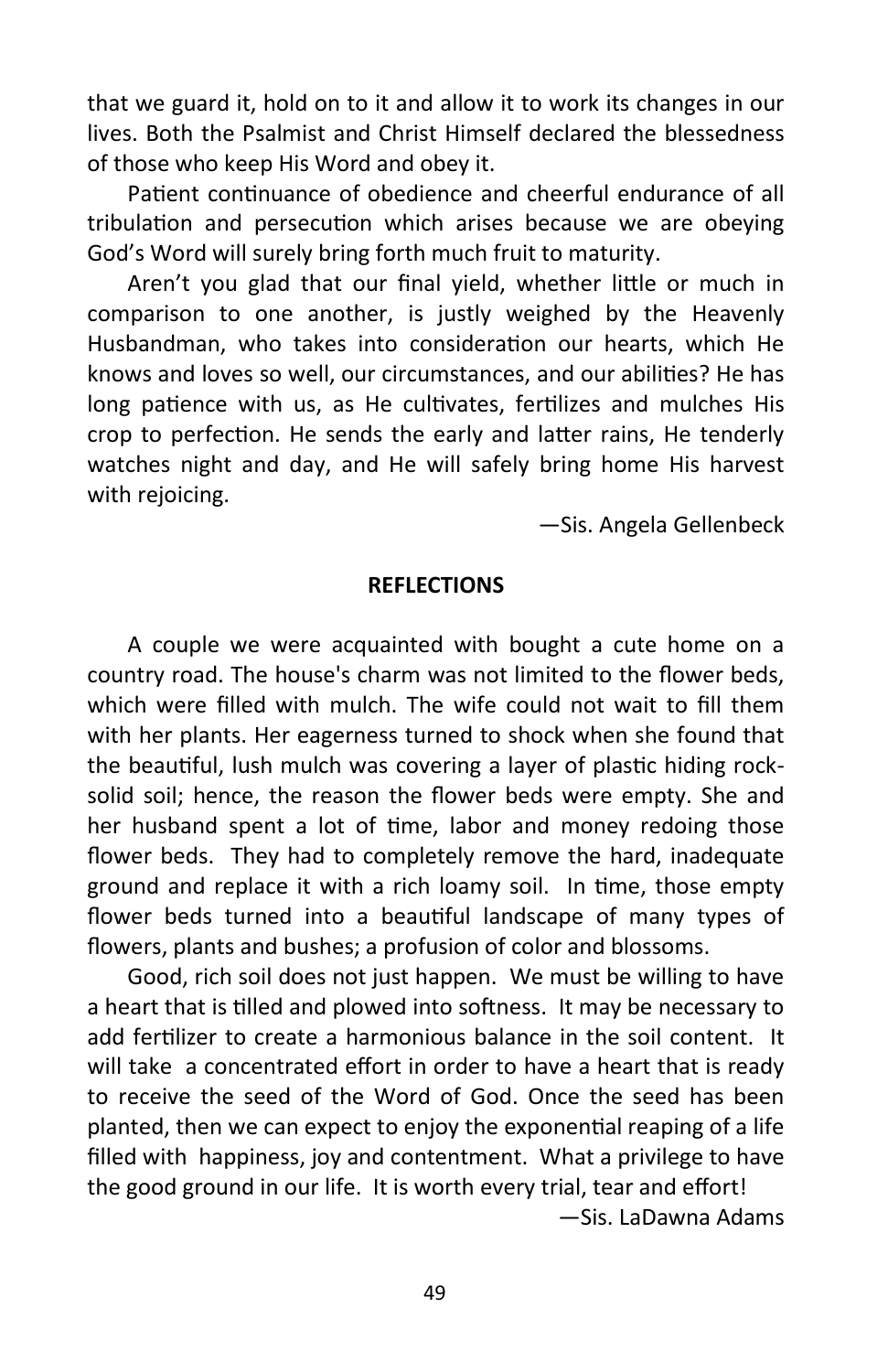# **JUNE 16, 2019**

# **WHEAT AND TARES**

Matthew 13:24 Another parable put he forth unto them, saying, The kingdom of heaven is likened unto a man which sowed good seed in his field:

25 But while men slept, his enemy came and sowed tares among the wheat, and went his way.

26 But when the blade was sprung up, and brought forth fruit, then appeared the tares also.

27 So the servants of the householder came and said unto him, Sir, didst not thou sow good seed in thy field? from whence then hath it tares?

28 He said unto them, An enemy hath done this. The servants said unto him, Wilt thou then that we go and gather them up?

29 But he said, Nay; lest while ye gather up the tares, ye root up also the wheat with them.

30 Let both grow together until the harvest: and in the time of harvest I will say to the reapers, Gather ye together first the tares, and bind them in bundles to burn them: but gather the wheat into my barn.

36 Then Jesus sent the multitude away, and went into the house: and his disciples came unto him, saying, Declare unto us the parable of the tares of the field.

37 He answered and said unto them, He that soweth the good seed is the Son of man;

38 The field is the world; the good seed are the children of the kingdom; but the tares are the children of the wicked one;

39 The enemy that sowed them is the devil; the harvest is the end of the world; and the reapers are the angels.

40 As therefore the tares are gathered and burned in the fire; so shall it be in the end of this world.

41 The Son of man shall send forth his angels, and they shall gather out of his kingdom all things that offend, and them which do iniquity;

42 And shall cast them into a furnace of fire: there shall be wailing and gnashing of teeth.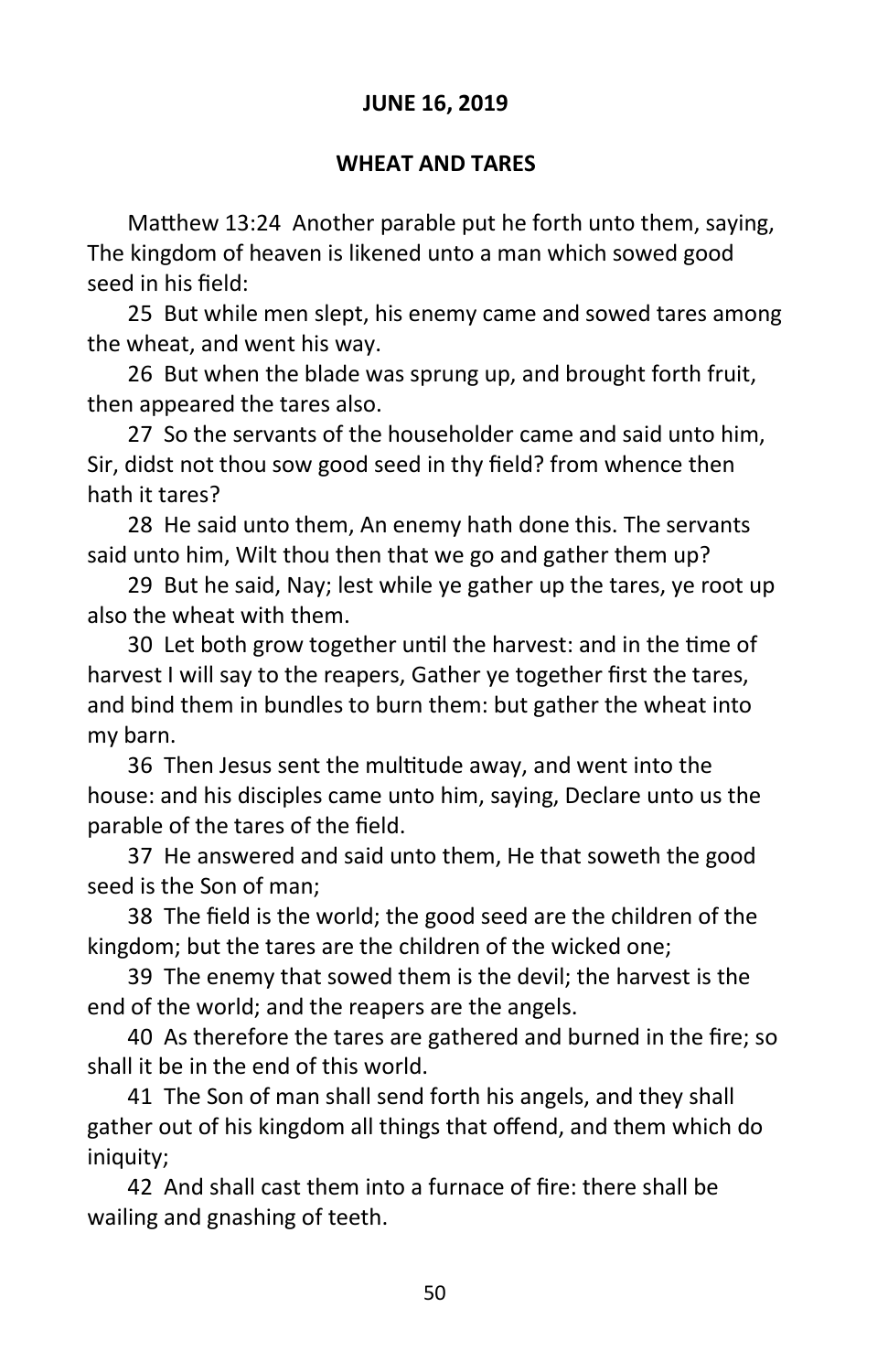43 Then shall the righteous shine forth as the sun in the kingdom of their Father. Who hath ears to hear, let him hear.

**MEMORY VERSE:** For we must all appear before the judgment seat of Christ; that every one may receive the things done in his body, according to that he hath done, whether it be good or bad. —II Corinthians 5:10

**CENTRAL THOUGHT:** As pseudo-wheat is sown by an enemy among the crop of true grain, so hypocrites, false Christs, and false prophets abound in and around true Christians in the world. In the judgment, all shall be judged by their fruits and a separation will be made between the righteous and the unrighteous for all eternity.

# **WORD DEFINITIONS**

Matthew 13:25 "Tares": "The bearded darnel. It is the *Lolium temulentum,* a species of rye-grass, the seeds of which are a strong soporific [sleep-inducing] poison. It bears the closest resemblance to wheat till the ear appears, and only then the difference is discovered. It grows plentifully in Syria and Palestine" (*Easton's Bible Dictionary*).

Matthew 13:41 "Offend": the bait stick of a trap; snare; means of stumbling. "Iniquity": lawlessness; utter contempt and disregard for God's law.

#### **LESSON BACKGROUND**

Immediately following the parable of the sower, Matthew records the second parable Jesus told about sowing grain. Later when Jesus sent the multitudes away and retired into a house, His disciples came and inquired of the meaning of the parable. Jesus clearly identified each part of the parable with its spiritual application. The focus of the story seems to be the assurance that although evil people are allowed to exist in the world alongside the children of God, there will be no mistake made in the judgment, which will be according to fruits of the heart and not appearance. The righteous will "shine forth" or "stand" (as in Psalm 1), and the wicked will be cast into eternal fire.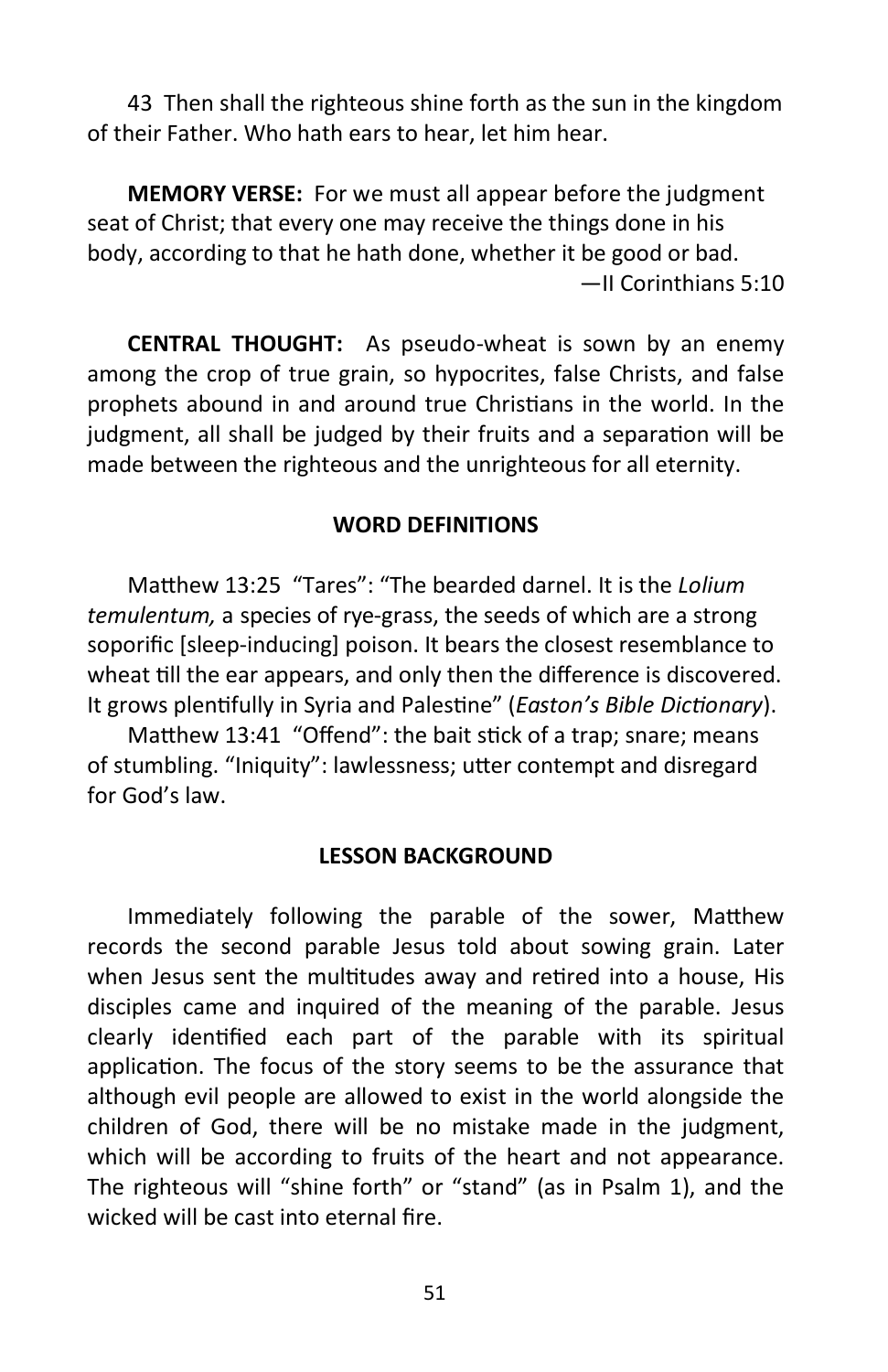In the explanation given by Christ, the good seed are the "children of the kingdom" and the tares are the "children of the wicked one." We can find references to these terms in other places in Scripture. In Genesis, the world before the flood was divided between the few sons "of God" and the many sons or daughters "of men," referring to those who believed in and called upon the Lord God in contrast to those whose hearts were violent, corrupt, imagined only evil continually and were mighty men of renown.

Jesus spoke to those who served sin in John 8:38-44. "Ye are of your father the devil, and the lusts of your father ye will do."

Paul, writing to the Ephesians, speaks of how we all walked according to the spirit that "now worketh in the children of disobedience" and were dead in trespasses and sins.

In I John 3:10 we read, "In this the children of God are manifest, and the children of the devil: whosoever doeth not righteousness is not of God, neither he that loveth not his brother."

The difference between corrupt trees or plants and good trees is also explained by the Savior in the Sermon on the Mount: "Ye shall know them by their fruits. Do men gather grapes of thorns, or figs of thistles? Even so every good tree bringeth forth good fruit; but a corrupt tree bringeth forth evil fruit."

A passage in Isaiah 61 refers to those to whom the gospel would be preached, those who would be liberated by the good tidings, as "trees of righteousness, the planting of the Lord." In contrast, Jesus, speaking of the Pharisees, said, "Every plant, which my heavenly Father hath not planted, shall be rooted up" (Matthew 15:13).

Clearly, Scripture teaches there are only two kinds of people: the righteous and the unrighteous. It is not always easy to tell between the two, because those who appear righteous may not have pure hearts. How comforting is this promise: "The Lord knoweth them that are his" (II Timothy 2:19).

—Sis. Angela Gellenbeck

# **DISCUSSION:**

- 1. The field is the \_\_\_\_\_\_\_\_\_\_\_\_\_\_.
- 2. The enemy is the  $\frac{1}{\sqrt{2\pi}}$ .
- 3. The good seed are the \_\_\_\_\_\_\_\_\_\_\_\_ of the\_\_\_\_\_\_\_\_\_\_\_\_\_.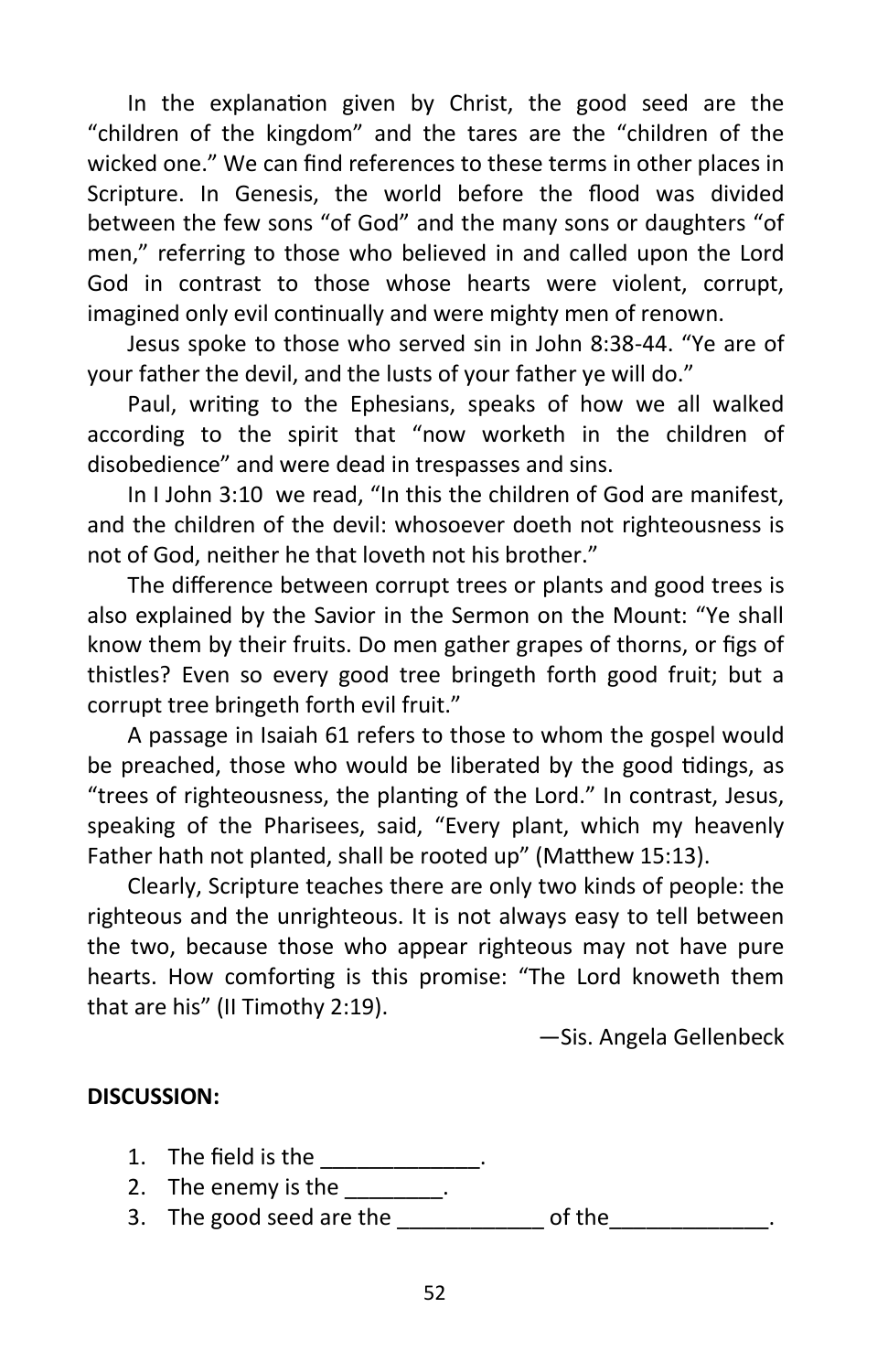| 4. The tares are the   | of the |  |
|------------------------|--------|--|
|                        |        |  |
| 5. The reapers are the |        |  |

6. The harvest is the \_\_\_\_\_\_\_\_\_ of the

# **COMMENTS AND APPLICATION**

We have the opportunity before that final judgment to examine ourselves and determine: am I the true wheat of God's planting, or am I really a child of disobedience, a degenerate weed masquerading as true grain? We can know by putting ourselves under the scrutiny of God's eternal Word and passing under His judgment now, while we have life and breath. The gospel message is one of condemnation and judgment upon all sin; of finding out just where we stand and just how we measure. But the gospel message is also one of repentance, and that brings hope.

We asked the question in an earlier lesson: Is it possible for someone who is hard, or shallow, or thorn-choked to ever change and become good ground? And I ask the question now: Is it possible to bow under the assessment of God's Word and acknowledge, "I am a child of satan. I stand in danger of hell fire," and allow God, in a spiritual sense, to weed you out right now and then plant you as a righteous seed into His kingdom? Why not, and why not today, as you hear His voice? Surely God's waiting in this parable signifies His mercy and tenderness toward you!

Our lesson also shows God's tenderness toward those true plants who might be damaged by pick and hoe if the workers went in and attacked that weedy mess, snatching up the tares and pitching them into the fire. God, give us wisdom and prudent discernment of both the time and the method of dealing with souls around us!

—Sis. Angela Gellenbeck

# **REFLECTIONS**

Not everyone who claims to be a Christian displays the fruit of one. The Bible is very clear in its identification of the true people of God. *Ye shall know them by their fruit.* In nature we identify each plant by sight. We can determine whether it is an orange or an apple tree simply by examining the fruit that it produces. It would be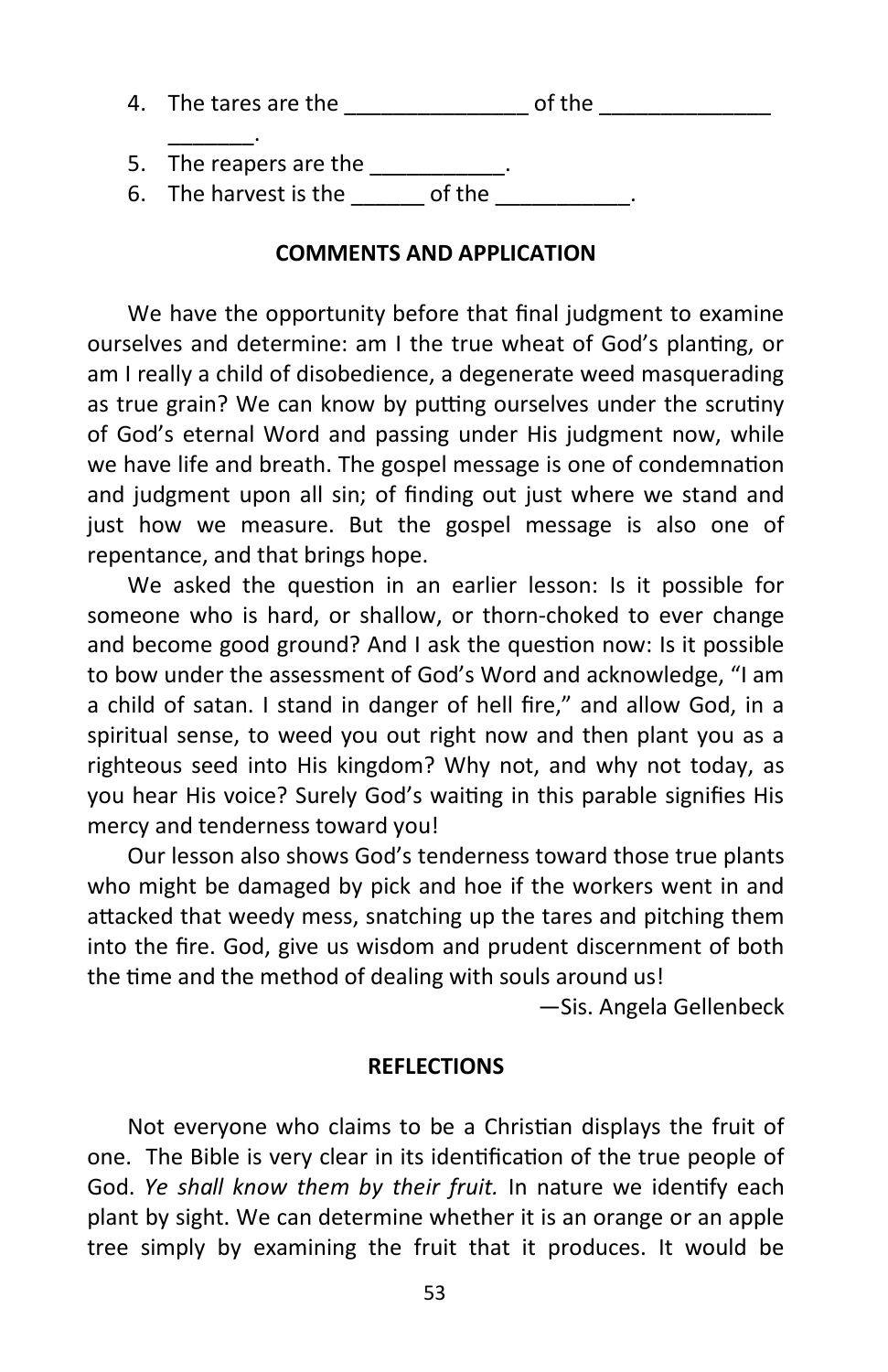foolish to insist that the tree is different from the fruit that plainly identifies it.

Yet, when it comes to Christianity, this is done daily. Too often we suspend the identification process and embrace the claim even though the fruit doesn't match. Is it wheat or is it a tare? They may resemble each other but each is true to its character and is clearly identifiable by what it produces.

God expects us to be different and for that difference to be clearly and easily discerned. It is not merely by an outward display but by an inward work of the heart. It is when a person is changed from the inside out. It is a hidden work that consistently reveals the same fruit in all circumstances and under all conditions.

We are all producing fruit that identifies our true nature and our true status before God. It is not for us to redefine the description of a Christian. It is for us to critically examine our lives to verify that we meet the criteria plainly defined in the Word of God.

If we neglect to do so there are eternal consequences. Many people identify themselves as Christians but are Christians in name only. God's final separation will not be by the name we identify with, but by the fruit that identifies us.

—Bro. Darrell Johnson

# **JUNE 23, 2019**

#### **WHEAT AND CHAFF**

Matthew 3:1 In those days came John the Baptist, preaching in the wilderness of Judæa,

2 And saying, Repent ye: for the kingdom of heaven is at hand.

7 But when he saw many of the Pharisees and Sadducees come to his baptism, he said unto them, O generation of vipers, who hath warned you to flee from the wrath to come?

8 Bring forth therefore fruits meet for repentance:

9 And think not to say within yourselves, We have Abraham to our father: for I say unto you, that God is able of these stones to raise up children unto Abraham.

10 And now also the axe is laid unto the root of the trees: therefore every tree which bringeth not forth good fruit is hewn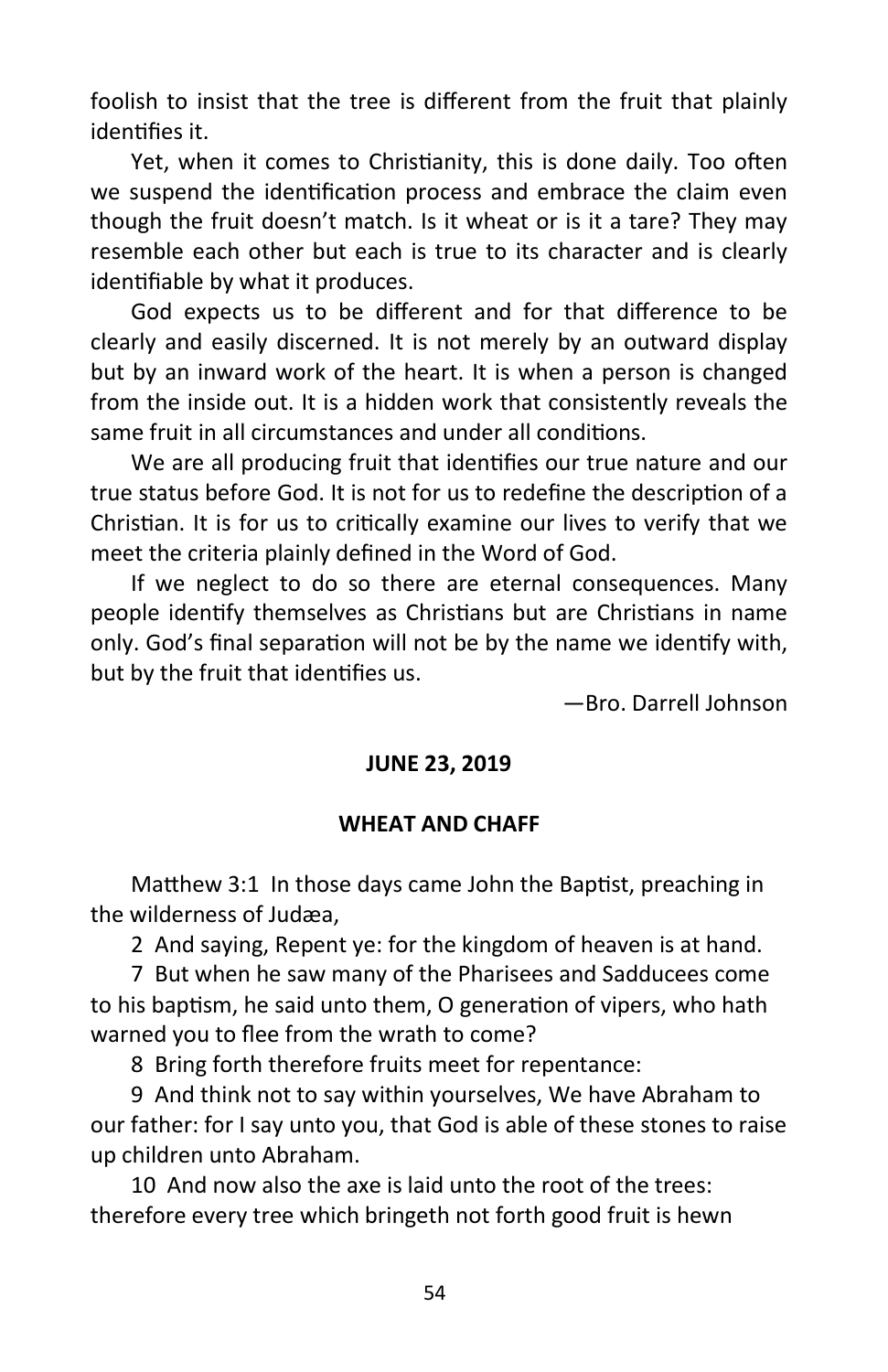down, and cast into the fire.

11 I indeed baptize you with water unto repentance: but he that cometh after me is mightier than I, whose shoes I am not worthy to bear: he shall baptize you with the Holy Ghost, and with fire:

12 Whose fan is in his hand, and he will throughly purge his floor, and gather his wheat into the garner; but he will burn up the chaff with unquenchable fire.

Psalm 1:4 The ungodly are not so: but are like the chaff which the wind driveth away.

5 Therefore the ungodly shall not stand in the judgment, nor sinners in the congregation of the righteous.

Isaiah 5:24 Therefore as the fire devoureth the stubble, and the flame consumeth the chaff, so their root shall be as rottenness, and their blossom shall go up as dust: because they have cast away the law of the LORD of hosts, and despised the word of the Holy One of Israel.

Jeremiah 23:28 The prophet that hath a dream, let him tell a dream; and he that hath my word, let him speak my word faithfully. What is the chaff to the wheat? saith the LORD.

**MEMORY VERSE:** Having a form of godliness, but denying the power thereof: from such turn away. —II Timothy 3:5

**CENTRAL THOUGHT:** A spiritual lesson is learned by studying the difference between the wheat, the true substance and the chaff, which is but a husk, an empty form.

#### **WORD DEFINITIONS**

Matthew 3:2 "The kingdom of heaven is at hand": "The royal majesty of the heavens approaches!" (*Bro. Clifford Wilson*). "The purity of the Divine worship, and the blessedness which a righteous man feels when employed in it. The dispensation of the glorious Gospel was now about to be fully opened, and the Jews were to have the first offers of salvation. This kingdom is also at hand to us; and wherever Christ crucified is preached, there is salvation to be found" (*Clarke's Commentary*).

Matthew 3:8 "Fruits meet for repentance": fruit worthy of, suitable for, equal weight to, or congruent to, repentance. "Meet"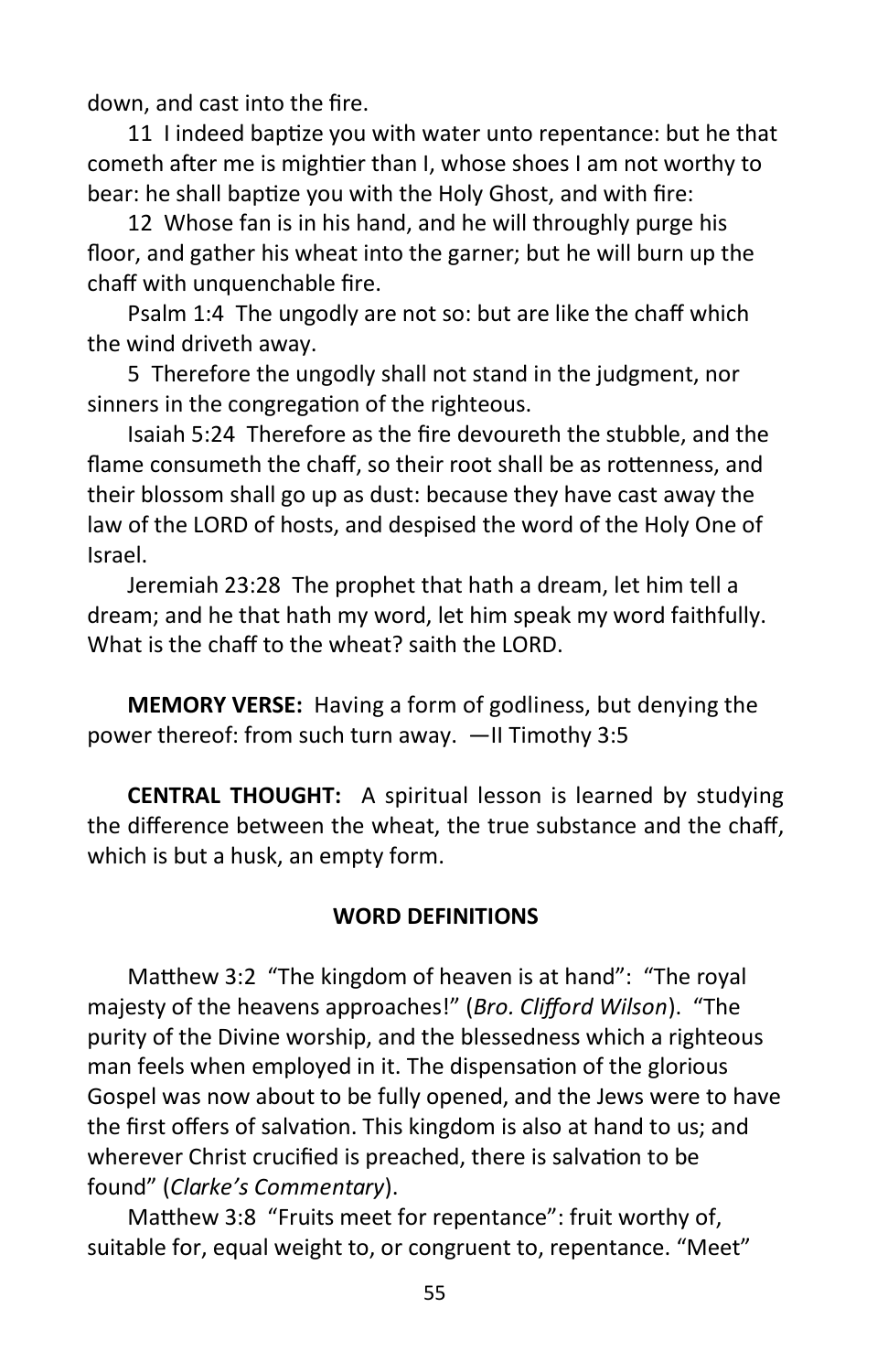means, properly, *drawing down the scale*, referring to the idea of putting weight on one side of the set of scales equal to the other side. The Greek word, *aksios*, is the origin of the English word *axis*, also referring to a balance scale operating by off-setting weights. "The assessment in keeping with how something "weighs in" on God's balance-scale of truth" (*HELPS Word Studies*).

Matthew 3:12 "Whose fan is in his hand": "The scene brought before us is that of the large hardened surface which was the "threshing-floor" of the East, the sheaves [of grain] thrown over it, the oxen treading on them, the large winnowing fans driving on them the full force of the strong current of air, [a pitchfork or shovel was used to throw the wheat and chaff into the air] leaving the wheat in the middle, while the chaff is driven to the outskirts of the field to be afterwards swept up and burnt" (Ellicott's *Commentary for English Readers*). "Throughly": cleanse perfectly.

Psalm 1:5 "Ungodly": "Rasha (Psalm 1), 'wicked'; beliya`al (II Samuel 22:5), 'worthless'; indicating that the persons so called are both irreverent and impious: Trench says that the idea of active opposition to religion is involved in the word, that it is a deliberate withholding from God of His dues of prayer and of service; a standing, so to speak, in battle array against God and His claims to respect, reverence and obedience. Those whose sins are particularly aggravating and deserving of God's wrath are the 'ungodly.' And yet it is for such that Jesus Christ died" (Williams Evans, *International Standard Bible Encyclopedia*). "Stand": arise; maintain oneself.

Jeremiah 23:28 "Chaff": the stalks of grain chopped and used for fodder; straw; stubble; refuse.

#### **LESSON BACKGROUND**

The threshing-floor scene was a familiar one to the Israelites. John the Baptist, preaching in the deserts of Judea, made the powerful analogy between the stern judgment of Almighty God against the sin and hypocrisy of the Pharisees and the wind generated by the winnowing fans (made from palm leaves or woven from reeds and waved by the servants) which blew the straw and chaff away. Repentance, demonstrated by worthy acts of humility, contrition and a purposeful about-face from unrighteousness to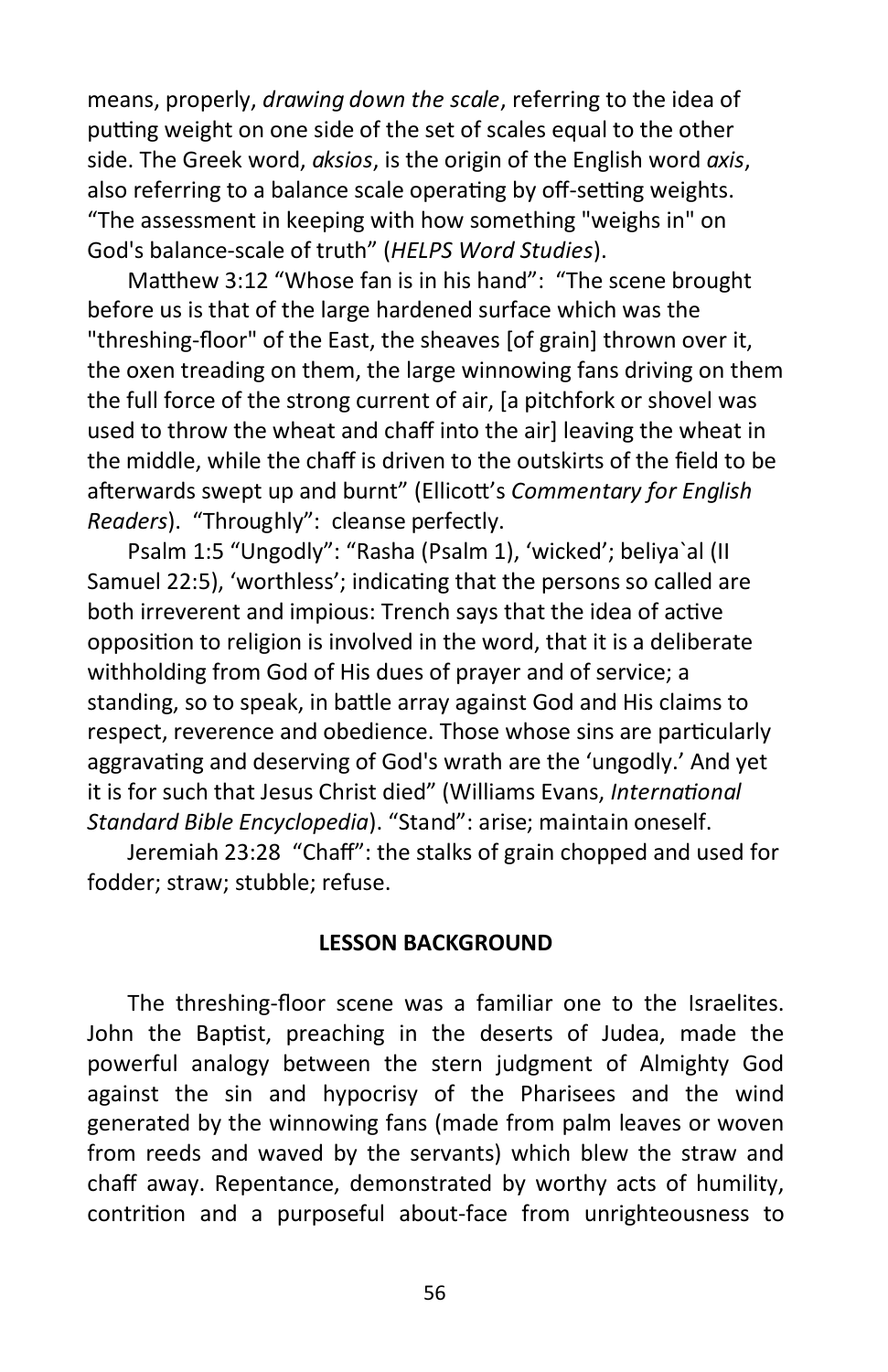godliness, was the clarion call of John's ministry as he—the voice in the wilderness prophesied by Isaiah—cried, "Prepare ye the way of the Lord!" John was the forerunner of Jesus, Who in turn sent the burning, purging Holy Spirit to accomplish His work.

The Psalmist also used the illustration when he compared the godly man, who delights in and meditates upon the law of the Lord, to the ungodly man. The godly, as the true substance of the kernel of grain, would withstand the judgment wrath, but the ungodly, who had a form of religion but was empty, like the outer husk, or chaff, would be unable to hold his head up in the judgment.

Isaiah explained the true cause of the judgment flame which consumed the chaff: casting away the law of the Lord and despising His Word.

The false prophets of Jeremiah's day kept promoting a dangerous, false peace among the Israelites. Like an elusive dream, their message of security and prosperity, when in reality clouds of destruction and doom swirled black over their heads, was described by Jeremiah as mere chaff or stubble, when compared to the true wheat of the Word of God.

In each of these illustrations and in our memory verse, we see a strong, steady theme: there is a form of religion, a false righteousness, an outward pretense of godliness that is as empty and worthless as the grass stems, leaves and lightweight husks around the kernel of grain. There is a true worshiper, like the real grain, whose life has substance; there is a true gospel and a pure and enduring doctrine.

As in the harvest the sheaves were threshed and winnowed, the precious grain was gathered up to use for food, and the refuse was blown away to be burnt; in the end of the world the godly will be gathered into God's eternal presence and the chaff will be burned with unquenchable fire.

—Sis. Angela Gellenbeck

# **DISCUSSION:**

- 1. Matthew 3 records the preaching of
- 2. Which two verses mention fruit?

\_\_\_\_\_\_\_\_\_\_.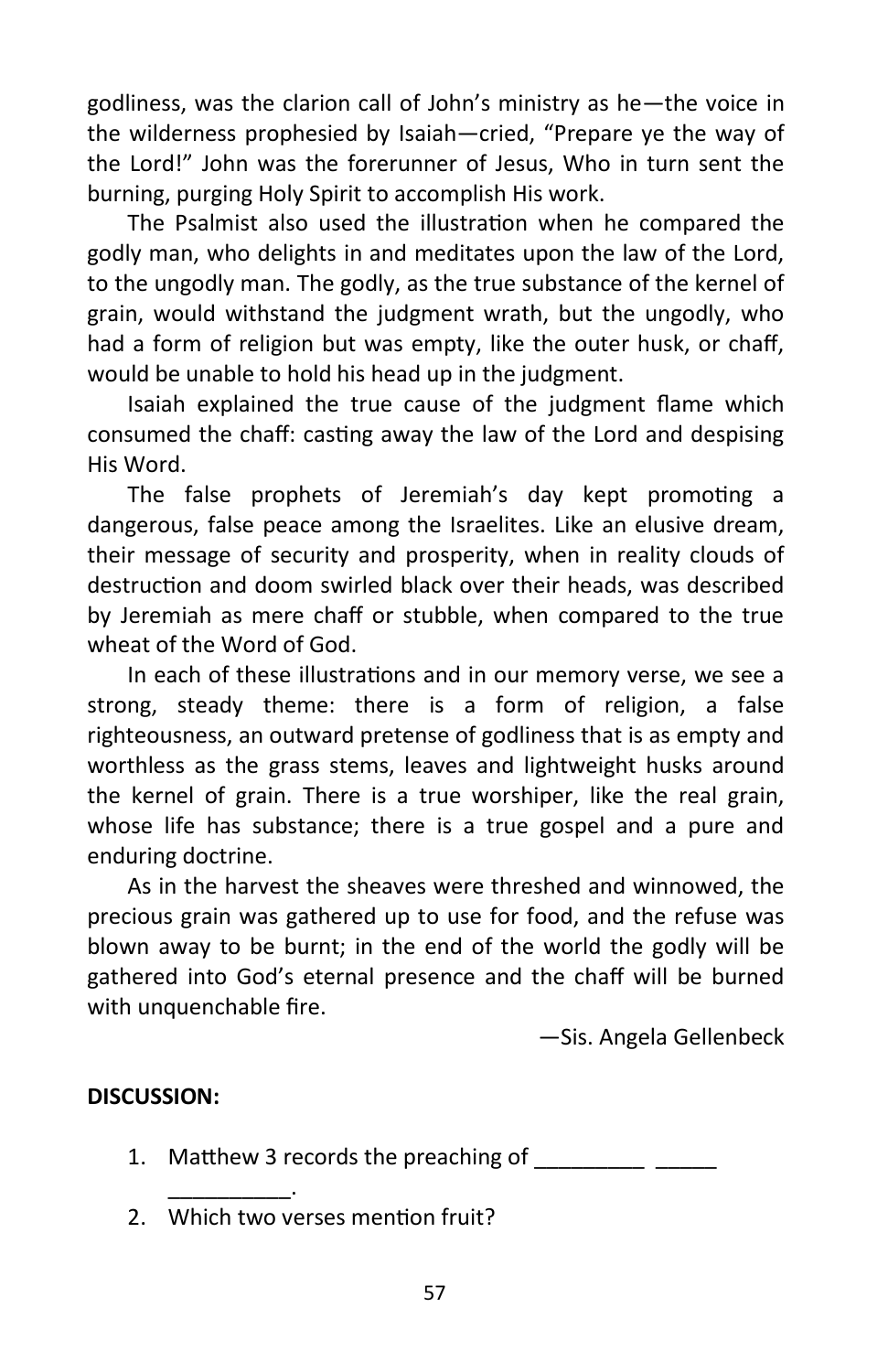- 3. What are the elements of the grain analogy he used?
- 4. The righteous are compared to \_\_\_\_\_\_\_\_\_.
- 5. The ungodly are compared to \_\_\_\_\_\_\_\_\_.
- 6. Describe how the righteous and the ungodly fare in the judgment.
- 7. How does our memory verse connect to the rest of the verses in the lesson?

# **COMMENTS AND APPLICATION**

What a jolt it must have been to the pious-acting, super-religious Pharisees as they heard John the Baptist call them a generation of vipers and compare them to the chaff of the threshing floor! This image of worthless refuse, to men who were blindly puffed up by self-importance and self-assured in their rigid adherence to the law, should have been a wake-up call. John also called their next move their boast that they were the elite of the earth, the children of Abraham.

As in previous lessons, we see that God was looking for fruit. The empty chaff of high profession wasn't going to do. It is the same today. Chaff is the shell. The form of godliness. A claim to know God, but shameless denial of Him in everyday life. Piety that is actually irreverence; worship that is really opposition and rebellion. Paul said, "Turn away." We are called to bring fruit to God that fully equals the requirements of true repentance.

Our lesson also speaks to false preaching that passes for truth: it is also called chaff. The empty dreams and smooth speeches of false religion today are worthless compared to the weighty preaching of the gospel accompanied by the fire of the Holy Spirit.

Oh, may the truth of this lesson sink down into our hearts! Do we want just a shell of religion or the true kernel of salvation which produces godliness? Are we content with chaffy preaching that makes the flesh feel good, or that which strengthens and nourishes the soul?

—Sis. Angela Gellenbeck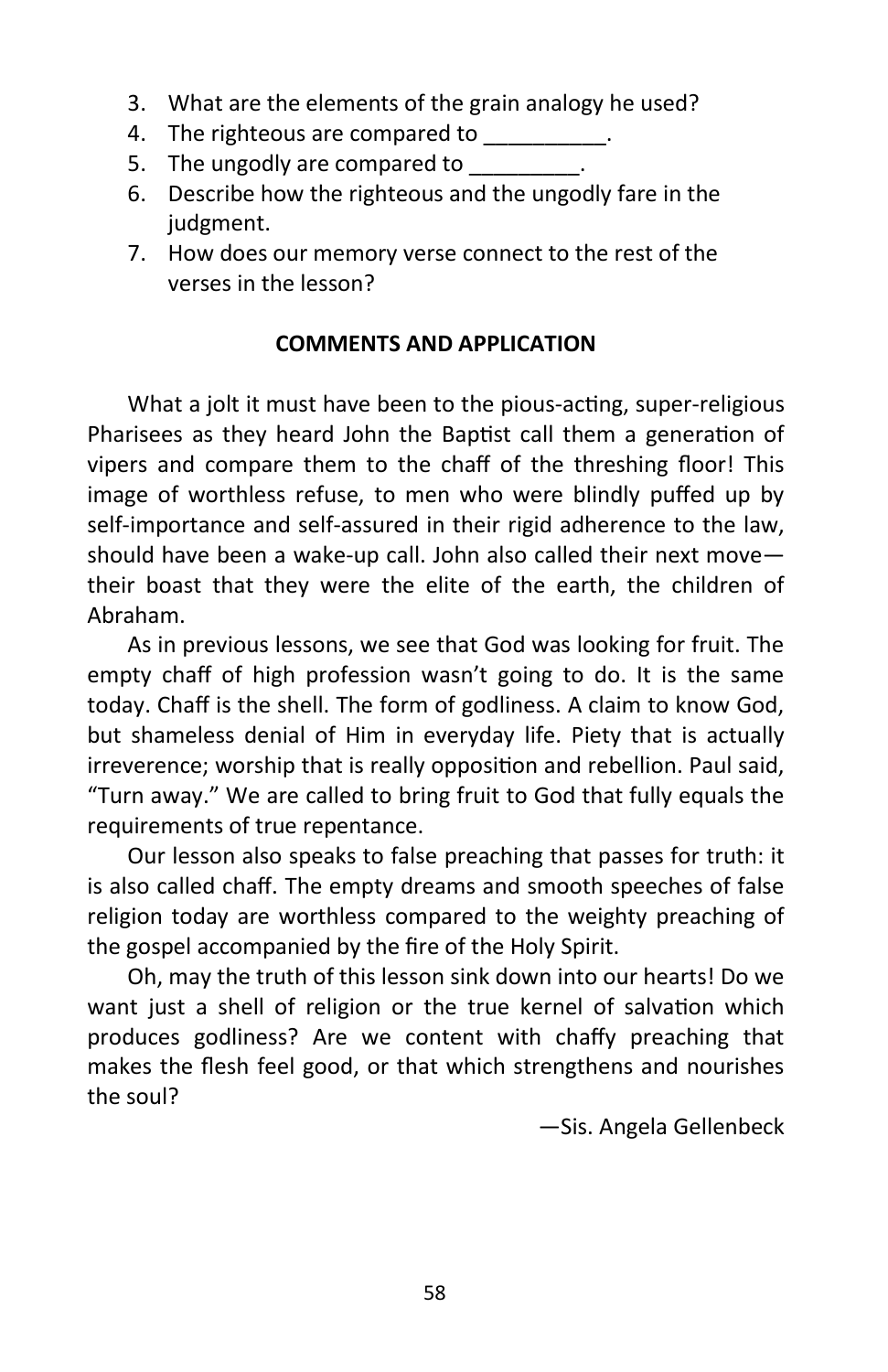#### **REFLECTIONS**

"Who hath warned you to flee from the wrath to come?" Wrath was hanging over the Jewish nation for its wickedness, rejecting and shedding of Jesus' blood. The people cried, "Let his blood be upon us and upon our children." Wrath was foretold by the prophet Daniel and Jesus foretold the same many times in His teachings. On the way to Calvary, he told some women, "Weep not for me, but weep for yourselves, and for your children (Luke 23:28)."

In Matthew 24:31, He said, "He shall send his angels with a great sound of a trumpet, and they shall gather together his elect from the four winds, from one end of heaven to the other." This was accomplished through the preaching of the gospel. Those who believed the gospel and repented, believed Jesus' teaching about the wrath to come.

Josephus relates that when the Roman armies encompassed the city, many people had fled to Jerusalem for protection, it being the capitol and having seemingly impregnable walls. But there was a flank out of position through which the just people escaped the city, besides the earlier Christians who had fled because of persecution. Once the gap was filled by the Roman armies, it was too late. Josephus relates that the number of those reckoned who perished in the war was 1,357,660. "O Jerusalem, Jerusalem, thou that killest the prophets, and stonest them which are sent unto thee, how often would I have gathered thy children together, even as a hen gathereth her chickens under her wings, and ye would not! Behold, your house is left unto you desolate" (Matthew 23:37-38).

There is another day of wrath out in front of us. "But the day of the Lord will come as a thief in the night; in the which the heavens shall pass away with a great noise, and the elements shall melt with fervent heat, the earth also and the works that are therein shall be burned up. Seeing then that all these things shall be dissolved, what manner of persons ought ye to be in all holy conversation and godliness" (II Peter 3:10-11).

—Bro. Bob Wilson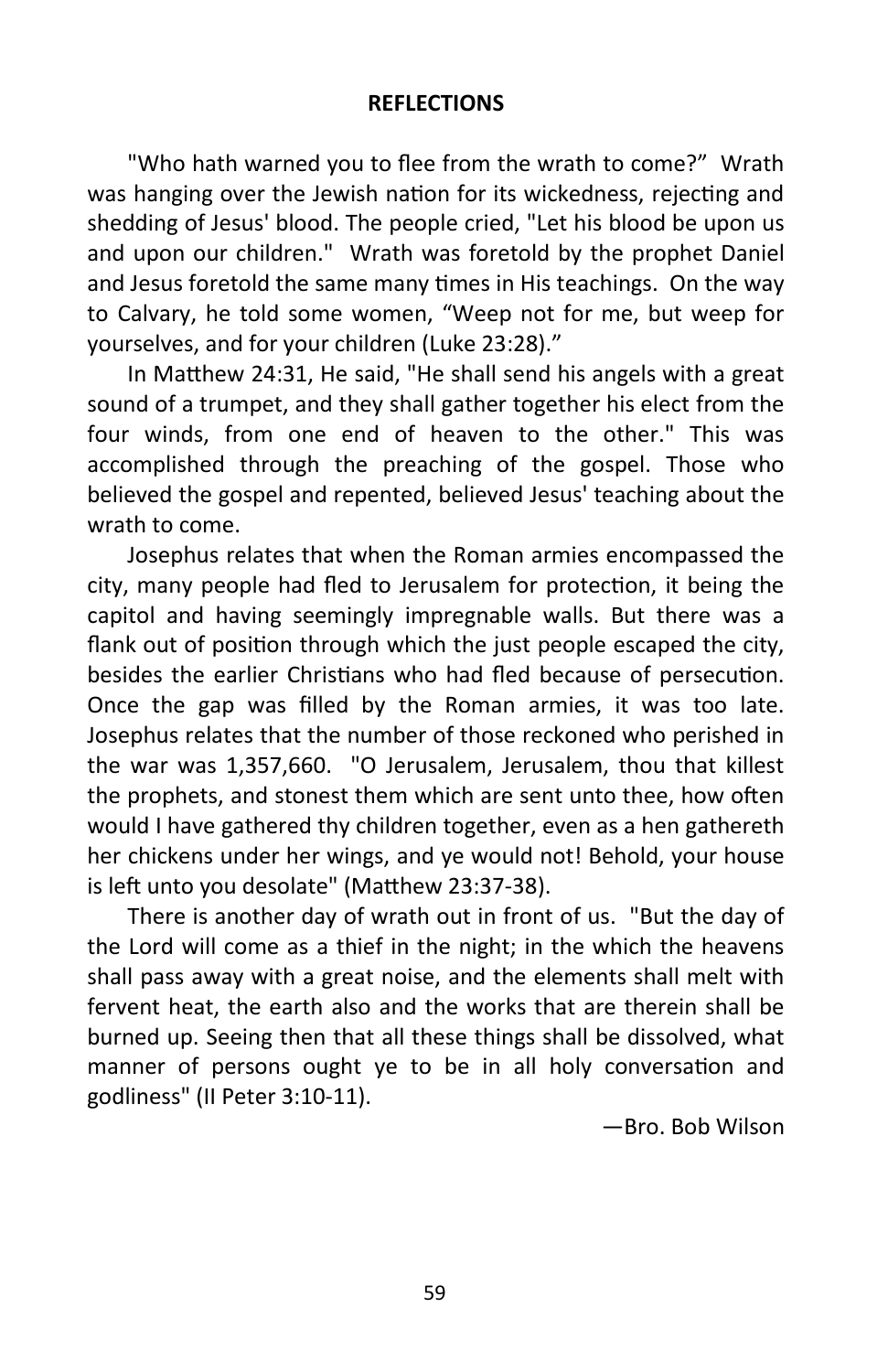# **JUNE 30, 2019**

# **EXCEPT IT DIE, IT ABIDETH ALONE**

John 12:24 Verily, verily, I say unto you, Except a corn of wheat fall into the ground and die, it abideth alone: but if it die, it bringeth forth much fruit.

25 He that loveth his life shall lose it; and he that hateth his life in this world shall keep it unto life eternal.

II Corinthians 4:10 Always bearing about in the body the dying of the Lord Jesus, that the life also of Jesus might be made manifest in our body.

11 For we which live are alway delivered unto death for Jesus' sake, that the life also of Jesus might be made manifest in our mortal flesh.

Galatians 2:20 I am crucified with Christ: nevertheless I live; yet not I, but Christ liveth in me: and the life which I now live in the flesh I live by the faith of the Son of God, who loved me, and gave himself for me.

I Corinthians 15:35 But some man will say, How are the dead raised up? and with what body do they come?

36 Thou fool, that which thou sowest is not quickened, except it die:

37 And that which thou sowest, thou sowest not that body that shall be, but bare grain, it may chance of wheat, or of some other grain:

38 But God giveth it a body as it hath pleased him, and to every seed his own body.

42 So also is the resurrection of the dead. It is sown in corruption; it is raised in incorruption:

43 It is sown in dishonour; it is raised in glory: it is sown in weakness; it is raised in power.

**MEMORY VERSE:** So when this corruptible shall have put on incorruption, and this mortal shall have put on immortality, then shall be brought to pass the saying that is written, Death is swallowed up in victory. —I Corinthians 15:54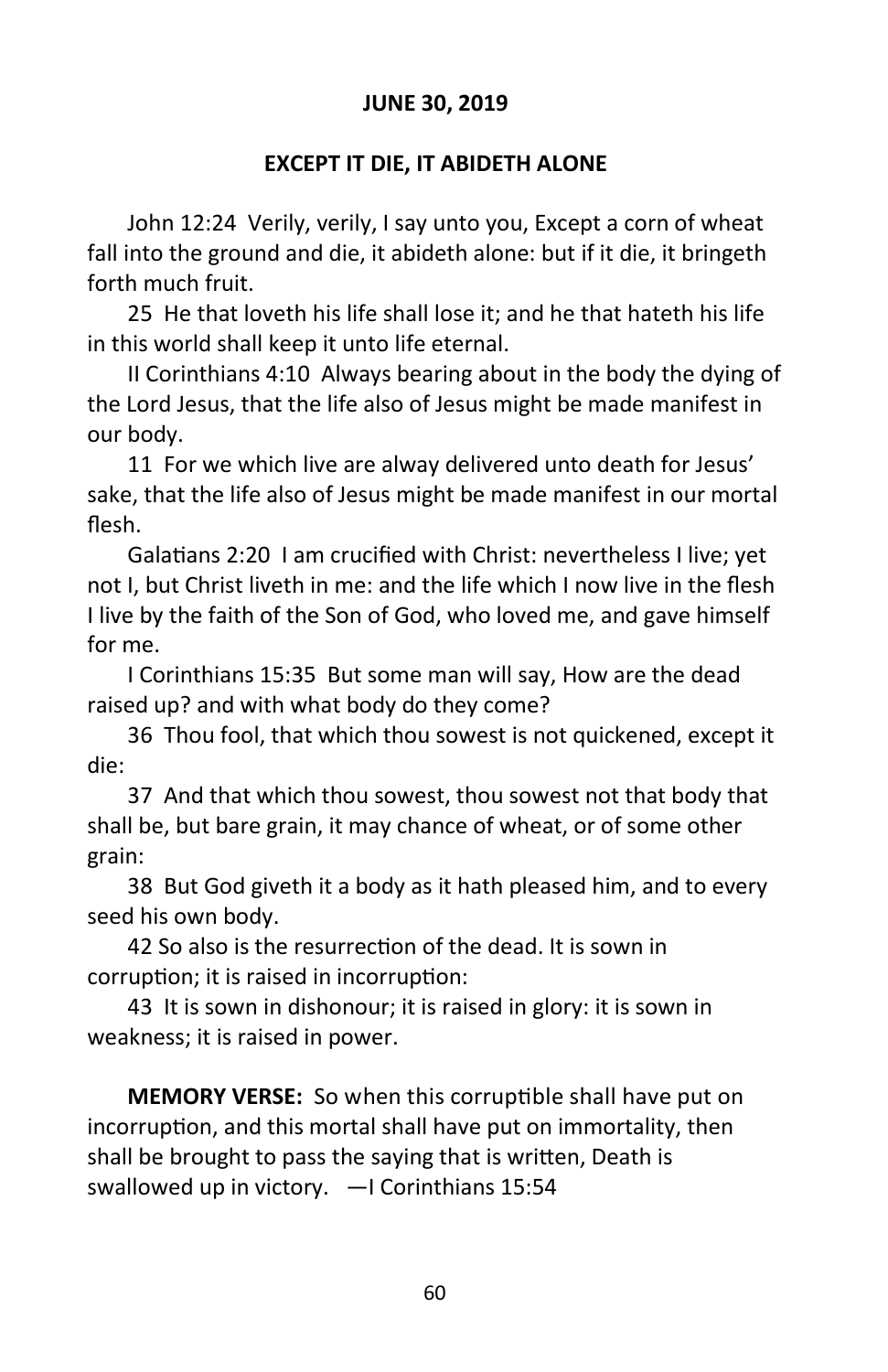**CENTRAL THOUGHT:** A dual analogy from the scriptures is in our lesson: we must be crucified with Christ in order to spiritually live and bear fruit; and, just as in the spiritual resurrection to life in Christ, so our bodies when we die, as seed, lie dead in the ground, until they are quickened into incorruptible bodies in the literal resurrection.

#### **WORD DEFINITIONS**

John 12:25 "Hateth": from the verb "I hate," meaning "to detest (on a comparative basis); hence, denounce; to love someone or something less than someone (something) else, i.e., to renounce one choice in favor of another" (*HELPS Word Studies*).

#### **LESSON BACKGROUND**

Jesus had just come triumphantly into Jerusalem riding upon a colt, while people spread their garments on the path and waved palm branches, singing and shouting, "Hosanna! Blessed is he who cometh in the name of the Lord!" Later, visitors from Greece who had come to worship at the Passover feast came looking for Jesus. Jesus chose this time to speak about what death he was soon to suffer. Contained in this little message was the object lesson about grain. He likened Himself to a kernel of wheat that would remain intact, but dry and alone if it was spared from falling into the ground. However, if it was planted, the individual kernel would indeed swell, rot, and fall apart, never to be "itself" again, but a wonderful miracle would take place. Out of the death of the lone seed would come a beautiful plant, bearing many fruits with multiple seeds. Jesus had spoken about the paradox before, declaring the truth that a man must "lose his life" in order to find it. If a man sought to "spare" his life, he most assuredly would lose his soul for eternity.

The Apostle Paul picked up on this theme in both his second letter to the Corinthians, in which he explained and defended the many sufferings he was enduring for the sake of Christ; and in the epistle to the Galatians. Suffering in the flesh and dying to self is the way we "bear about in the body" the dying of the Lord Jesus, he wrote. It is the only way we can clearly show His life to the world.

Paul, in his first writing to the Corinthians—probably to combat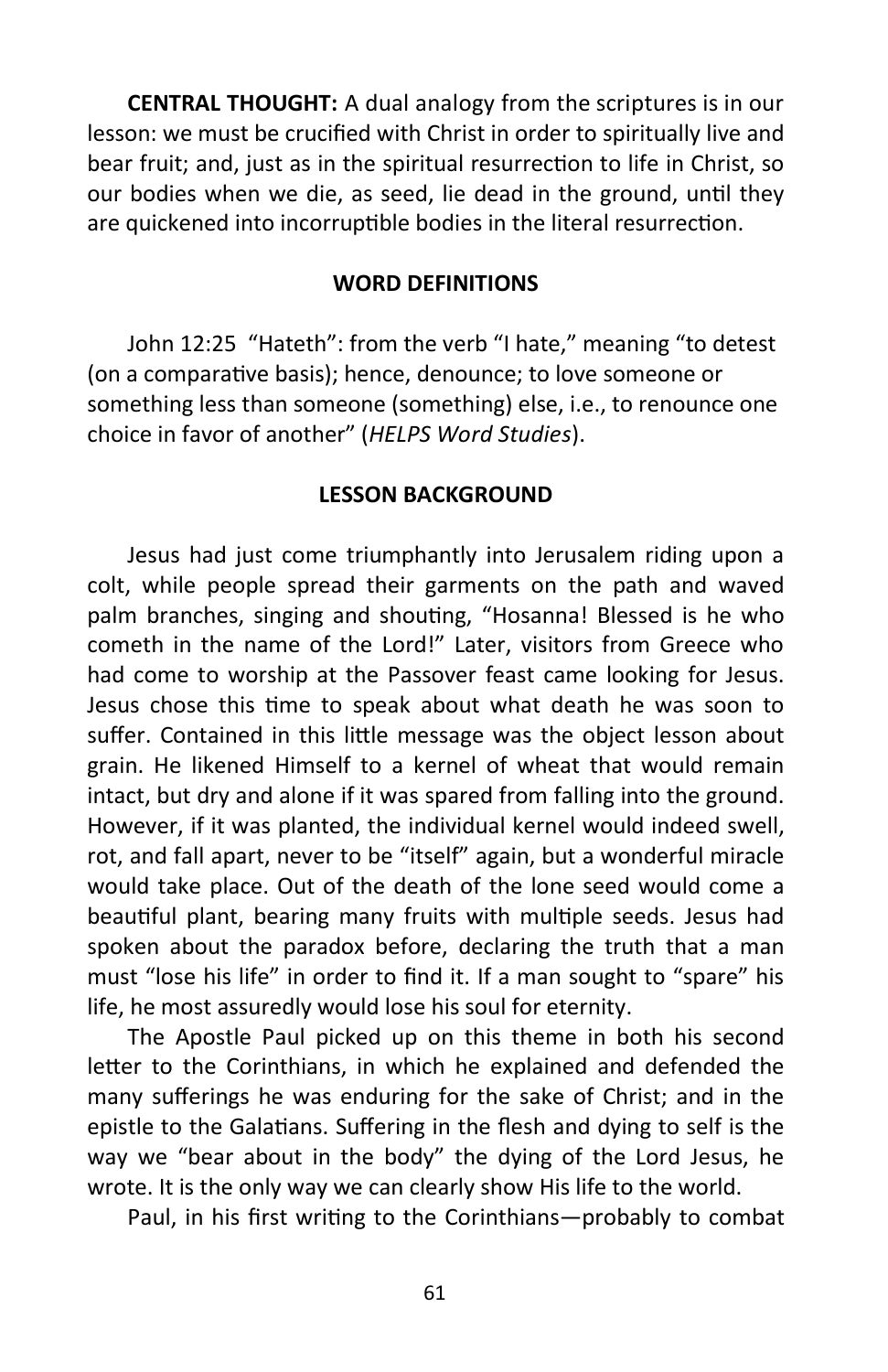the no-resurrection heresies infiltrating the groups of believers revealed how the resurrection was illustrated by a seed planted in the ground and a new plant bursting forth from it in glory and honor. He mentioned twice in I Corinthians 15 about Jesus being the "firstfruits," a reference to the Jewish Feast of Firstfruits, which came right after the Passover. Jesus was crucified on Passover, fulfilling the type of the sacrificial lamb. He rose on the first day after the Sabbath, which was the first Sabbath after the Passover, thus fulfilling the type of the firstfruits of grain which were given to God on that day, the Feast of First-fruits, as a token of thanksgiving at the beginning of harvest; fifty days before the Feast of Pentecost at the end of the harvest.

Our memory verse contains the truth of both analogies: death is swallowed up in victory. Jesus' death brought eternal life for all of us who were dead in trespasses and sins. Truly, gain comes out of loss, the crown comes out of the cross, and out of death comes everlasting life!

—Sis. Angela Gellenbeck

#### **DISCUSSION:**

- 1. In your own words, how does the planting of grain symbolize Jesus' death and resurrection?
- 2. How does it describe the spiritual resurrection which takes place in our hearts?
- 3. Explain the meaning of "it abideth alone." Apply it to Christ; apply it to the Christian.
- 4. Explain how the planting of grain symbolizes the final resurrection.

#### **COMMENTS AND APPLICATION**

This is a most sublime concept! One year as we commemorated Jesus' death and resurrection, I was inspired to make loaves of wheat bread to give to friends and neighbors, along with a card explaining the miracle of the grain and how it revealed the truth about resurrection. It was such a joy to share the story that grows more dear and wonderful "each time I tell it"!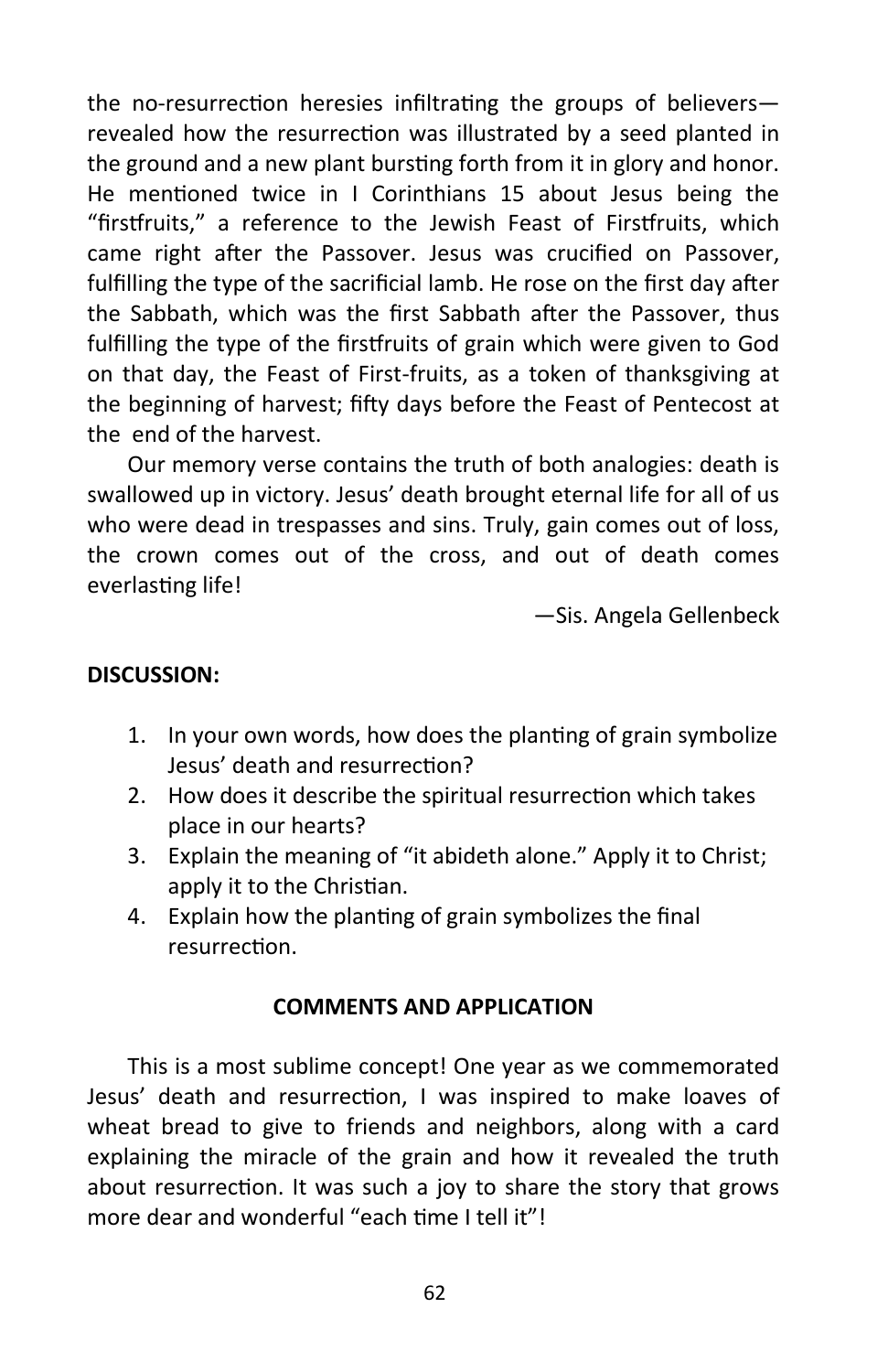But there is a very serious side to this lesson as well. The idea of "it abideth alone" nearly brings a shudder to my spirit. An awful "what if" comes to my mind. What if Jesus chose to "abide alone"? How could you or I have been redeemed? He was our only hope for salvation! What if you or I choose to "abide alone"? This is what many are choosing today! What are the implications?

*Alone* means no fruit. No peace, no joy, no gentleness. No faith, no self-control. And no one influenced to be saved because of our witness. No souls won by our lives, and nothing accomplished in the kingdom of God through us as vessels.

*Alone* means I choose to live selfishly. I avoid the cross; I do everything I can do to avoid any personal sacrifice, suffering or giving up of my desires, preferences or dreams so that God's will may be done in my life. *Alone* means an absence of God's presence and blessing in my life. There may be plenty of activity, busy-ness "in His name," noise, crowds, entertainment. My flesh may rest easy. But I *abide alone* spiritually.

*Alone* means shut out from the presence of God for eternity. There will be no triumphant shout as I leave the ground, forever to be with the Lord. Only—the resurrection of damnation, however dark and full of terror that may be (John 5:29).

Oh, take heed to the lessons from the wheat field! In this issue we have shared several, but not all that there are in the scriptures. Can you think of more? Use this study as a springboard to more discoveries of the truths presented by God's creation of a SEED. May God bless this series of lessons to many hearts is my earnest prayer.

—Sis. Angela Gellenbeck

#### **REFLECTIONS**

I enjoy road trips, and one of my greatest desires since childhood has been to see the "amber waves of grain" to which the author Katherine Lee Bates refers in the wonderful, patriotic hymn "America the Beautiful." During my teenage years, I had hoped a family trip through Kansas, one of the top producing wheat states in the U.S., would give me the opportunity to fulfill my wish, but alas, the day we drove through the state it was dark! However, I expect that one day I will be able to realize this personal dream of mine.

63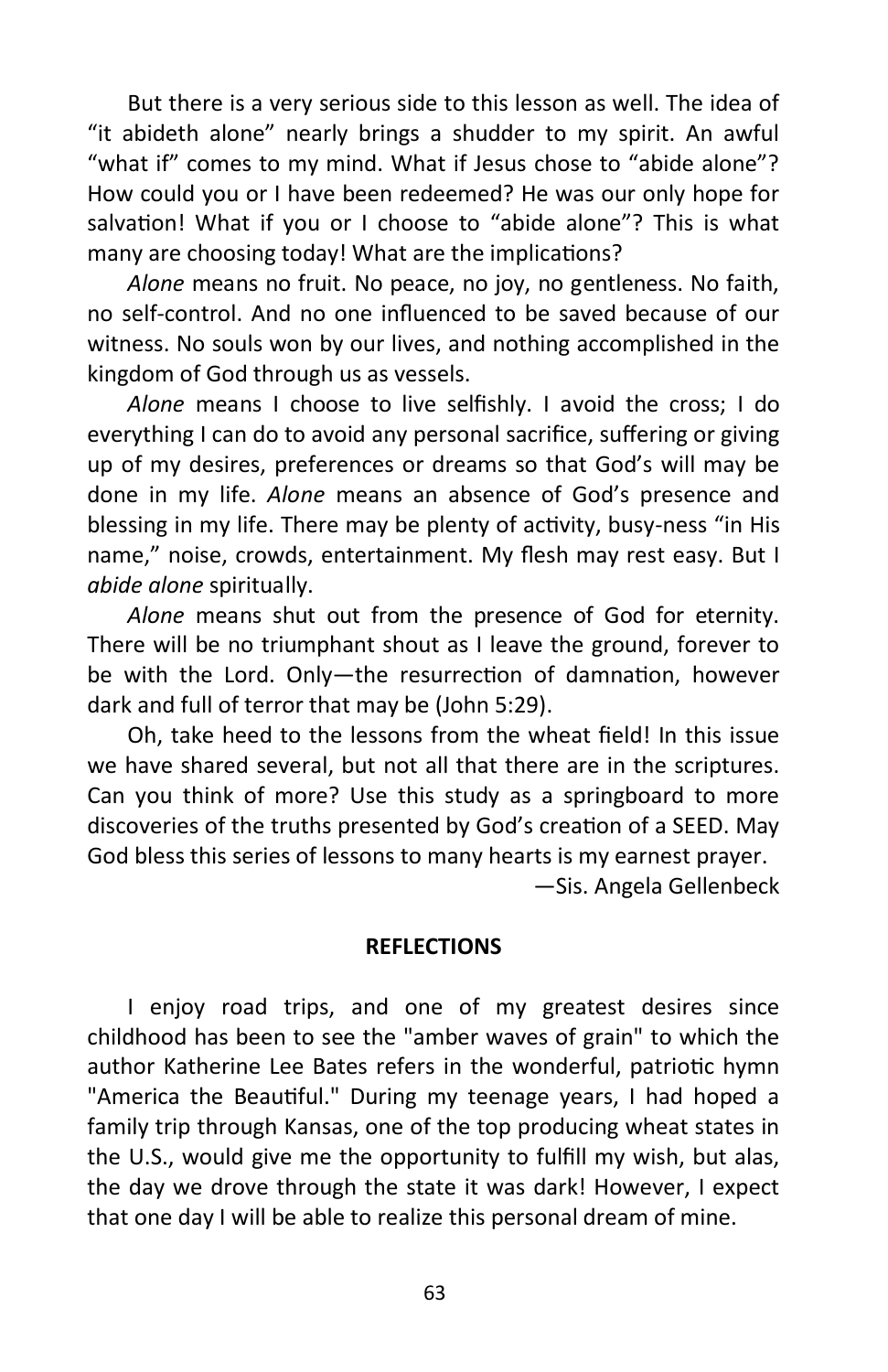Naturally, the golden beauty of fully mature wheat is only temporary, as eventually the grain must be harvested and used for the purpose in which it was grown: as flour for baking, as seed for growing more wheat, or as livestock feed, for which most of the wheat in my home state of California is grown. Wheat isn't grown to look good, but to eventually be crushed, broken, planted; expended and sacrificed for a greater, more productive purpose.

In much the same way, each of the institutions established by our Heavenly Father require sacrifice and death. The sacrifice and death of His Son was required to establish His church. In the family, the sacrifice of parents is needed to bring about the maturity and well-being of their children. Teachers must sacrifice for their students, whether in time or money, or both. A pastor sacrifices for his or her congregation with thousands of prayers and often a lack of sleep. Good neighbors sacrifice, sometimes even their rights, for the sake of the community in which they live. Yes, we may choose to live selfishly to ourselves, but the fruit that is yielded from our dying, whether figuratively or literally, brings about an abundance of life so much greater!

—Bro. Fari Matthews

#### **NOTE OF CLARIFICATION**

In the previous issue (January/February/March 2019, Volume 51, No. 1), in Word Definitions, on page 34, for the word "Holy" in Leviticus 20:7-8, it reads, "Separate from human infirmity…"

I was not comfortable with this definition, which neither I nor the proofreaders caught before printing, and I could not find the source from which I may have copied it.

I did not intend to teach that being "holy" meant you were separate from the weakness and infirmities of humanity. That characteristic obviously belongs only to God. Although He imparts His holiness to us (I Corinthians 1:30), it is a moral separateness from sin, and does not remove us from being human. I apologize for any confusion this may have caused.

Also, on page 51, I made a mistake and used the term "Jehovah El Roi" twice, once in the Discussion and once in Comments and Application. The correct term is "Jehovah Rohi."

—Sis. Angela Gellenbeck